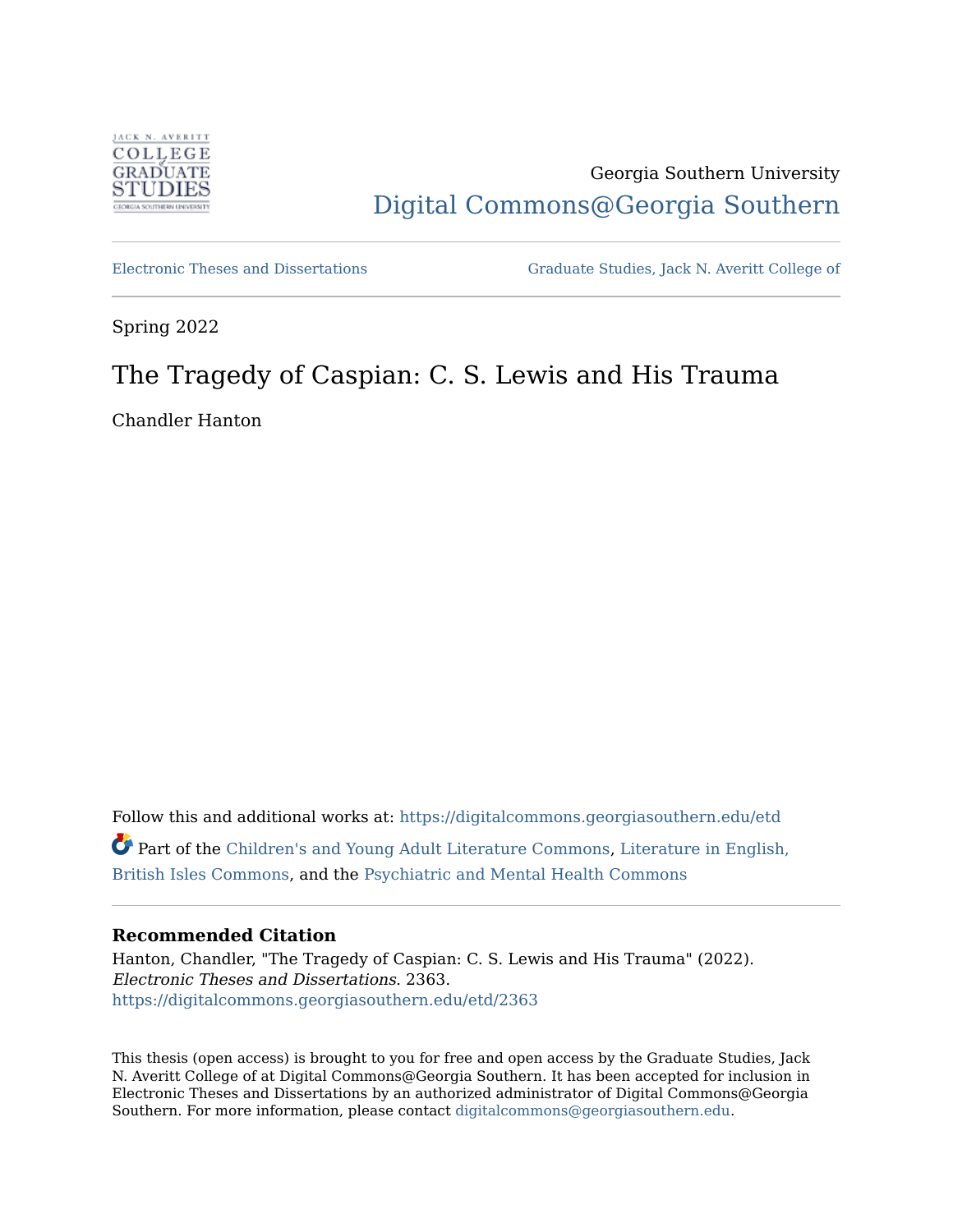### THE TRAGEDY OF CASPIAN: C.S. LEWIS AND HIS TRAUMA

by

## CHANDLER HANTON

(Under the Direction of Joe Pellegrino)

### ABSTRACT

This thesis reconsiders C.S. Lewis' *The Chronicles of Narnia* as a type of scriptotherapy that enabled Lewis to process and come to terms with a life full of serious and significant traumatic events. Trauma theory offers a vehicle for us to consider the alignments and connections between Lewis himself and his fictional creation, Caspian. In the specifics of both characterization and incident, Lewis mirrors the events and relationships that instilled and healed the trauma in his own life. In situating Caspian as his alter-ego, Lewis allowed his writing to function as a gender-specific therapeutic process for addressing the effects of his traumatic past.

INDEX WORDS: C. S. Lewis, *The Chronicles of Narnia*, Trauma theory, Scriptotherapy, Children's literature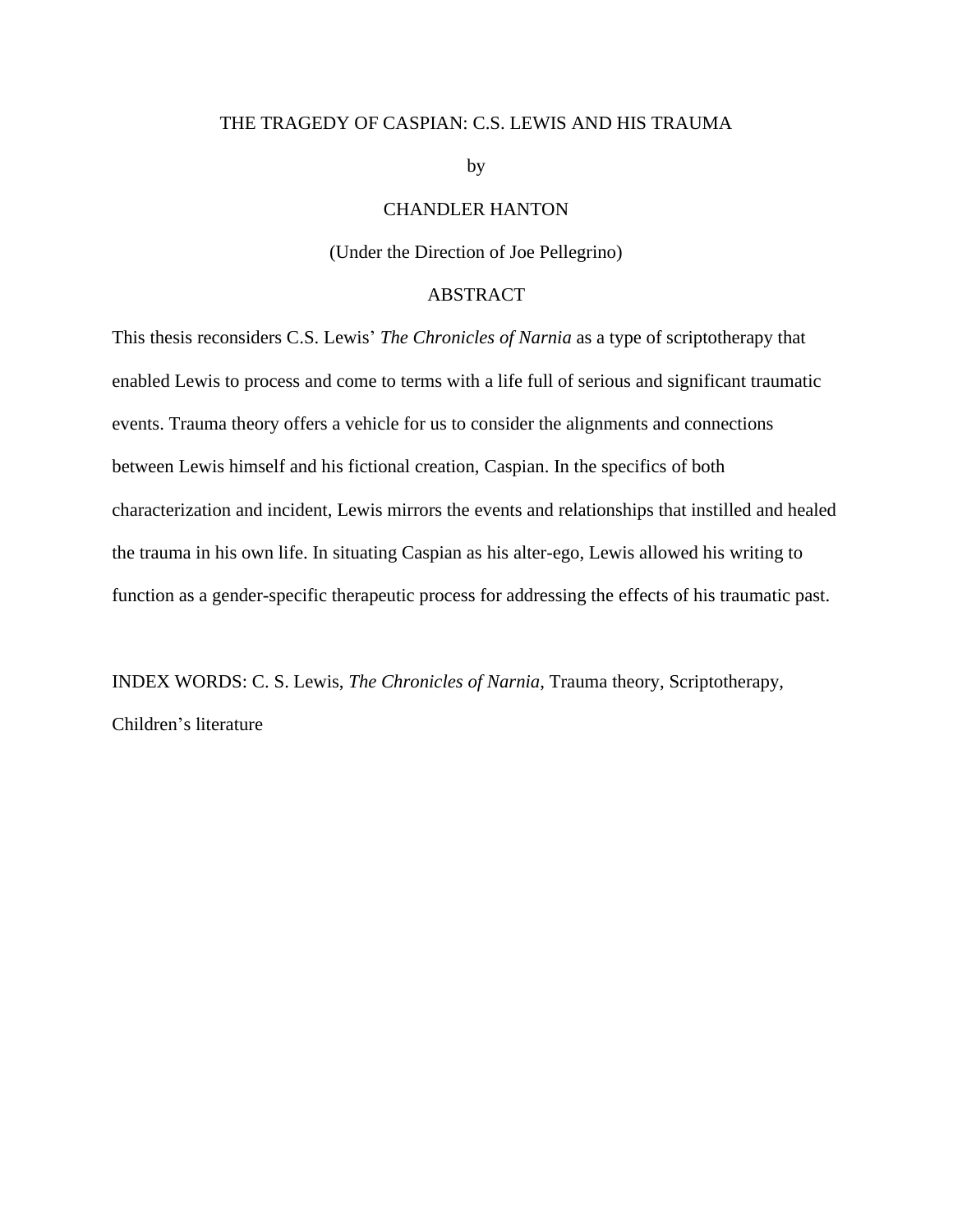## THE TRAGEDY OF CASPIAN: C.S. LEWIS AND HIS TRAUMA

by

## CHANDLER HANTON

B.A., Georgia Southern University, 2020

M.A., Georgia Southern University, 2022

A Thesis Submitted to the Graduate Faculty of Georgia Southern University in Partial

Fulfillment of the Requirements for the Degree

## MASTER OF ARTS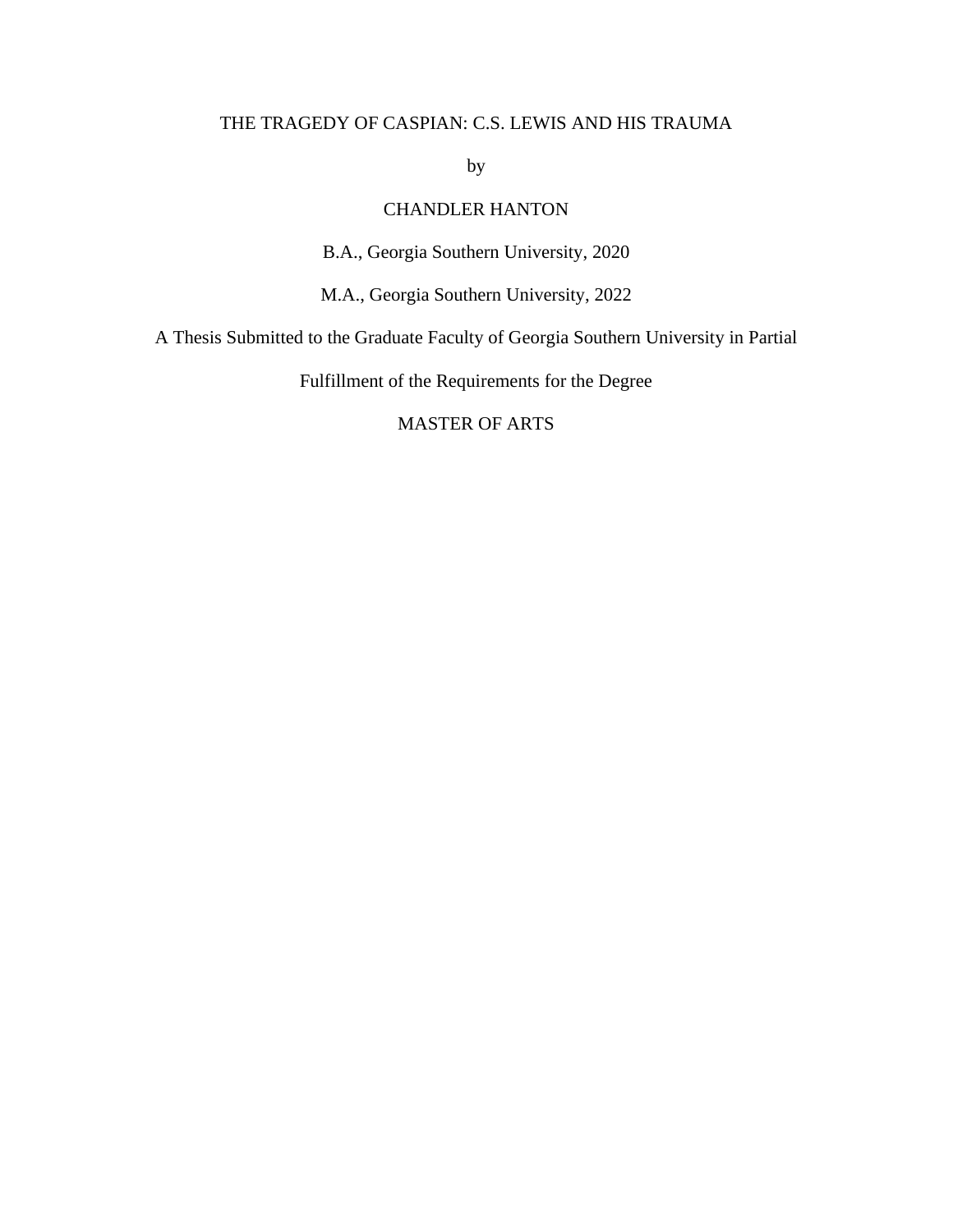© 2022

## CHANDLER HANTON

All Rights Reserved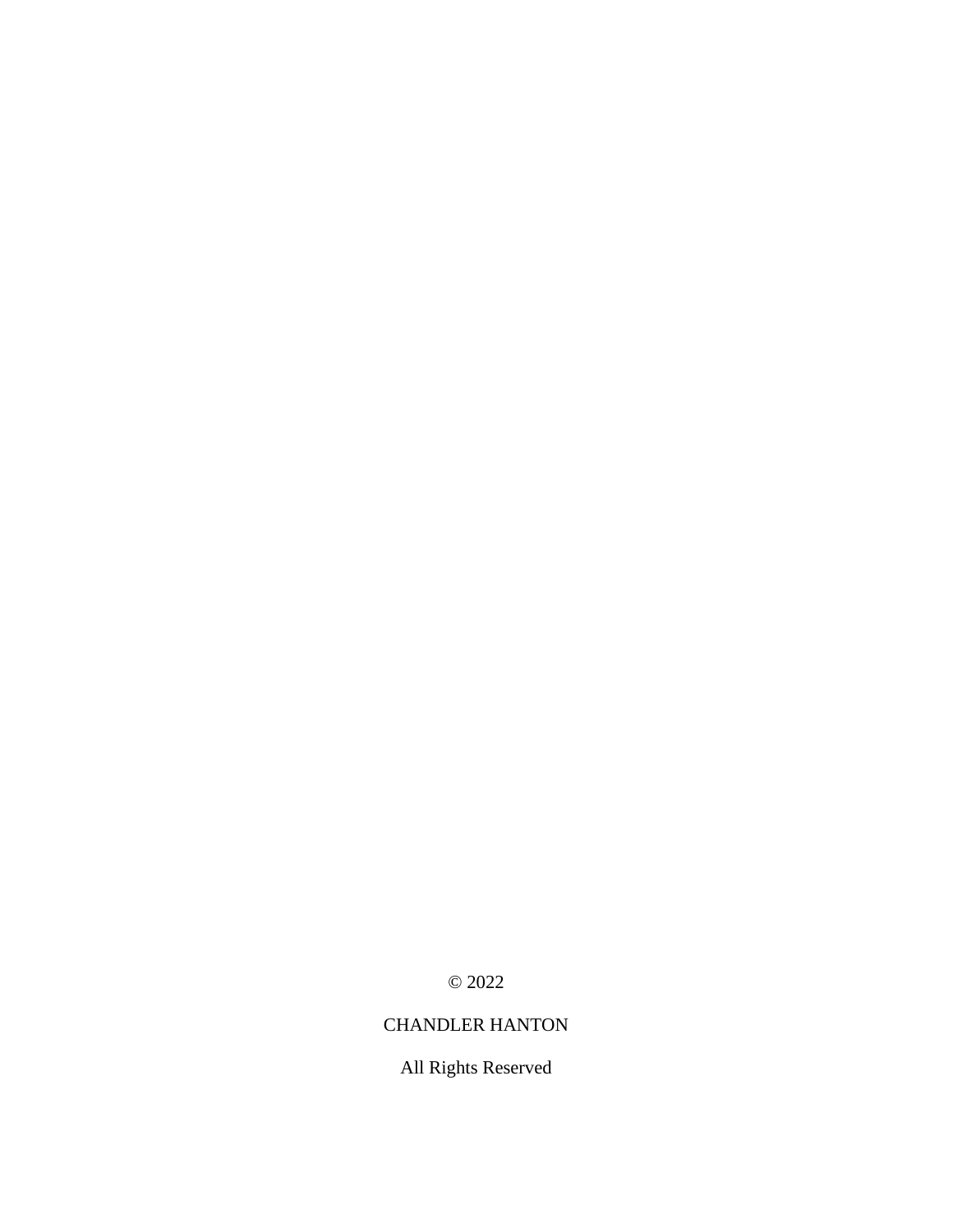## THE TRAGEDY OF CASPIAN: C.S. LEWIS AND HIS TRAUMA

by

## CHANDLER HANTON

Major Professor: Joe Pellegrino<br>Committee: Jane Rago Committee:

Amanda Konkle

Electronic Version Approved: May 2022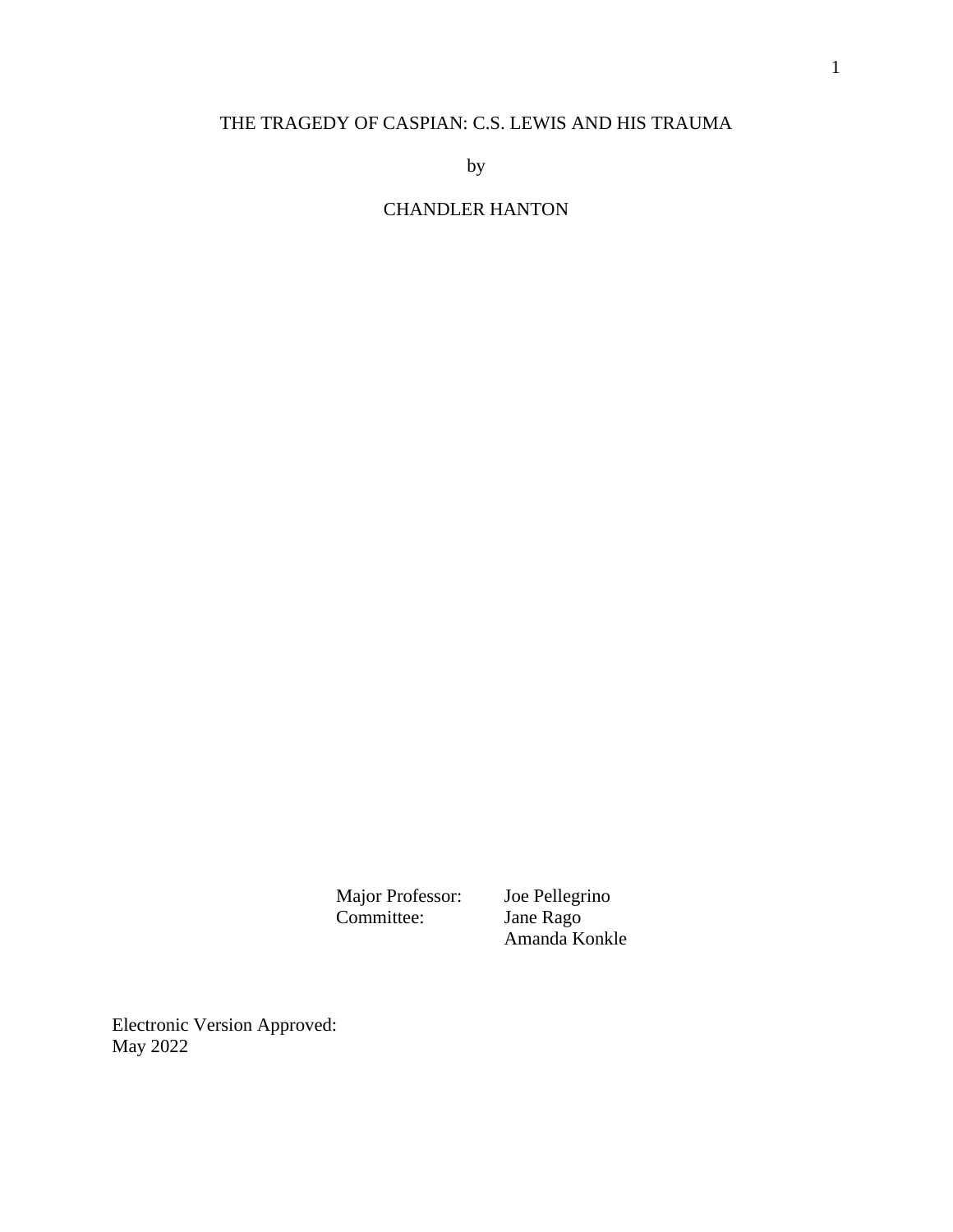## TABLE OF CONTENTS

Page

 $\overline{c}$ 

| <b>CHAPTER</b>                                      |
|-----------------------------------------------------|
|                                                     |
|                                                     |
|                                                     |
| $\overline{2}$                                      |
|                                                     |
|                                                     |
|                                                     |
|                                                     |
| THE PROLOGUE TO THE GREAT STORY: ANALYZING THE<br>3 |
|                                                     |
|                                                     |
|                                                     |
|                                                     |
|                                                     |
| 4                                                   |
|                                                     |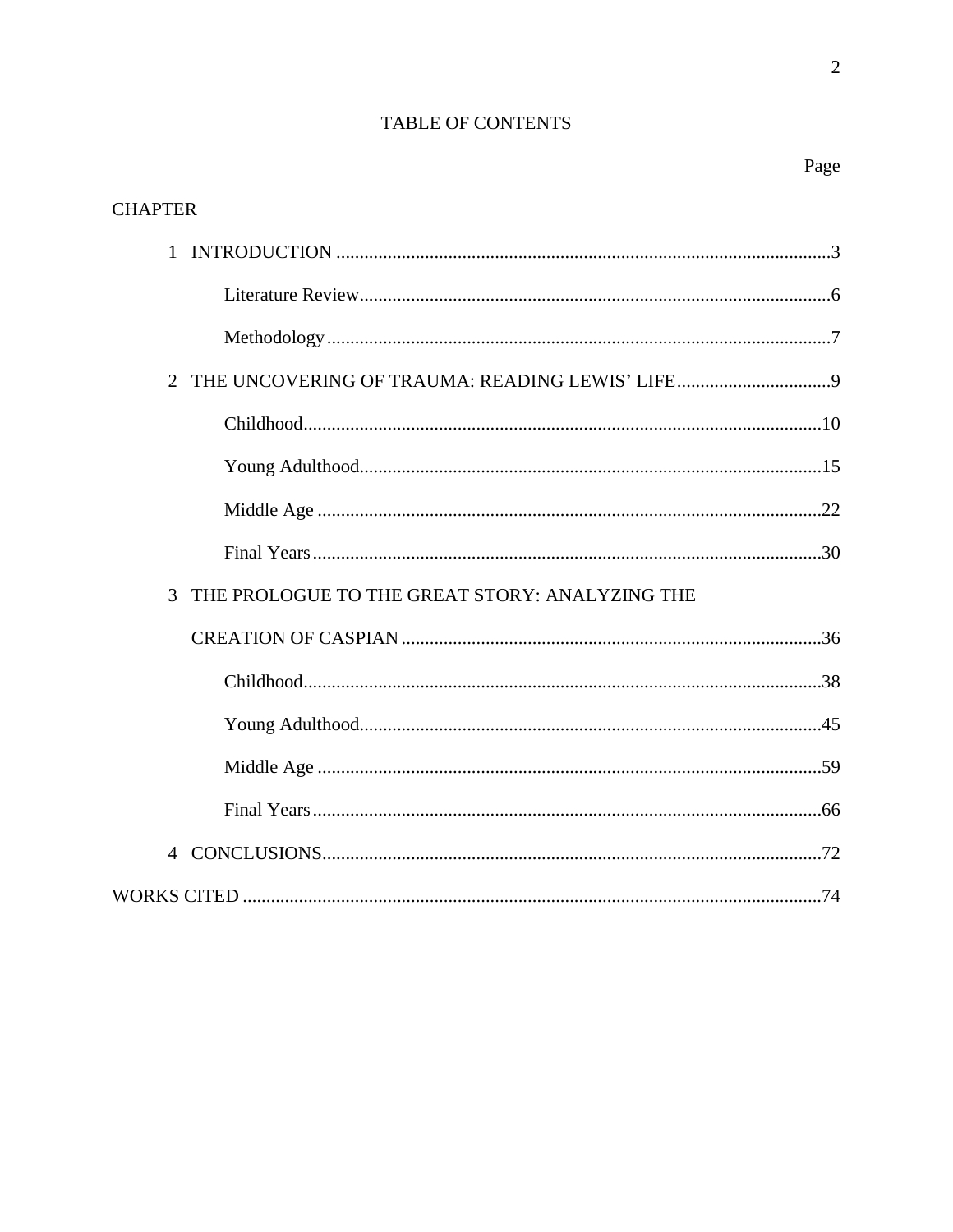#### CHAPTER 1

### INTRODUCTION

C.S. Lewis was a renowned literary scholar, children's literature author, and Christian apologist. Yet these aspects of his life tend to become intertwined and cause restrictions in analyzing his works. Many modern religious scholars quote Lewis to emphasize their articles' points<sup>1</sup>. However, the quotes they include are picked in accordance to the topic that the scholar aims to cater towards, often disregarding other points Lewis makes. An example of this bias can be found in Lewis' *The Chronicles of Narnia.* Scholars tend to come to the conclusion that because of the Christian allegories and it being a part of the children's literature genre, that the series is not to be interpreted as a product of Lewis' trauma. However, I argue that Lewis wrote the series as not only an escape into the idea of an innocent childhood, but also to express the horrors, trauma, and suffering that children must undergo to reach adulthood. Through this process of becoming an adult, readers, the characters, and Lewis alike revisit the trauma of growing up.

This revisitation into childhood trauma crosses the boundaries of Lewis' literary types. While *The Chronicles of Narnia* is in itself a part of the children's literature genre, the series also overlaps with Lewis' identities as a Christian apologist and Literary Scholar. Yet, scholars assume that because the series is geared towards children and encompasses these two major aspects of Lewis' life, that there is no need to go further. However, the inclusion of these subjects says otherwise. For one, the series acts as a vehicle to teach young children about Christianity. However, Lewis does not shy away from the violence and death scenes that are

<sup>&</sup>lt;sup>1</sup> Judith Wolfe and Brendan N. Wolfe write about Lewis' activism in systematic Christianity, through both a cultural and modernist lens. See also Brazier's *C.S. Lewis—On the Christ of a Religious Economy, 3.1:I. Creation and Sub-Creation* as well as Kyoko Yuasa's *C.S. Lewis and Christian Postmodernism: Word, Image, and Beyond*.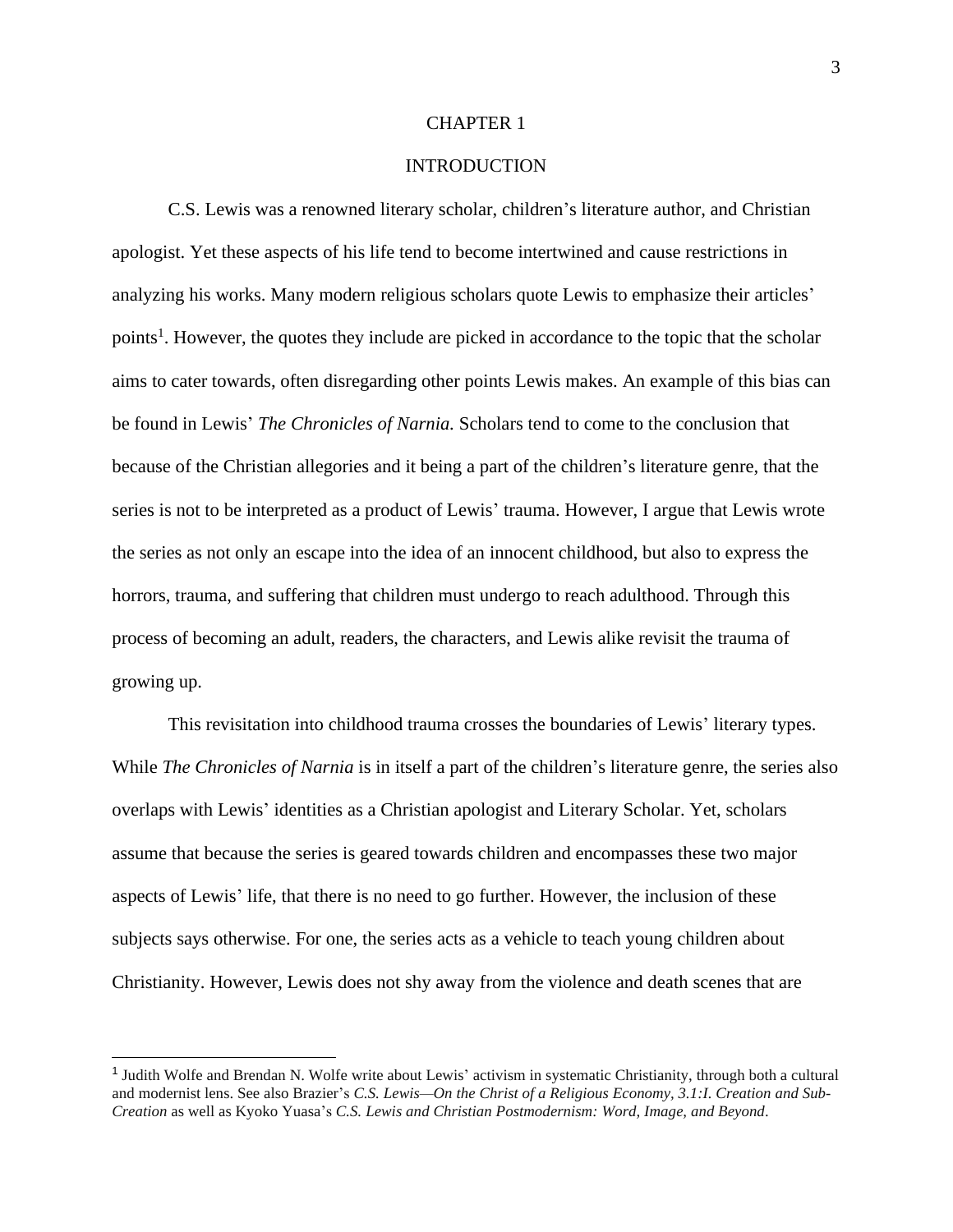inspired by biblical stories. For another, it also acts as a tool to explain responsibilities and the trials of adulthood, in both an analytic way as well as one that the young audience can understand. And even though this explanation may not be as direct, it is still brutally honest about the horrors that come with aging and witnessing all you know fade away. So while scholars may think that the series starts and ends with Biblical and Mythological references, they are missing the blatant sign that all of the allusions and implications that Lewis includes are lined with traumatic influences, from both the stories themselves as well as Lewis' personal interpretation of them.

So while *The Chronicles of Narnia* is within the realms of children's literature because it is focused on children and for children, the series goes a bit deeper than surface level. Each book within the series focuses on development from a 'childish' state and into a 'child-like' state. The childish state plays on the more negative connotations of children, often alluding to selfishness and tantrums. The child-like state however, surpasses youth and age, and is the acceptance of living life with a hopeful perspective, much like a young child seeing and experiencing the world for the first time. Through this development and coming of age process, within each book as well as over the course of the series, the young audience not only experiences fantastical tales of crossing between magical and normal dimensions, but they — just as the child characters simultaneously undergo the process of growing up. Such experiences with growing up, from being childish to becoming child-like, are as Lewis implies, influenced by trauma.

But Lewis' series is more than just a Catechist tool or scholarly monologue. While the series is geared towards teaching children religion, morals, and the process of growing up, Lewis does more than that. The series acts as a filtered "reconstruction" of Lewis' own experience of growing up — and often growing up too soon. The tale may give off a hopeful perspective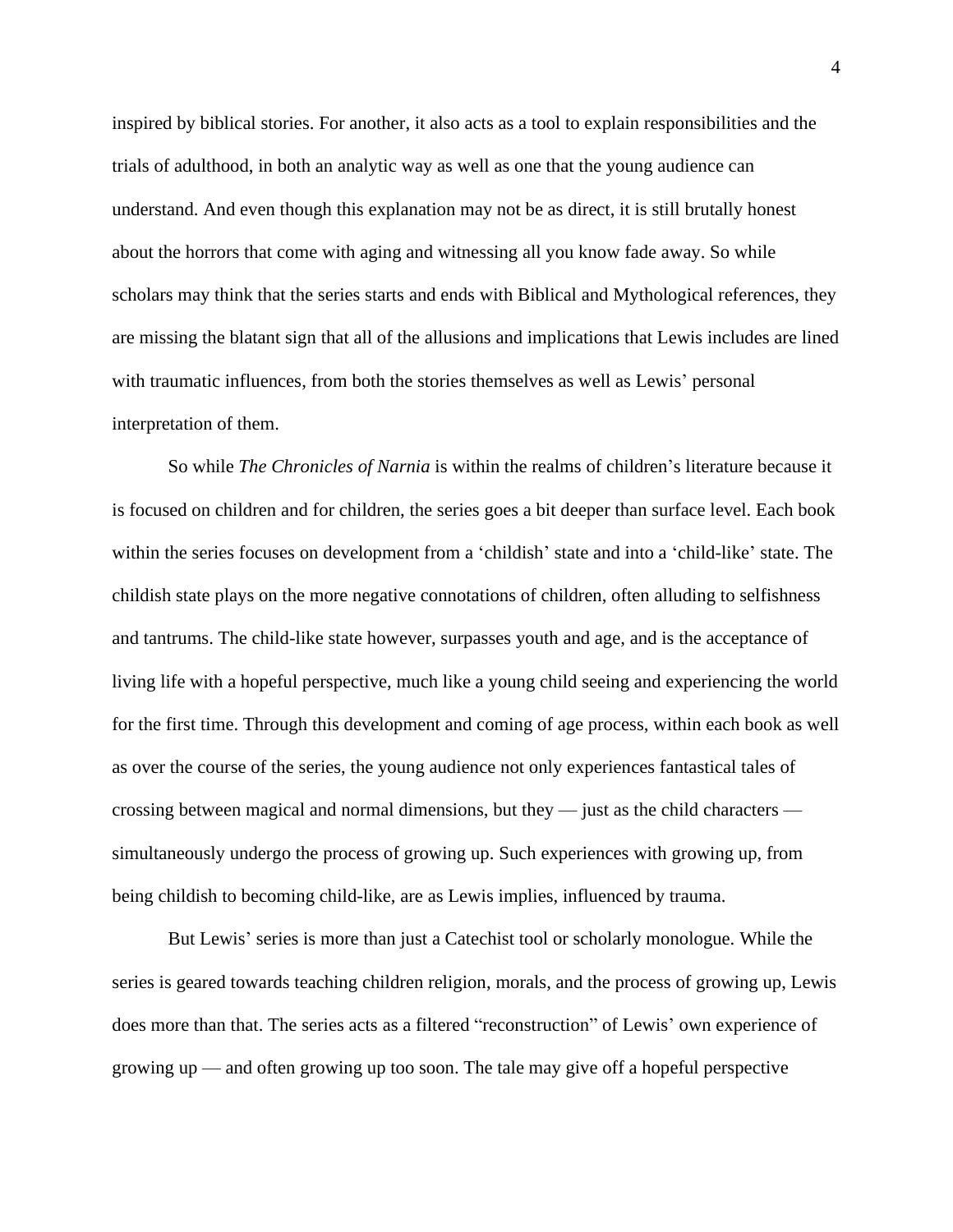through utilizing Christian morals (like forgiveness and community), but the series does not shy away from the harsh realities of fulfilling the role you are expected to grow into as you age. Even further, Lewis confronts the problem of how these expectations lead to failures and a loss of oneself. Instead of growing up being a process of a child evolving into a better version of themselves, Lewis alludes to how often children are forced into breaking themselves into pieces and reworking and reordering themselves to fit the molds of what it means to be an adult.

I argue that this process of creating a novel around the trauma that children experience is an example of Lewis partaking in a form of scriptotherapy. Yet, instead of writing about his experiences directly with the intention to heal, Lewis hides behind fantasy and fiction to alienate himself from his own traumatic experiences. Thus, while Lewis' series is based in fantasy and the pure implications that such a genre comes with, it hides an "underland" of suffering. Through the analysis of Lewis and his Chronicles, I will be aligning his biographies with his works and using it as an example on how Literature acts as an essential form in understanding trauma. I do not argue that Lewis' trauma is different from, or more substantial than, that of other traumatized individuals; rather, I argue that Lewis' position as an author, him living in a time where psychology was first emerging into scholarship, and our hindsight understanding of mental illness gives scholars a large area to work with. In addition, through using Lewis' biographies and works, readers can also take into account not just how trauma works after a singular, but major traumatic experience — as is normalized when studying trauma — but also taking into account smaller, accumulated traumas over the course of a lifetime. Using Lewis' life and works as an example of trauma and the projection of it into Literature gives scholars a more complex and broad plane to work with; thus, it offers a more thorough examination of how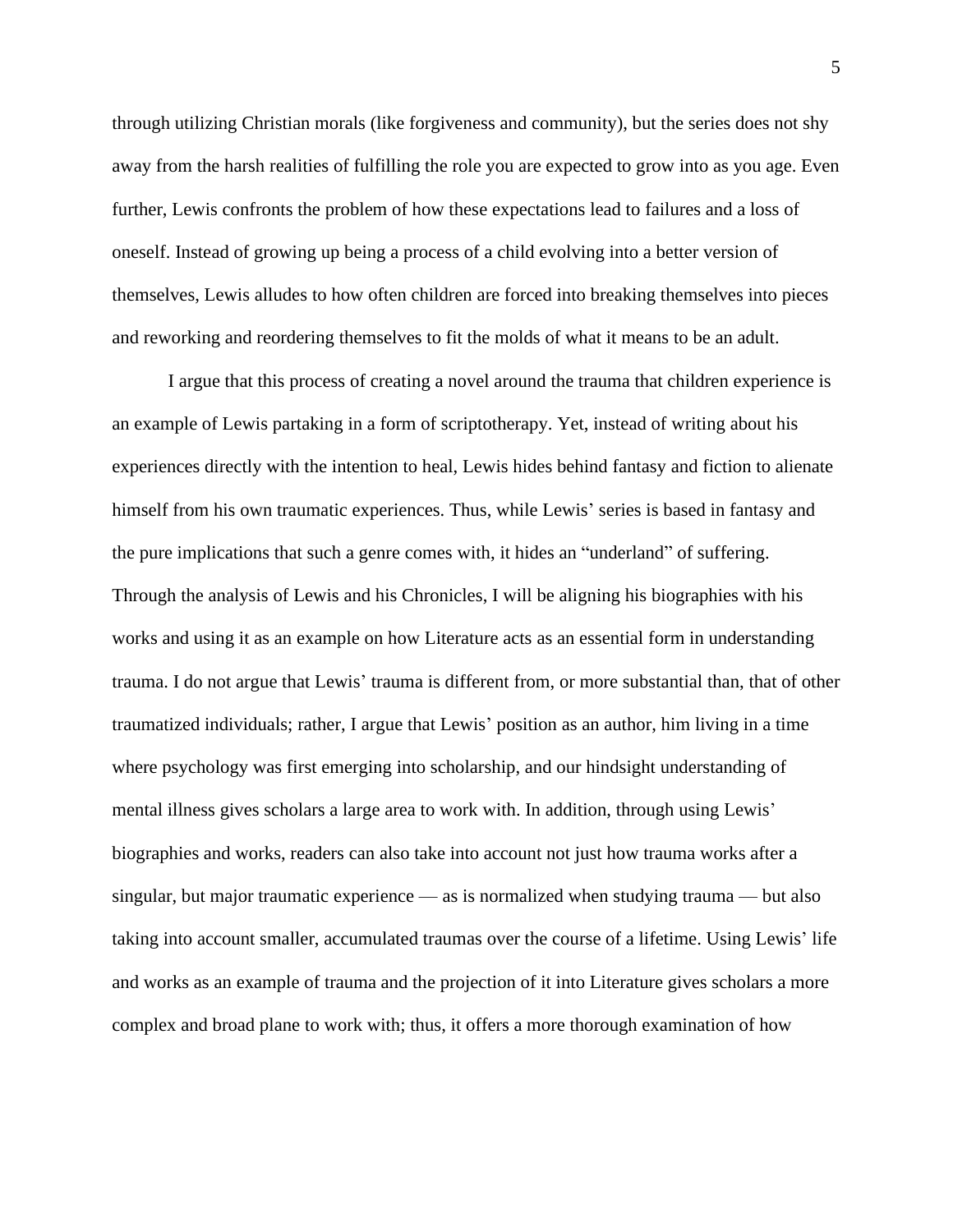trauma works when an individual is exposed to it time and time again over the course of their life.

### Literature Review

In scholarship on Lewis, there are often two strands of criticism: Religious and Moral Studies and Feminist Theory. Both strands of scholarship analyze how Lewis positions his biases into his children's literature. Religious and Moral Studies focuses on how his biases based on Christian beliefs appear throughout the chronicles in allegorical form and how those allegories might aid readers in understanding Christian morals. As for Feminist Theory, feminist scholars analyze how Lewis' biases against women influence him into positioning characters emotionally, intellectually, and occupationally based on their gender identity and traditional gender stereotypes. While Religious and Moral Studies is a popular thread of conversation in discussions on Lewis, Feminist Theory was the first major theory that was being applied to Lewis' works, particularly *The Chronicles of Narnia,* that was outside the realms of religion and morality*.* Feminist Theory brought something entirely new to Lewis scholarship, yet due to it pointing out the prejudice in the writer's work, it came off as scandalous. By diverging from the primary scholarship on Lewis (Religious and Moral Studies), Feminist Theory signaled for other theories to be applied to Lewis' works as well. However, with the worry of these other theories being projected onto Lewis' series came the fear that it may spotlight him and Christianity in a negative light. So while more theories have been applied to the analysis of Lewis' works, it is an extremely slow process.

Similar to these veins of conversation, I want to take into account the slow moving divergence of scholarly interpretation while conducting this research. I would like to use Feminist Theory and the feminist scholars who had interpreted Lewis' literature through a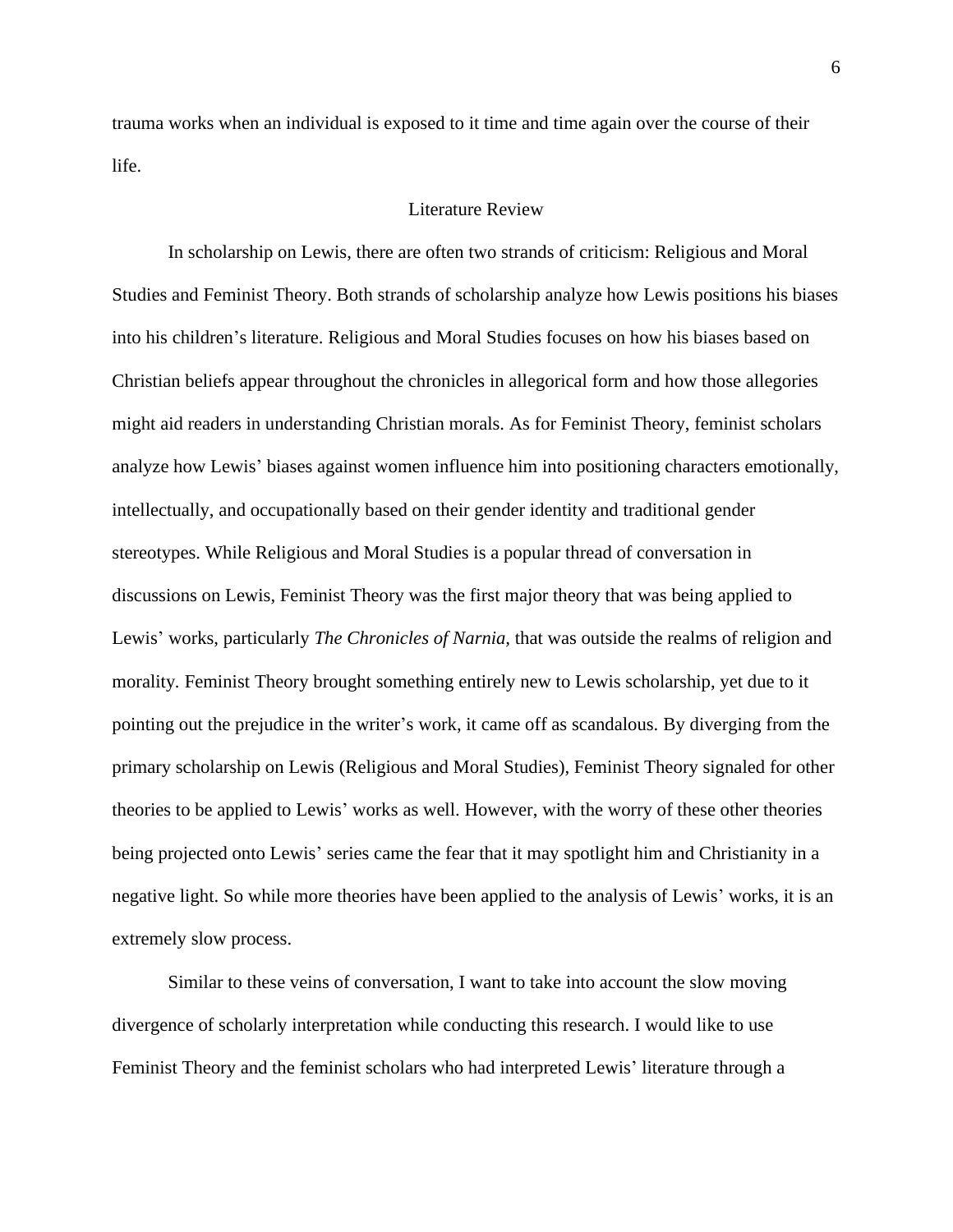gendered lens as inspiration to go further than religious allegories and moral debate. Yet, I would still like to position that religious and moral scholarship as a foundation to what I want to argue. I believe that although Religious and Moral Studies is essential to Lewis scholarship, it still barely scratches the surface. And while Feminist Theory may go a bit deeper, it still does not reach a major issue within the chronicles. Rather, I believe that a major influence of Lewis' works was neither religion or gender based. Instead, I argue that Lewis' main influence stems from his trauma.

### Methodology

In order to analyze Lewis' *The Chronicles of Narnia* with the application of Trauma Theory, one must understand what trauma exactly is. According to *Trauma Informed Care*, trauma is the result "from exposure to an incident or series of events that are emotionally disturbing or life-threatening with lasting adverse effects on the individual's functioning and mental, physical, social, emotional, and/or spiritual well-being" ("Defining Trauma"). The American Psychological Association extends this definition by describing trauma as more than just an emotional and psychological response, but also as having a physical impact on the brain. As stated, the psychological damage from trauma results in not just emotional and mental afflictions, nor short term effects like "shock and denial," but also creating "longer term reactions…unpredictable emotions, flashbacks, strained relationships and even physical symptoms like headaches or nausea" ("Trauma"). While there are various instances that may instigate trauma, the two significant factors are major life changes and personal relationships.

Depending on the events and the people that the individual interacts with, the mind of that individual can either become ill or heal — or, on a more complicated note, go from one extreme to the other. Such was the experience of Lewis; I will be analyzing the major events in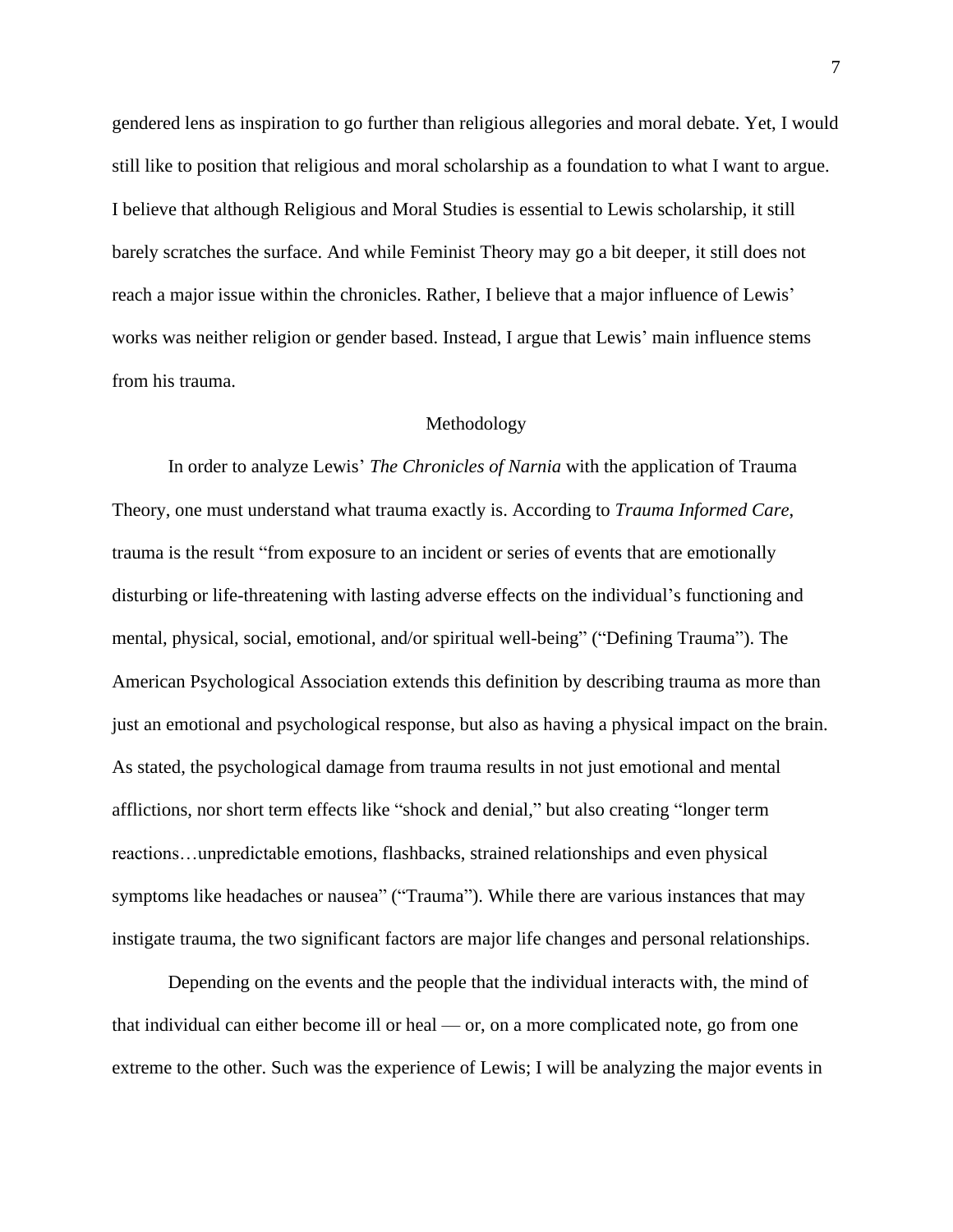Lewis' life as well as the various relationships he developed and how they in turn influenced his reenactment of them through his characters and plotlines. In short, I posit that Lewis used the character of Caspian as a way to address his own trauma, creating an adult version of what play therapists call "dollhouse therapy." This therapeutic modality,

offers the possibility for a child to stage dramas on an acceptable play stage: a safe and small space within which to create narratives that somehow parallel and reveal much about their own inner and outer lives. In dollhouse play, a child can remain untroubled by the painful awareness that direct or literal self-expression might entail. Given a dollhouse, many children will create scenarios that are wished for, despised and/or accurate representations of his or her life. (Scheftel)

By creating his own private "doll house," Lewis was able to be a bit more blunt about the traumatic situations he was thrust into and his feelings about them because — in his mind — it was fantasy and not his reality; the dolls could no longer hurt him and the playhouses no longer haunt him, so long as he was the one orchestrating their actions. Thus, for the sake of narrowing the scope, the major traumatic events and trauma-instigating relationships in Lewis' life specifically will be compared to those that appeared throughout the series. Through this method, scholars can have a deeper insight into not just how C. S. Lewis uses scriptotherapy as a coping mechanism, but also how scriptotherapy and the study of Trauma Theory can be used to understand the mind, the effects of trauma, and how to address these concerns.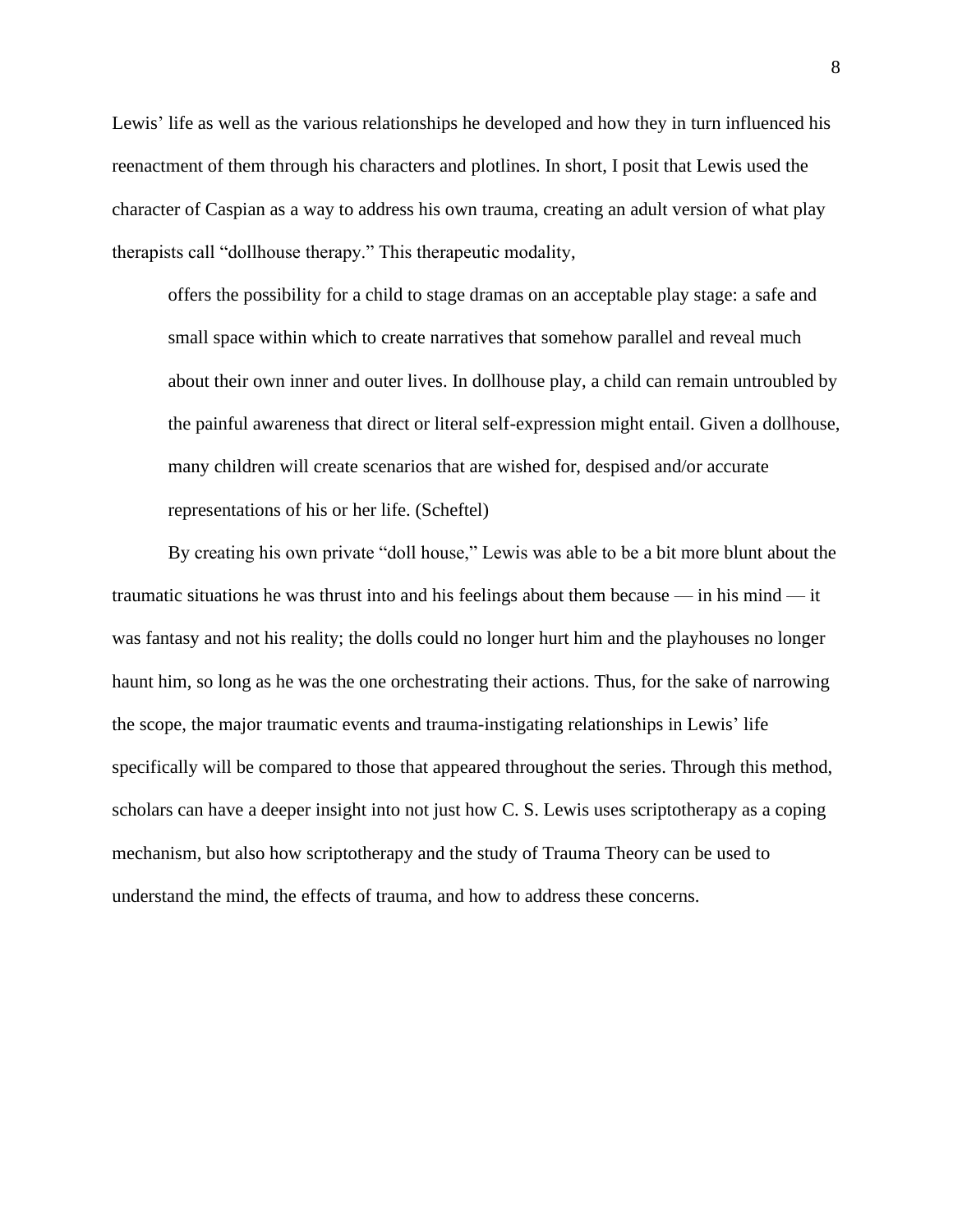#### CHAPTER 2

### THE UNCOVERING OF TRAUMA: READING LEWIS' LIFE

Just like every good story, Clive Staple Lewis' life fluctuates between conflict and resolution. Lewis' multiple experiences of trauma and the lingering effects of those traumatic events almost amusedly resemble a typical dramatic "coming-of-age" story pattern: just when he thinks things are going to work out in his favor, he is traumatized yet again. And just when he is about to allow the memory of his trauma to overcome him, he is resurrected back into the present with some kind of transient hope. It seems that life swinging him between its carrot and stick created more havoc in Lewis' life than if he were continuously plagued by traumatic experiences. His pendulum swings of emotions and expectations became a psychodrama he performed in each stage of his life, from his early childhood into his last years.

The historical milieu into which Lewis was born, the centuries-long history of conflict between England and Ireland, was the background canvas on which Lewis' trauma would be painted. England's colonial oppression of Ireland, and the spasm of violence that broke that yoke, following hard upon the brutal trench warfare of WWI — where Lewis served as an officer and was seriously wounded — had lasting effects on his psychological well-being. Then, after just a few years of peace, a global depression made life more difficult, and brought about the last great conflict Lewis experienced, WWII (Wilson, x-xi). Having been cursed to live in "interesting times," Lewis' life was devoid of any stability, as he moved from emotionally scarring events to periods of relative calm, then back again, over and over.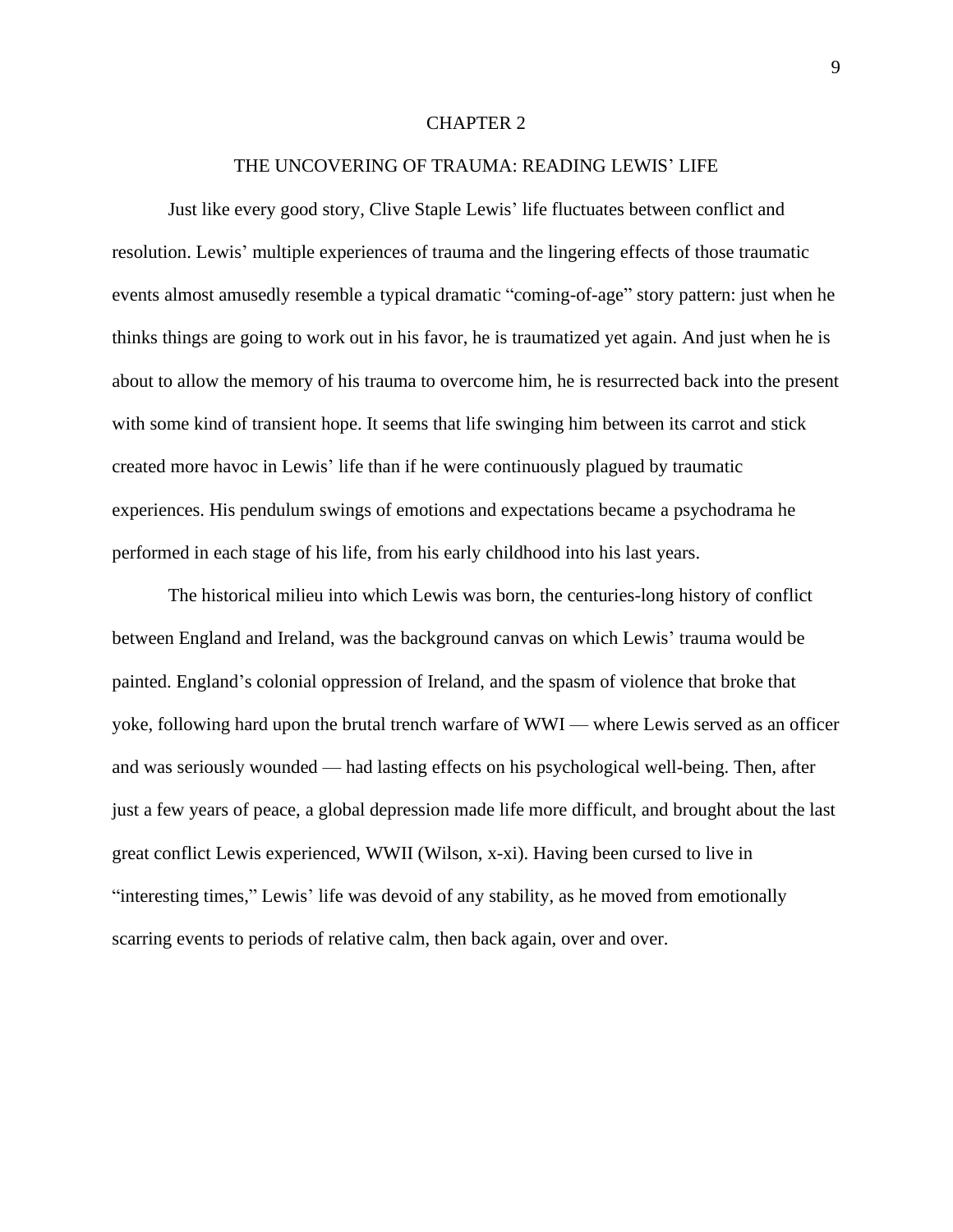#### Childhood

Lewis' life assumed this pattern early on; while appearing like any other child of a 20thcentury Irish family, small and subtle traumas began to accumulate during his early years. He was the youngest child of Florence and Albert Lewis; Warren Lewis (fondly called 'Warnie') was his older brother. Albert Lewis worked most of the time as a solicitor; both his work and his temperament kept him at a distance from his younger son. When he did interact with Clive, Albert showed himself to be the perfect product of *Na Fianna Éireann*, the Irish nationalist boys clubs that promoted hyper-masculinity and a devotion to a martial way of life (Hatfield, 137- 138). But such values were not well-suited for a child like Clive. At the age of nine Warren was sent off to the Wynyard boarding school, so for much of his childhood, for all intents and purposes, it was just Lewis and his mother in the family home. When Lewis was just four years old he first displayed his susceptibility to the deep and lasting effects of traumatic events. A neighborhood dog, "Jacksie," was hit by a car and killed. This so affected Lewis that he refused to be called by his Christian name, Clive, and instead would only answer to the abbreviated name of the dog, "Jack" (Johnson, 59). The new name stuck; Lewis was called "Jack" throughout the rest of his life. We can marvel at the strength of will that Lewis possessed, as he remained true to his commitment to the memory of a stray dog — made while he was just four years old — for over 60 years. But we must also recognize that every time someone addressed Jack by his assumed name he would have been reminded of this early trauma. This literal rebranding may have been the most overt and long-lasting response to trauma in Lewis' life, but it was not the deepest or the most significant, for the death of this dog was just the first of the many deaths and other traumatic events that seriously impinged upon his mental well-being and sense of self.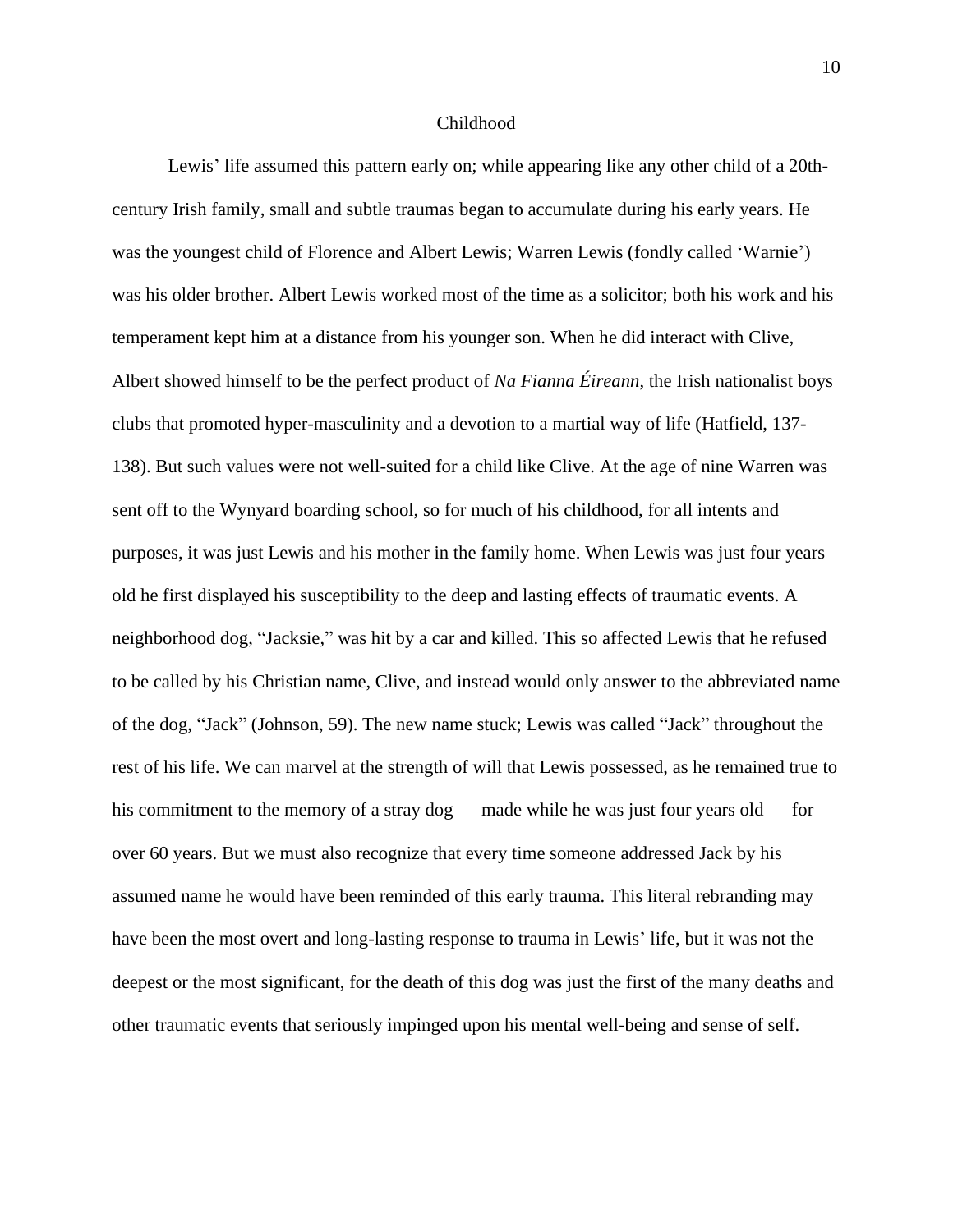The next death that plagued Jack's life was that of his mother, Florence, who died of cancer when Jack was just nine. Florence's death shaped Lewis in oppositional ways. It informed his problematic interactions with women throughout his life (Wilson, xi-xii), and it led to his initial loss of faith in Christianity. Lewis would expend a great deal of psychic energy searching for a Florence surrogate, and this search would culminate in his extravagant promise, later in life, to assume the role of a son to his dead friend's mother. Soon after Florence's death, Jack followed his older brother into Wynyard School. However, this sudden transition from a small household with a beloved and nurturing mother figure into a school teeming with boys — replete with a draconian headmaster — lit the fuse that would later become Lewis' trauma bomb.

Yet, if his mother's death was the spark that lit the bomb, then it was his boarding school experience that was the primer for the inevitable explosion. Before he attended Wynyard, Jack had his mother to rely on for emotional support, and her presence outweighed his father's absence. But there was no such figure at Wynyard School. If anything, with the loss of his mother and her replacement by the school master Capron (known as "Oldie"), Lewis now had to deal with two aggressive, overly masculine father figures. In response to this loss of a caring parental figure and the doubling of intimidating caregivers, Lewis created a kind of selfisolation, insulating himself from any kind of role model or guiding figure — and thus, exposure to even more trauma. This significant distrust towards authority figures continued throughout his life (Black, 172).

"Concentration Camp" is the title of the chapter that Lewis devoted to his boarding school days in his autobiography, *Surprised by Joy* (Lewis, 29). Throughout this chapter, Lewis makes comparisons between his home life prior to boarding school and the duration of his time away from home. However, as he recounts this time from a distance in both time and space, there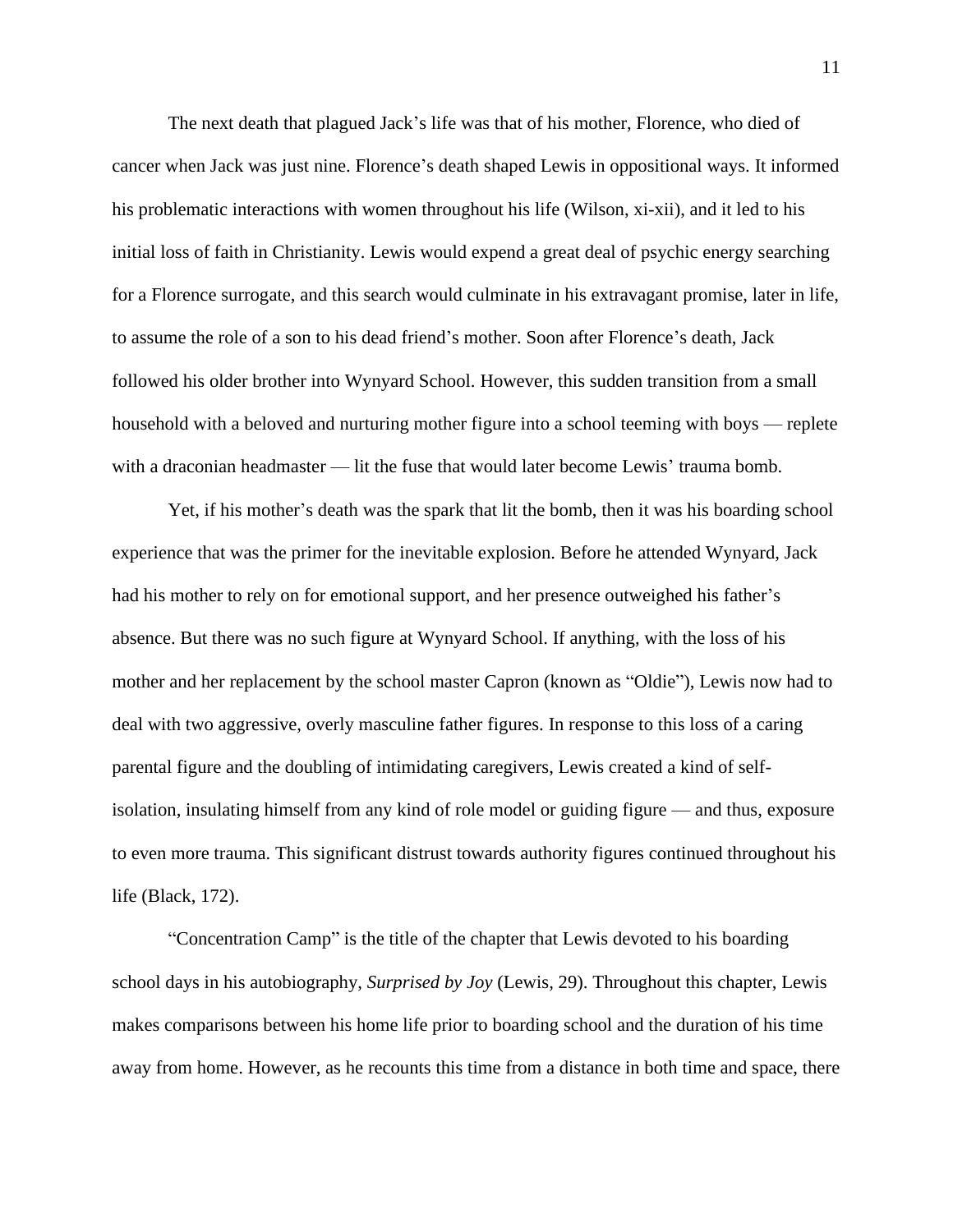is a distinct tone of disassociation from the experience. While he begins to logically explain the tyranny he and the other schoolboys were subjected to by the schoolmaster, Capron, Lewis also reveals his victimhood by creating excuses for Capron's behavior and pointing out one or two minor things that Capron did that could be seen as positive (*SbJ*, 34). Lewis claims that the traumatic situations that Capron inflicted upon them brought the schoolboys closer together, but there was clearly no attempt on the part of any student to intervene on behalf of a fellow student. Most of them stood and watched silently and uncomfortably as one of their peers would be ruthlessly caned. This created a type of "every man for himself" mentality in the boys, and became so pervasive that later they would not even acknowledge that such events occurred. This obvious manifestation of trauma, the repression of even the memory of it, condemned the students to a life of isolation and a lack of emotional support (*SbJ*, 37-38).

One example of this is an incident when his classmate, "P." was flogged by Capron as the other boys watched. Lewis describes the expressions of fear and "deathlike stillness" (*SbJ*, 34) that kept the boys from intervening, but he does not go into detail about the 'recovery' or 'bonding' during the aftermath of such a traumatic event. So even if the boys bonded through the shared trauma, Lewis' retelling of these events focuses far more extensively on their emotional reactions as they witnessed these floggings than on any sense of a shared burden, or even a communal consideration, of those events. In short, the elder Lewis wants to present his younger self as being part of a group, as more peer-focused than caregiver-focused (Black, 181). But his actual memories — or at least the ones he's willing to commit to paper — belie that desire. What we see is a group of young boys who are isolated, and even alienated, by their shared trauma.

However, Lewis' own writing diminishes this and other events in an attempt to downplay their effects. He vaguely waves his narrative hand at this, heavily editing or sweetening his own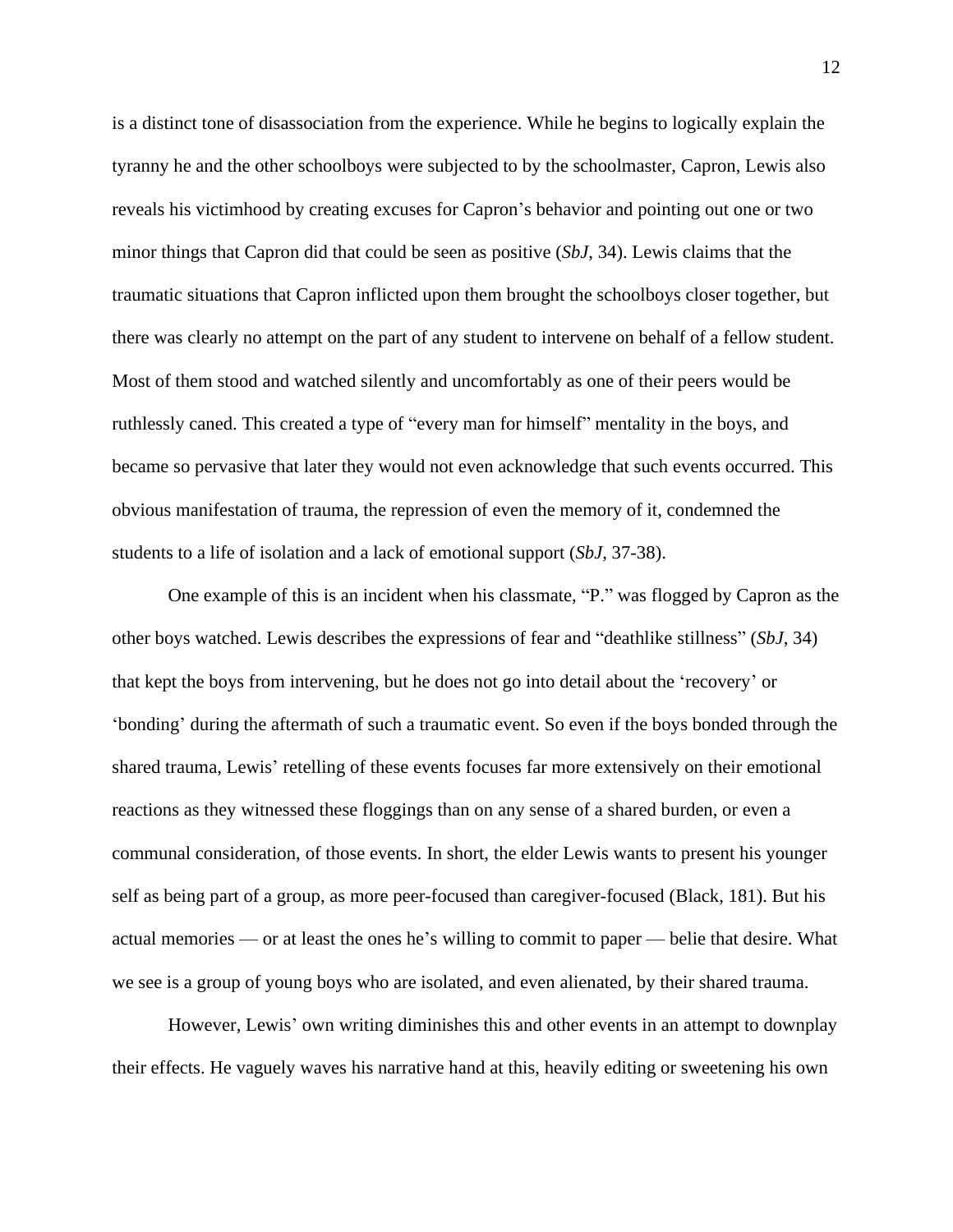memories: "The reader will notice that school was thus coming to reflect a pattern I had already encountered in my home life. At home, the bad times had drawn my brother and me closer together; here, where the times were always bad, the fear and hatred of Oldie had something of the same effect upon us all" (*SbJ*, 38). Lewis connects the time he and his brother spent with their strict father prior to being sent to boarding school and the instances of abuse, which Capron called his "lessons." However, his claim that his fellow classmates went through the same tribulations and became closer because of them, is not supported by the other evidence he presents.

Lewis attempts to further downplay such atrocities with his remark that "there is a possible explanation of his behavior which renders it more forgivable." He admits that he could write more about the headmaster's cruelty, but says that he is restraining himself from continuing to "describe Oldie for many pages," leaving "some of the worst [...] unsaid." As if the incidents he presents are not harrowing enough, we are left to imagine those more severe and traumatic events that are actually absent from Lewis' work. We also have to wonder how the perpetrator of such abuse, under any circumstance, could elicit any sympathy for his actions, especially since Lewis is left with a substantial amount of trauma (*SbJ,* 34). In another contradictory move, Lewis actually supports this reading, when he tells his readers that "You will remember that I had already learned to fear and hate emotion" and admits that these repressed experiences were "a fresh reason to do so" (*SbJ*, 38).

It is during this time that Lewis develops a coping mechanism that, while not perfect, will serve to keep the worst of any traumatic experience from his consideration. He retreats often to the Gurney, the school library, and loses himself in his reading. The salient characteristics of this: the self-isolation, the investment in other, fictional lives, and the transport of the self to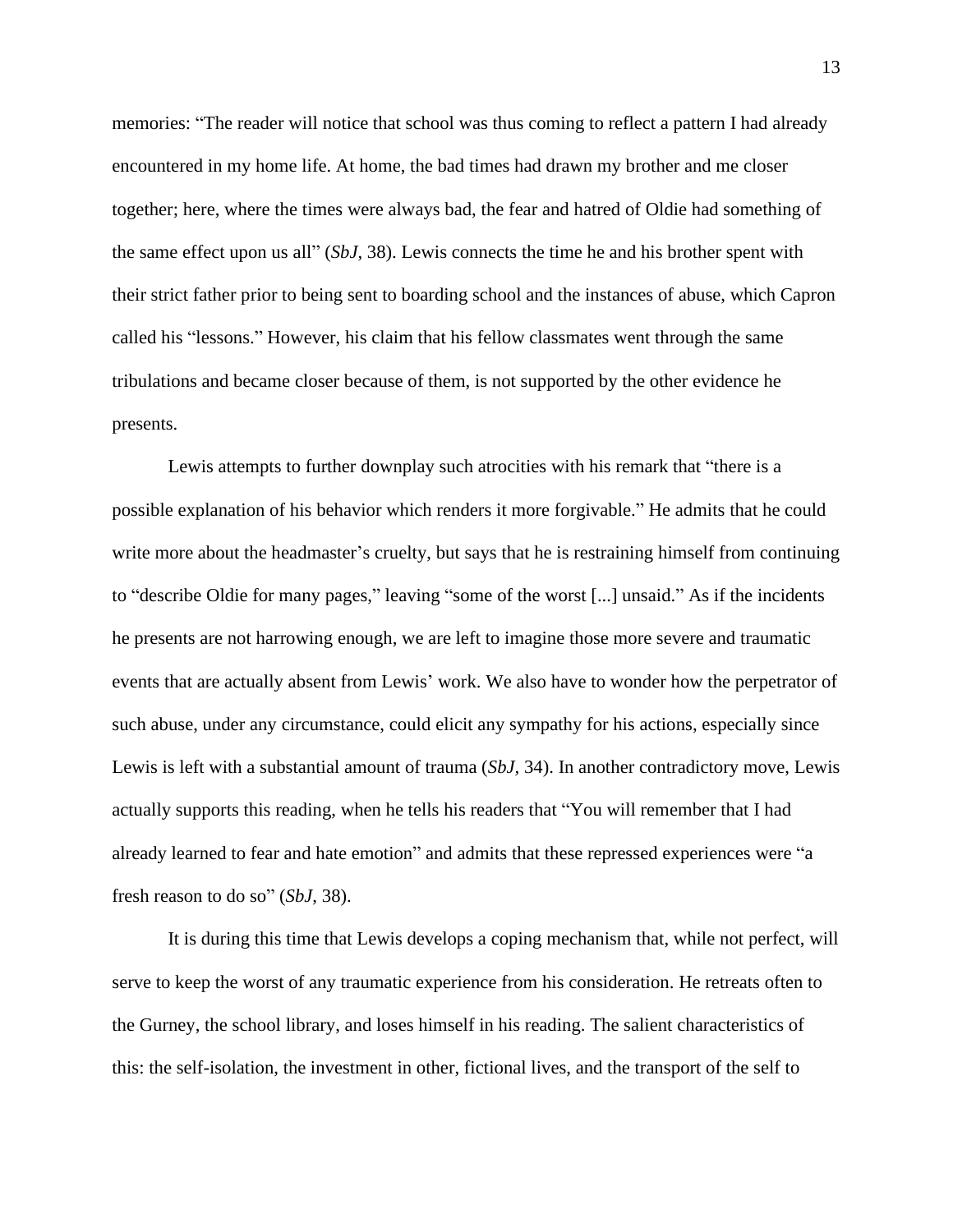worlds that were free of such trauma, will be the linchpins of his reactions to trauma throughout his life.

When Lewis relates the story of his early schooling in *Surprised by Joy*, he devotes an inordinate amount of narrative energy to his time at Wynyard School. In reality, he spent less than two years there, but these years seem filled with incident, while his narrative glosses over the later years he spent at other schools. But just a few months short of his 16th birthday, Lewis was offered a tonic to his history of loss and fear, as he took up private tutoring with the former Headmaster of Lurgan College, W.T. Kirkpatrick. Kirkpatrick had a particular fondness for Jack, and was keenly aware of Lewis' academic skills and potential. He said as much to Albert Lewis, noting that "He [Jack] hardly realizes – how could he at his age – with what a liberal hand nature has bestowed her bounties on him" (Hooper, 178).

For his part, Lewis obviously enjoyed his two and a half years with Kirkpatrick: "Kirk excited and satisfied one side of me. Here was talk that was really about something. Here was a man who thought not about you but about what you said" (*SbJ,* 131-132). He also recognized just how nurturing Kirkpatrick was to the budding academic: "My debt to him is very great, my reverence to this day undiminished" (*SbJ,* 143). For the length of their time together, Kirkpatrick acted as both the nurturing mother-figure as well as the guiding father-figure in Lewis' life, giving him freedom in his studies but also encouragement and correction when needed. This professor sparked Lewis' life-long interest in fantasy and science fiction, an interest that Lewis himself couched in psychological terms: "My interest [in literature, particularly fantasy and science fiction], when the fit was upon me, was ravenous, like a lust. This particular coarse strength I have come to accept as a mark that the interest which has it is psychological, not spiritual; behind such a fierce tang there lurks, I suspect, a psychoanalytical explanation" (*SbJ*,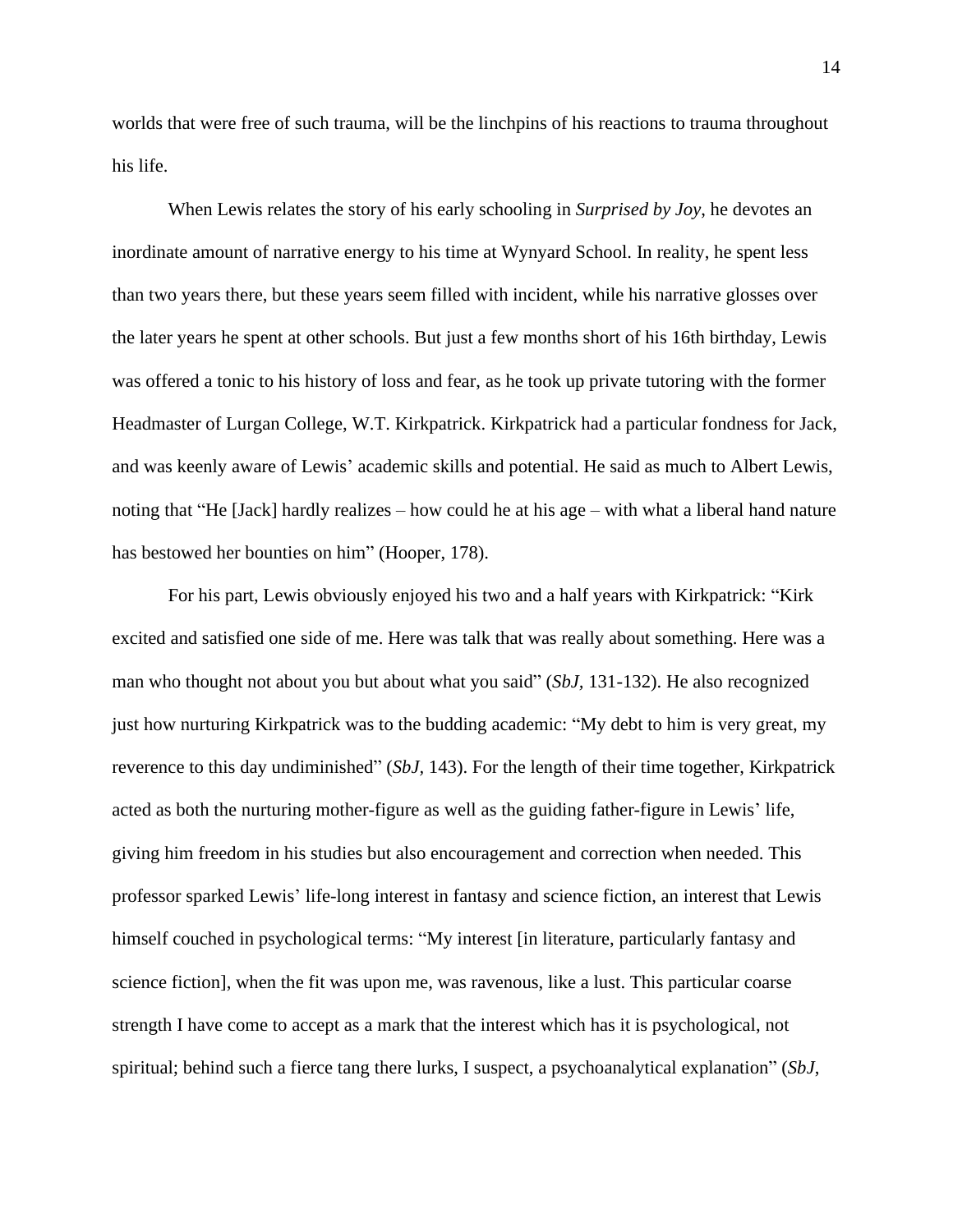40). Lewis' fascination with fantasy and science fiction, coupled with his analyses of particular texts, reveals his interest as not just a coping mechanism or the desire to please and impress his substitute father figure, but a psychological attempt at self-healing, for these books brought him comfort as they presented an explanation of how the world functions as it does, and a reason for the struggles it inflicts. Kirkpatrick's influence on Lewis' scholarship prompted a response to trauma in which Lewis "participate[d] in a therapeutic understanding of experience that [formed] part of medical and managerial modes of surveillance and control" (Meek, 3). Through Lewis' education, he was able to learn how the world works, and thus learn coping mechanisms that would allow him to navigate that world in a way that inflicted the least amount of trauma upon him. His investment in books and learning was a tool for him to feel a sense of control over his own life.

Lewis' early life vacillated between times when he was under the protection of a benevolent caregiver and periods of trauma induced by authorities or situations. Florence Lewis, and even the neighborhood stray, Jacksie, offered a sense of protection, belonging, and companionship. But Lewis had these wrenched from him, to be replaced by a tyrannical headmaster, himself in turn replaced by a far more gentle and encouraging academic instructor. All of this culminated in the teenage Lewis experiencing another significant vacillation: he matriculated at University College, Oxford, then experienced the greatest traumatic event of the 20th century in Europe, WWI.

#### Young Adulthood

When Lewis left Kirkpatrick's nest and sought further education at Oxford, he was still filled with a sense of unrest. Within his first semester there, on the day after England declared war, Lewis enlisted in the infantry, but he postponed his induction until after he completed his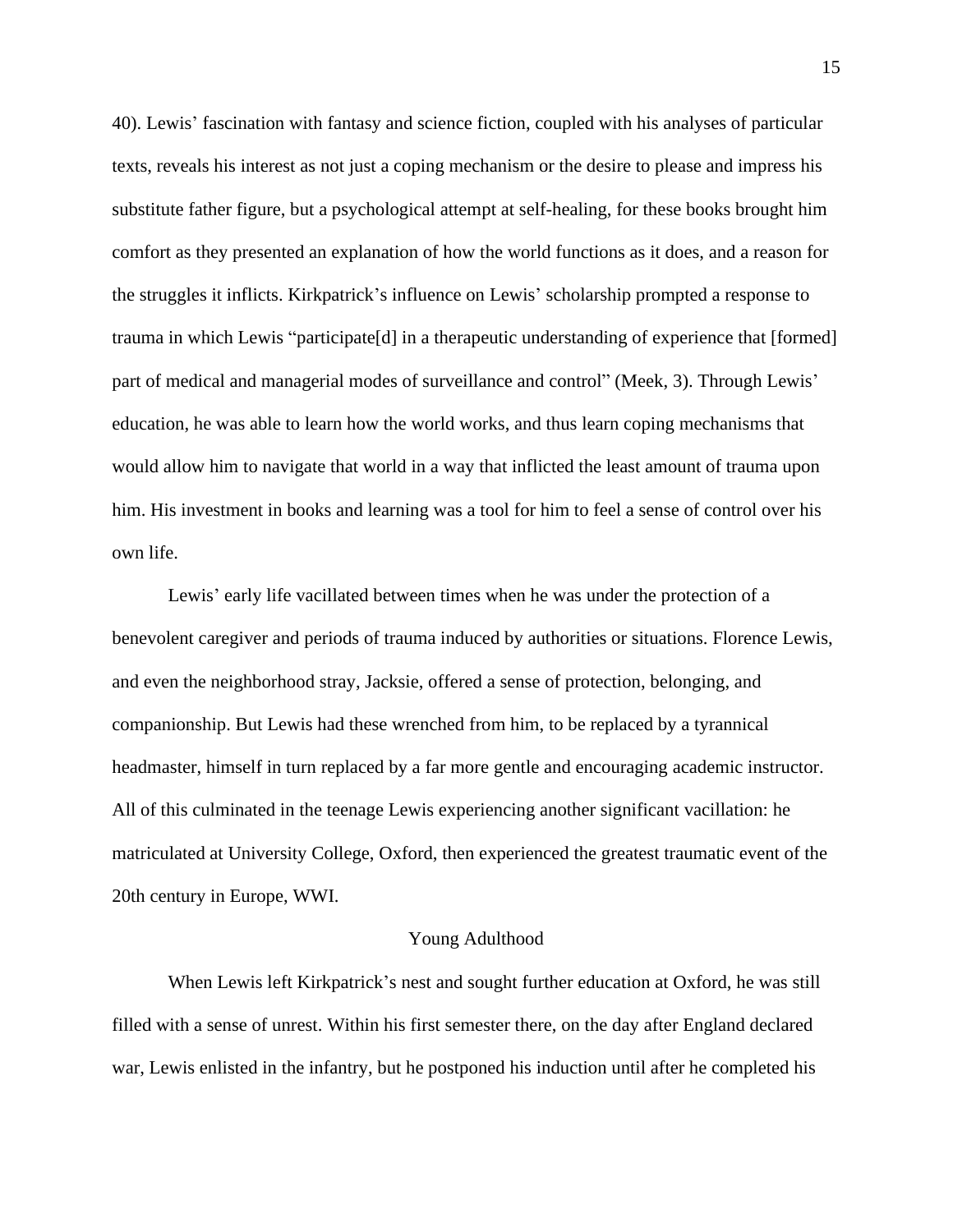first semester. While WWI was not the typical learning experience that Lewis was accustomed to, it did allow for some reflection on his life and how he thought of continuing it. For instance, while an officer, Lewis was far removed from the Christian beliefs he saw promulgated around him, and insisted numerous times in his letters about how he never prayed or acknowledged any kind of spirituality while on the battlefield (Demy, 106). While many of his peers sought some kind of comfort in religion and used it as a means to cope with the horrors of war, Lewis did no such thing. He declared proudly that he "never sank so low as to pray" (Baker, 6). Rather, he says he was caught in a kind of dissociated state, balanced between the "two things" that stood out during his time in war: his close call with death and his experience in developing what Kant referred to as the "Philosophy of the Self" (*SbJ,* 187). This is how Lewis characterizes his investment in reading during his time in service. He was, in a way, forced to either confront his own mortality and its contribution to the war or distract himself with self-education and seeking self-knowledge.

Even on the battlefield, while others may have been praying for their own safety, Lewis spent his time reading classics of literature and philosophy. Finding little if any comfort in a belief in a higher figure (whether that be a caregiver, a military leader, or even a higher deity), he coped in isolation, relying on his own self-development and investing in his own education. The battlefield then not only became a moral duty (Clark, 28), but a place of spiritual and educational transformation. There, Lewis had to confront death personally; Jacksie the dog, his mother Florence, his peers at Wynyard School, they were all personal losses and pains. But the war confronted Lewis with the inevitability of death on both a much larger and much more intimate scale as Lewis began to come to terms with the inevitability of not just death for others or death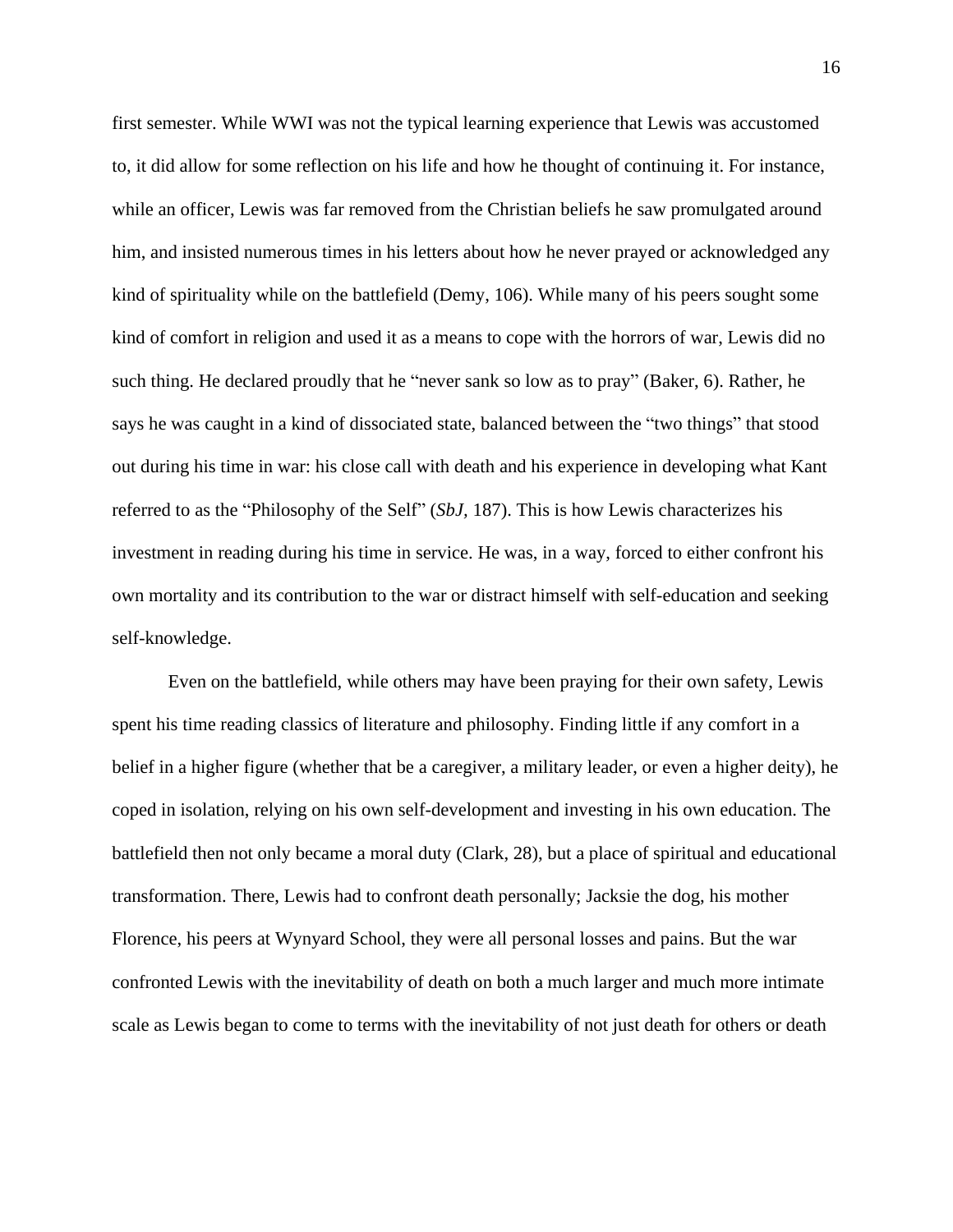in general, but the realization of his own mortality. This process reached its culmination later in his life, upon the death of his father.

While Lewis spent roughly two years as an officer in the war, only a third of that time was actively spent among other soldiers and in the trenches. The rest was spent in recovery; he and his sergeant, Johnson, had happened across a landmine, which instantly killed his fellow soldier and left Lewis seriously injured (Leconte, 2). While his injuries were severe, with shrapnel from the blast piercing most of his left side, including some of his internal organs, it wasn't just the physical injuries that bound him to a hospital bed. Lewis writes that, as he felt the blast of the land mine, he "was not breathing and had concluded that this was death…" (*SbJ*, 241). And yet, what is perhaps more horrifying is that he "felt no fear and certainly no courage…the proposition 'Here is a dying man' stood before my mind as dry, as factual, as unemotional as something in a textbook" (*SbJ*, 241-242). This near-death experience was one of the major releases of his pent-up trauma; not only was he clearly in a state of shock, but while he was in the hospital recovering, he remained psychologically detached from the experience. He noted that even in his later life, "all this [the traumatic experiences of WWI] shows rarely and faintly in memory. It is too cut off from the rest of my experience and often seems to have happened to someone else" (*SbJ*, 187). But this emotional distancing was not a perfect shield; during his recovery, and indeed throughout most of the rest of his life, Lewis experienced various symptoms of shell shock: nightmares and bouts of insomnia were the most common for him (Edwards, 185).

As with his solitary reading on the battlefield while others were praying, Lewis also went through most of his recovery alone; he rarely had a support system nearby. His father did not visit him at all, and barely even wrote to him. But this feeling of abandonment by his father was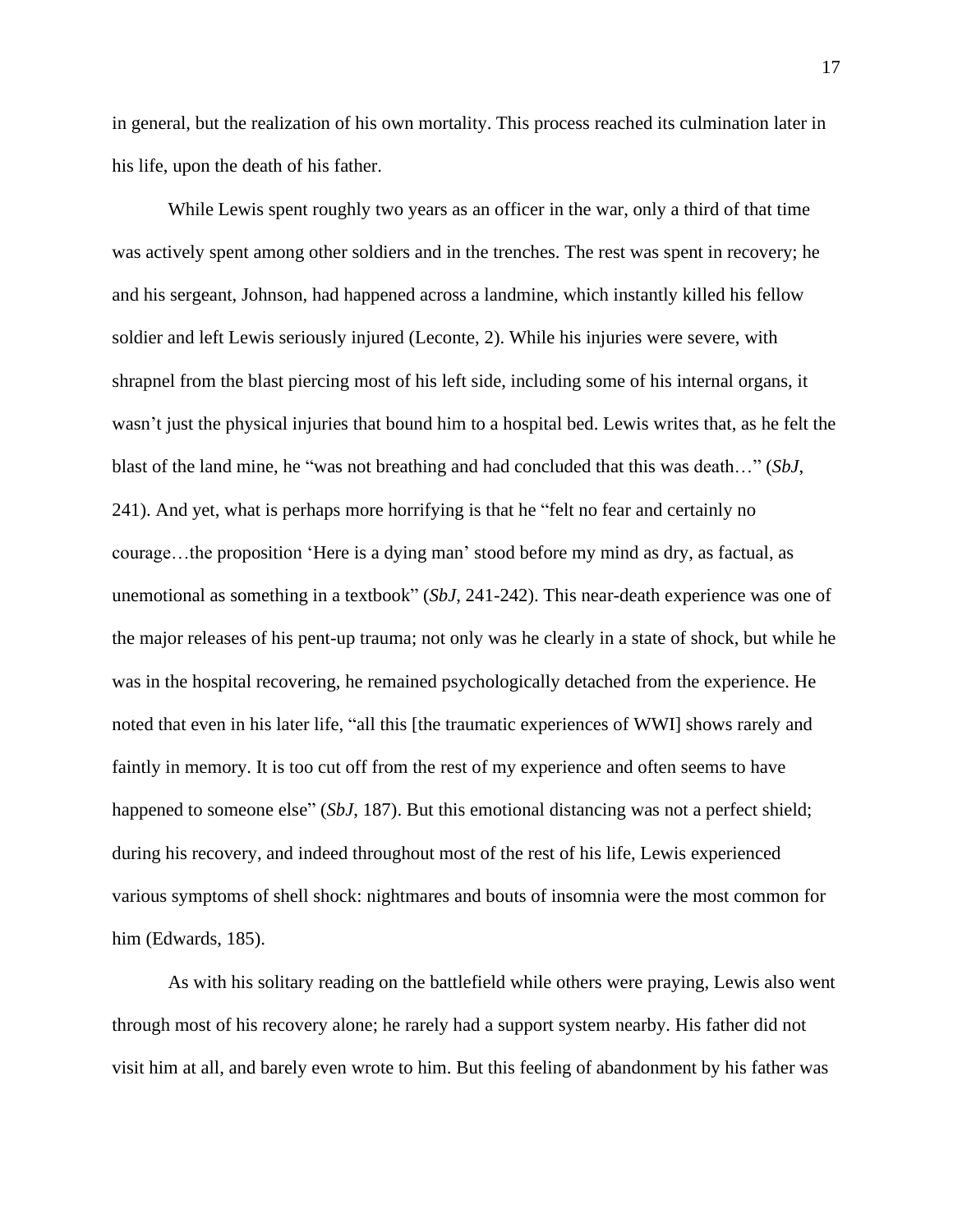nothing new for him. It was like his time back in boarding school, where no amount of letters begging his father to bring him back home would save him from Capron's abuse (Weems, 130). However, unlike his time in the sanctuary of the school's Gurney, his wartime hospital room acted as a quarantine that "provided Lewis with one of his most enduring characteristics of Hell; a single soul suspended in absolute isolation by the loss of all relationships, human or divine" (Weems, 134). And while this may have provided fodder for his later, Christian, writings, the fact that he was actually living through it meant that one of his most effective coping mechanisms had been taken from him. While in this state, the possibility of an early death was constantly in his mind, creating an attractive alternative to dealing with his accumulated trauma. In an almost perfect example of Freud's death drive, the death-like state in which the blast had left him was a relief, for it was uncomplicated. Lewis later recounted how "Young men are supposed to think themselves immortal, but the subject is not very often out of my mind for a long time together" (*Letters*, vol. 1). And yet, when confronted with the inevitable end of his life, "the whole idea of immortality . . . became disgusting to him" (Edwards, 139). Death, though horrifying with its association with war and "the frights, the cold, the ... horribly smashed men …the sitting or standing corpses," (*SbJ*, 185) was still preferable to the torment that was a traumatic life. Death was a state where you did not have to witness it as such; it was far less traumatizing than seeing and experiencing it second-hand. So death, and its possibility as a resolution to his trauma, lingered in Lewis' mind long after the war.

As Lewis began his recovery, though, he suffered yet another psychic blow. His best friend in the military, Paddy Moore, was reported missing just nine days after Jack was wounded (he would not be declared dead until five months later). When they were just cadets together, they had made a mutual promise to care for one another's family if either of them should die.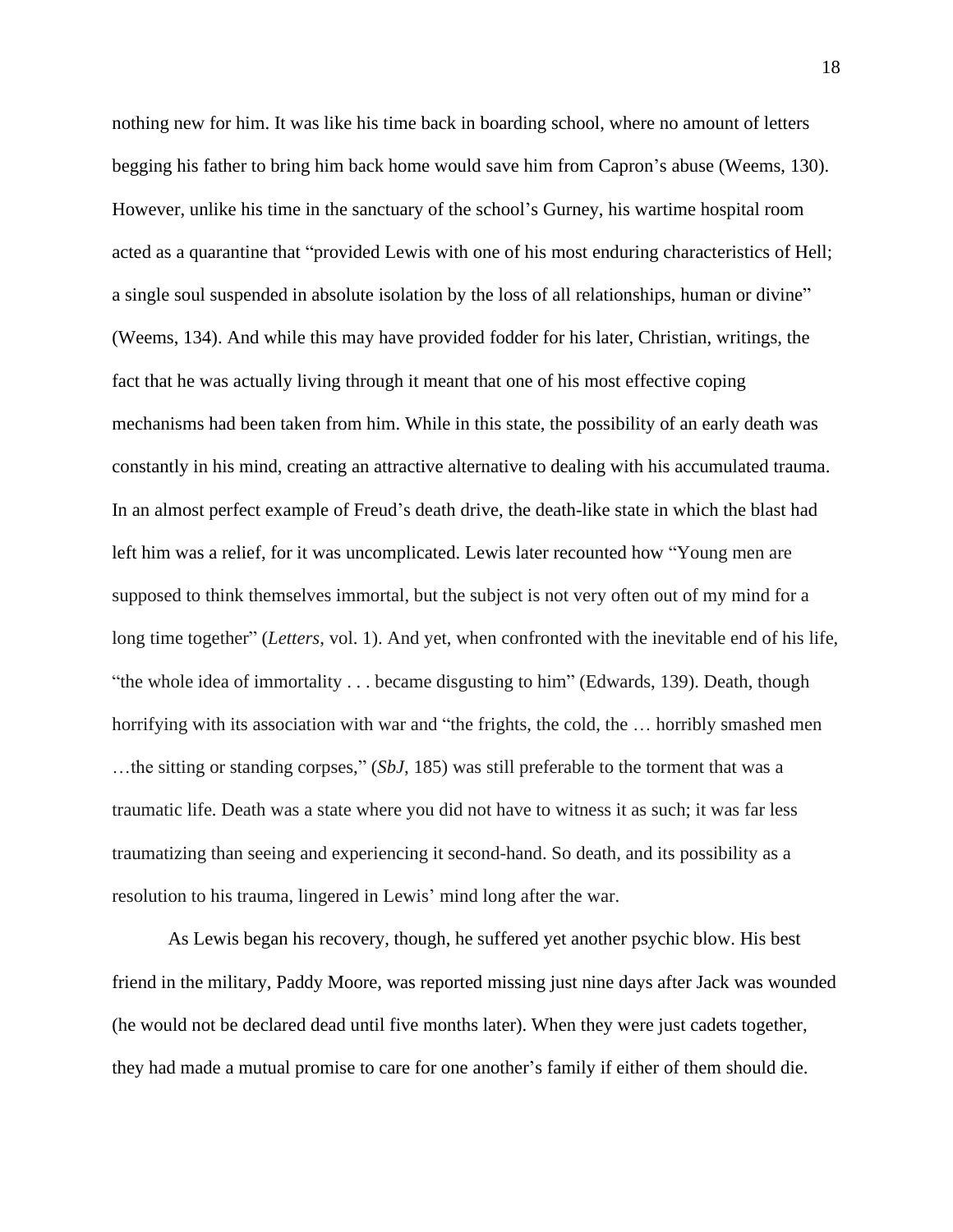When they made this promise, the chances of this happening seemed slim, and neither could really understand the full implications of their vow. But upon Paddy's death, Jack felt dutybound to keep his word, and thus began one of the most complicated and traumatic relationships of his adult life, with the woman he referred to formally as "Mrs. Moore," but, more intimately, as "Minto" (Heck, 4). While Lewis' biographers debate the actual nature of their decades-long relationship, it is sufficient for our purposes here to say that she was to Jack a combination of the maternal, the erotic, and the judgment of society upon his very existence.

After his first-hand experience with large-scale death, Lewis returned to University with more questions than answers. After the war Lewis began to question all that he had gone through. While he began ticking off the boxes of academic life, which included gaining leadership roles and publishing scholarly works, he also started to invest in a group of friends that would later become the Inklings (MacSwain, 1). Lewis and several friends and fellow faculty members at Magdalen College would often meet twice a week to discuss their current works and to offer criticism, advice, and support. But while this time was significantly less tense than his time in the trenches, it too spurred internal and communal debate.

In the late 1920s, when the Inklings first started to congregate, a few members had an oversized effect on Lewis: Arthur Greeves, J.R.R. Tolkien, and Warren Lewis, Jack's older brother (Duriez, 360-361). While Greeves was more or less on the fringes of the group, he and Lewis would often exchange letters which discussed the matters the others were discussing in person. Perhaps because their relationship was epistolary, there was a bit more openness and vulnerability between them; they often shared jokes (one of which was the threat to publish their letters, which later came to fruition) and included far more private thoughts and admissions (such as sexual fantasies) (Edwards, 81). After Lewis' death Greeves burned the more prurient of their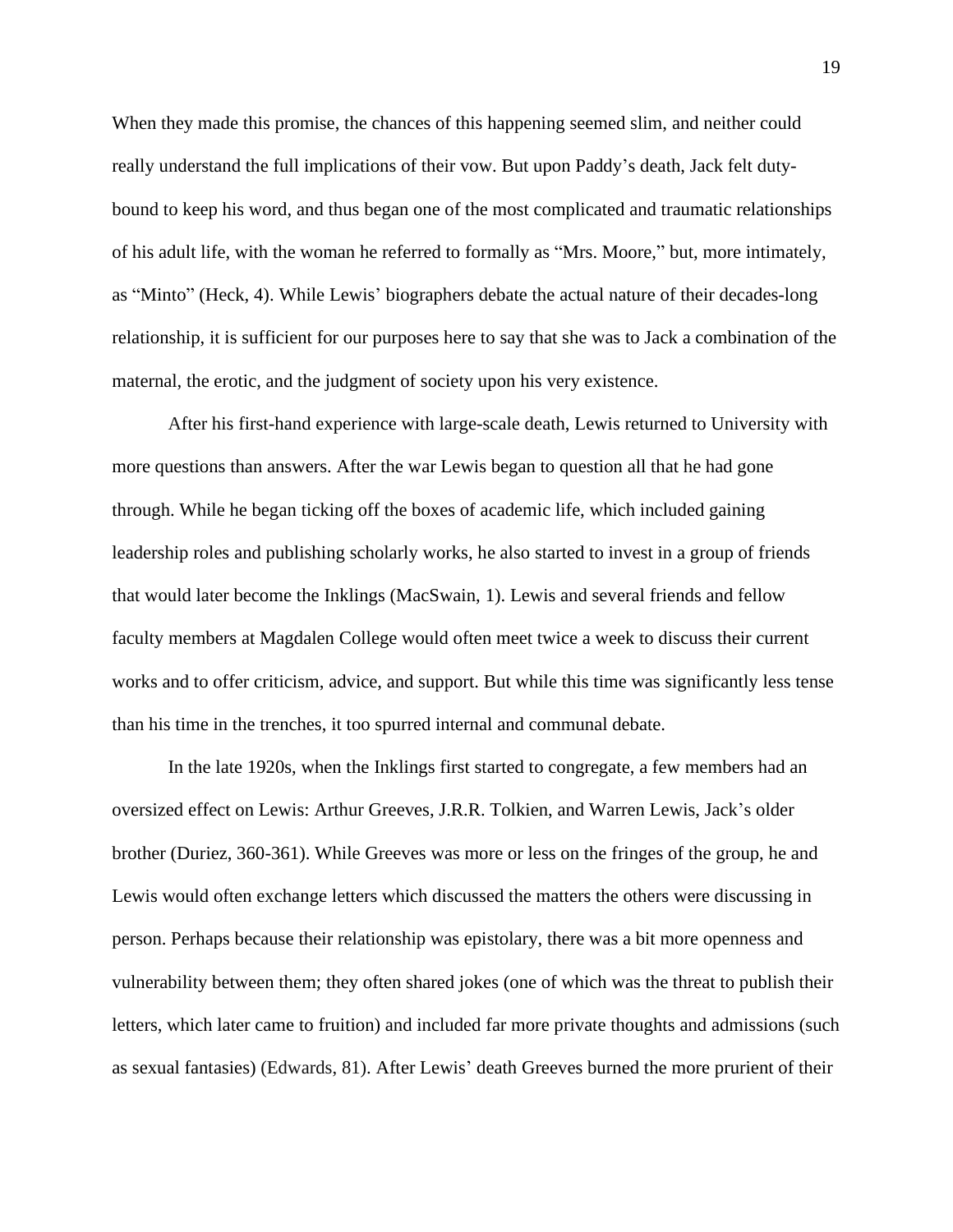exchanges, in an attempt to guard Lewis' legacy. But Lewis may have been the only person to which Greeves admitted his homosexuality, and Greeves may have been the only one to share Lewis' Orientalized fantasies about various forbidden fruits: exotic women, bondage, sadomasochism, and intra-family infatuations (Edwards, 81, 108, 110, & 129). Greeves acted as Lewis' closest confidant, melding their shared interests in literature with their shared emotional experiences.

The other two influential members of the group, Tolkien and Warren Lewis, offered other kinds of support for Lewis. Tolkien, while warm, had a sharp critical eye, and Lewis benefitted from his literary advice. His older brother, however, was less concerned with craft and more unconditional in his emotional support for Jack. Tolkien, for instance, shared a passion for literature and the fantasy genre with Lewis; both writers were interested in similar literary works and themes and both adapted these sources into their own writings. However, while they both shared similar interests and were friends with one another, there was always a lingering rivalry between them. While their friendly competition prompted both of them to sharpen their intellectual and literary skills, the quick-witted jests and snarky comments they exchanged always had a hint of brutal honesty (Wilson, 154-155). Both writers may have hidden their actual concern for the other under the guise of emotional distance, but each encouraged the other if possible, and resorted to strong criticism if needed. This criticism sometimes bordered on an obsessiveness with perfection: "And they wrote. And rewrote. And squabbled. And rivalries began…Tolkien and Lewis didn't see eye to eye on matters of literary taste. Tolkien admitted Narnia was 'outside the range of my sympathy, as much of my work was outside his'" (Gilsdorf). These two thus were always sparring with one another, both competing for primacy in their reputations as literary scholars and also rejoicing in the other's successes.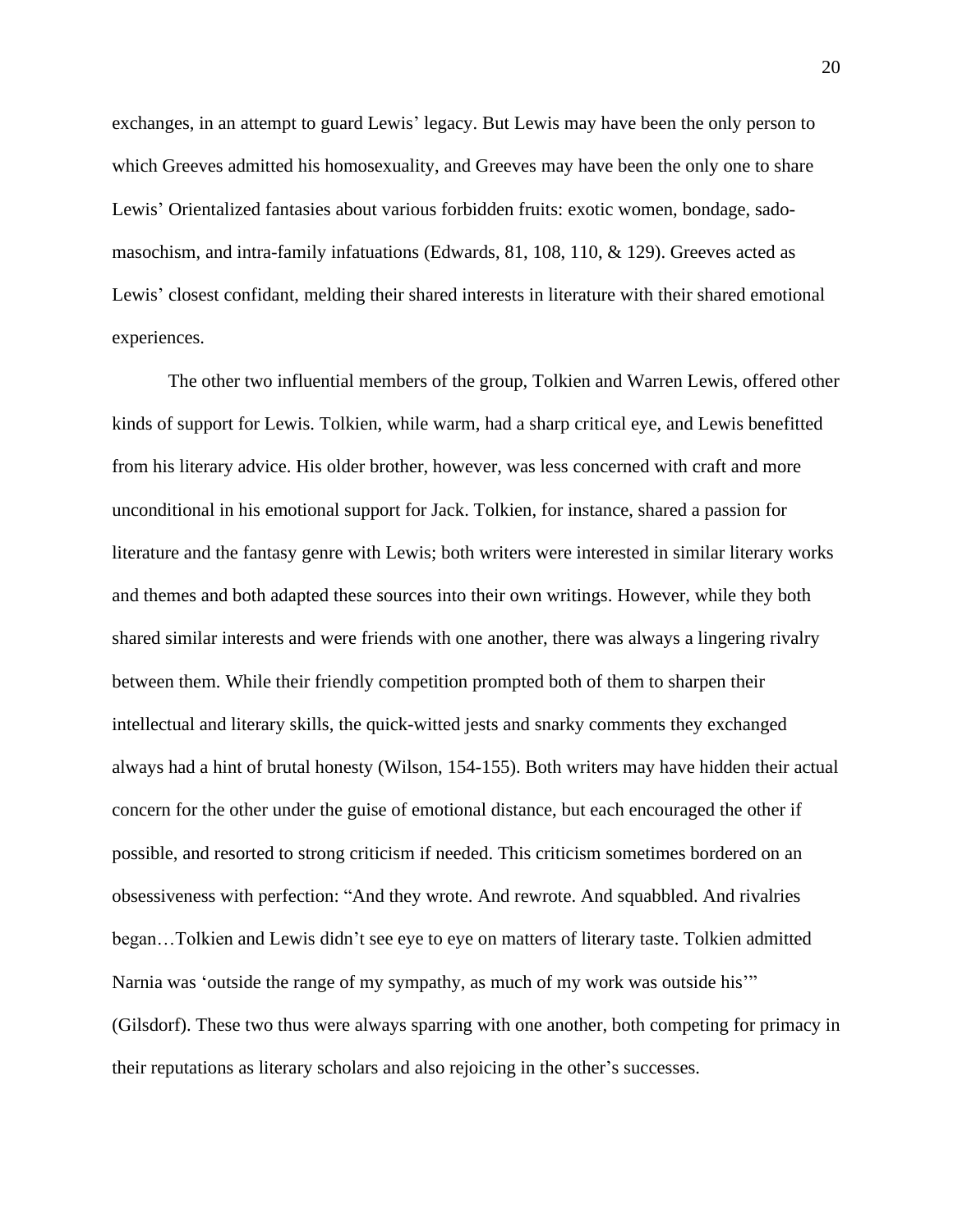Warren Lewis was in a way a combination of the best of Greeves and Tolkien for Jack. While he did help Jack with his writing (Heck, 14-16), he was more of an emotional support for him. Obviously, Warren and Jack shared the same background in family, culture, and schooling. They were each others' first playmate, first source of comfort from their tyrannical father and dead mother, and shared the same abuses at Wynyard school (Wilson, 11-15). Even though neither was a complete constant in the other's life, there was always a loyalty between them. The two brothers often even shared equally toxic coping mechanisms; Lewis sought out a sense of stability by playing house with Mrs. Moore, and Warren Lewis turned to the bottle, seeking comfort in alcohol. While Jack looked for a mother, Warren looked for release. The two would vacillate between sharing deep confidences about their traumatic experiences and vilifying the other's problems while magnifying their own. So, in short, they acted as brothers do (Heck, 13- 14). Each railed against the other's coping mechanisms, yet neither of them could abandon their search for solace. They both struggled, they both attempted to pull themselves out of their respective trenches, and they both ended up backsliding into the mud until their eventual deaths.

These three major relationships within Lewis' life are, of course, not the only ones he had. However, they are his most prominent as well as his most long-lasting. While these three men all had positive effects on Lewis' life, they did this not by offering a hand to help him out of the trench of his trauma, but rather by becoming companions in that trench. They were companions, figures of support, and even sources of inspiration, but they were not saviors in any way; rather, their investment in their own and each others' works diverted their attention away from real-world problems and towards the problems in their fiction.

But Lewis' life was not limited to only his time at Oxford. Paralleling the initiation, development, and eventual dissolution of the Inklings, Lewis' personal life became inextricably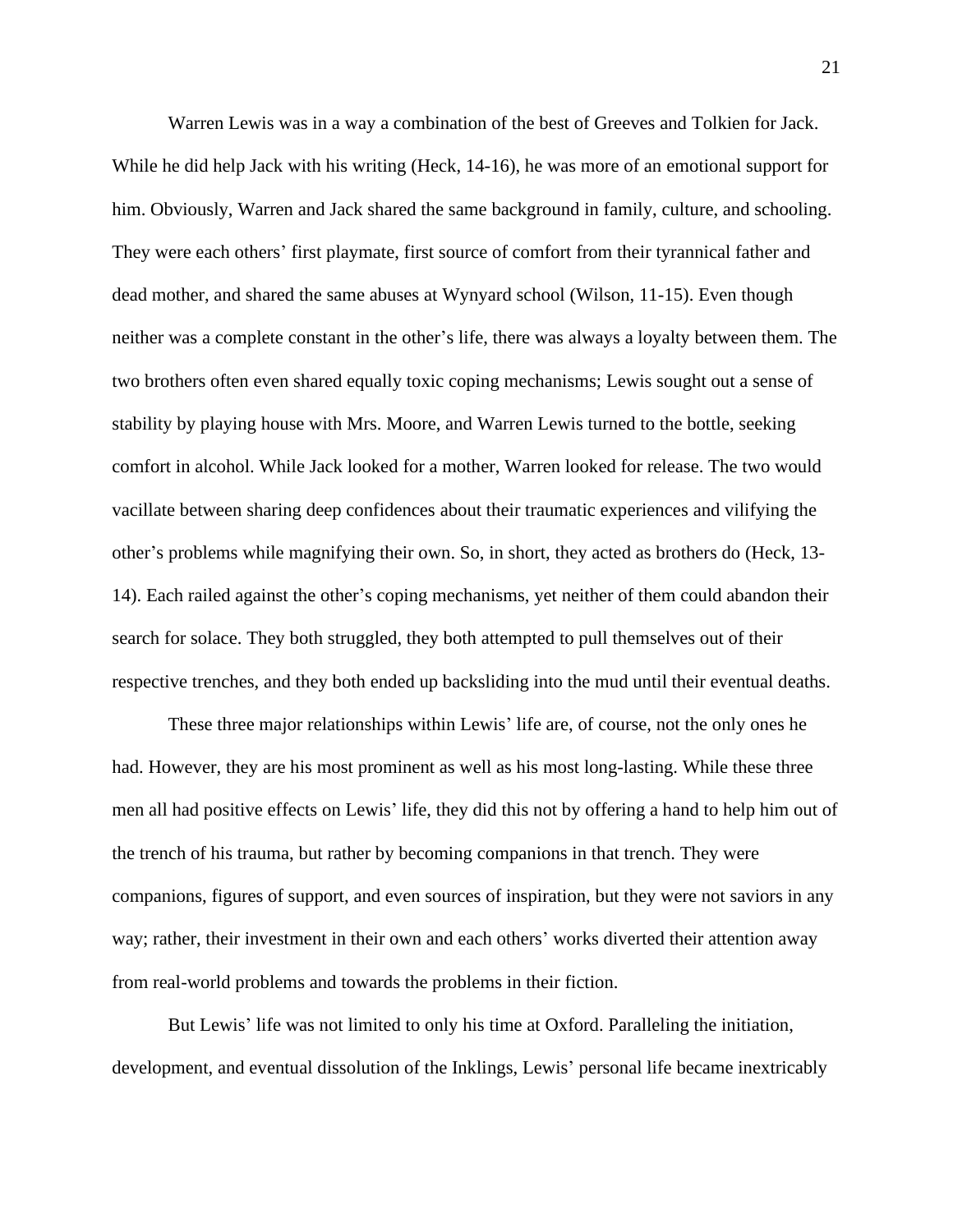intertwined with the mother of his dead friend, Mrs. Moore. Lewis moved into Mrs. Moore's home, so his domestic house play with her provided him with material stability. Even though Lewis was the main provider for the Moores (Paddy's siter, Maureen, also lived in the house) during most of the time he lived with them — and even then they all lived at "poverty level" (Edwards, 136) — that familial and domestic relationship made it appear to Lewis as though he was fulfilled in all aspects of his life.

However, that house play might have been a bit more perverted behind closed doors; most of Lewis' family and friends suspected that Mrs. Moore was far from motherly towards him, and rumors about Mrs. Moore's exploitative use of Lewis — on multiple levels, including the interpersonal, domestic, and sexual — ran rampant. Whether these claims are true or not, the suspicious relationship between Mrs. Moore and Lewis, certainly looked to his friends like he was longing for a mother figure, and was willing to do almost anything to ensure Mrs. Moore remained so. Within that framework, the rumored sexual nature of their relationship becomes even more complicated, as Lewis' search for maternal comfort was eroticized. Of course, this relationship is easily seen as a resolution of the Oedipal Conflict, even to the point that he deliberately hides his day-to-day interactions with Mrs. Moore from his father. His insistence on secrecy led to aggressive conflicts between the two men (Edwards, 136). So this complicated relationship serves multiple functions for Lewis: he justifies it all as a dutiful commitment to his late friend Paddy, and Mrs. Moore then becomes for him both a surrogate mother, an object of erotic fixation, and a domineering female force who has Lewis wrapped around her finger.

#### Middle Age

All of these relationships bled into the next stage of Lewis' life as he, to some degree, became an authority figure within the university. While Lewis had, at best, a checkered history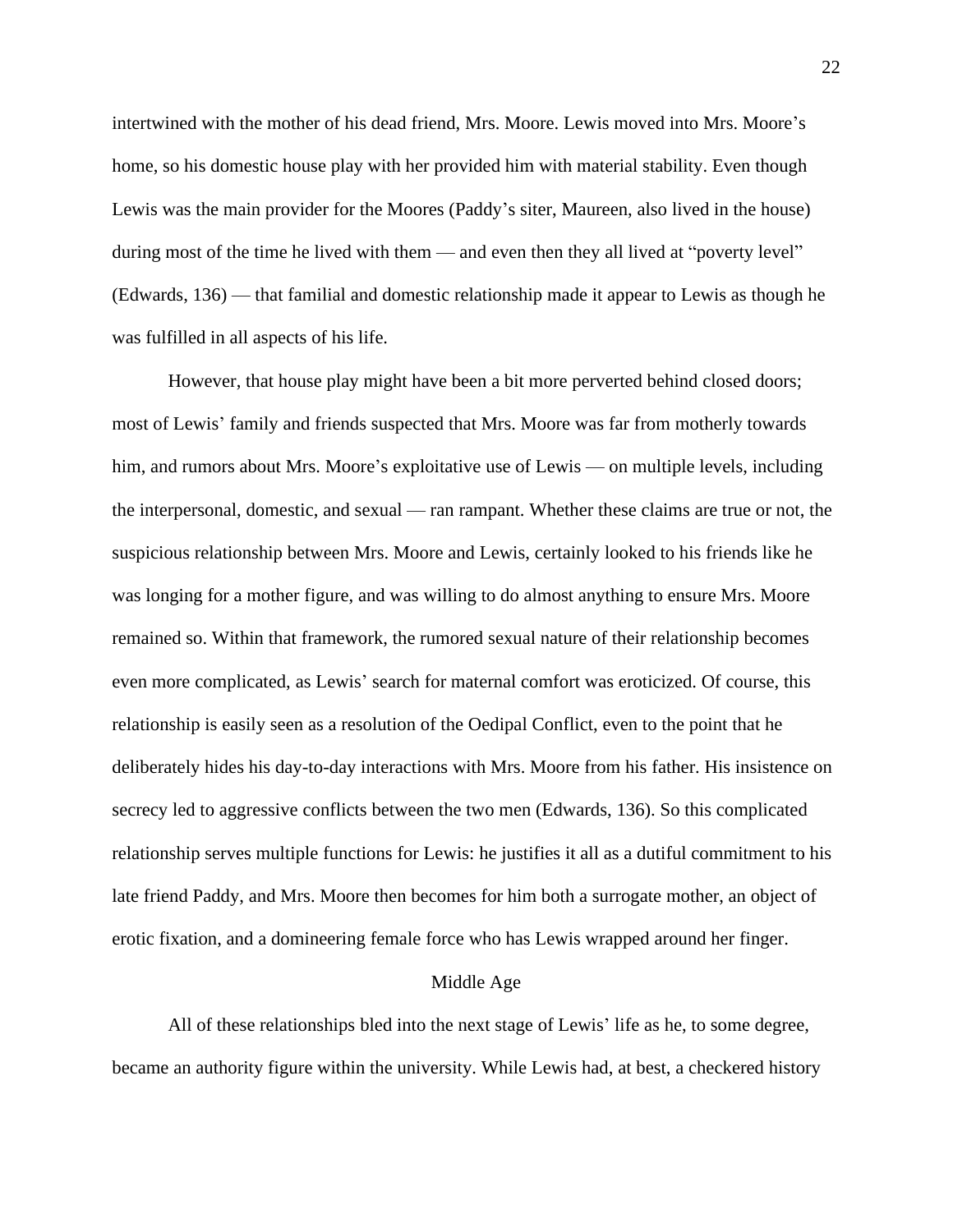with authority figures, he nevertheless took on a sense of pride and responsibility for being one himself. He no longer had to fear the opprobrium of other figures in positions of power, because he was able to fulfill that role for himself. However, without any real models for developing serious relationships, he soon became overwhelmed. As he entered his thirties, his father passed away (Edwards, 118). While his father might not have been the most positive influence in his life, his death occasioned what terror management psychologists call "mortality salience" in Lewis (Kite and Whitley, 219), or the awareness that his own death was inevitable.

Compounding this was the recognition that he was, in some part, responsible for the tension in his relationship with his father: "Albert's death affected and depressed Lewis greatly, because of the guilt and shame he felt over their often very bitter and acrimonious relationship" (Edwards, 118). So while Lewis might have been on his own for some time, Albert's death instigated his traumas and left him grappling for some sense of stability. This grappling with the shock of growing up and taking on responsibilities took two separate forms: domestic and religious.

While this internal belief system might have allowed him some kind of relief on the spiritual level, just as Lewis' home life and school life fluctuated between stability and uneasiness, the same happened when he became an adult in the workforce. Lewis' youth exposed him to the downside of war and the upside of a community, and his experience with religion and domesticity mimicked the same pattern. While his interest in Christianity provided him with a new subject to invest in and study, it was his time spent with the Moores that distracted him from those interests. Lewis' brother, Warren, was particularly adamant about his distrust towards Mrs. Moore and her demand that Lewis devote all his attention toward her rather than other venues of interest. Most of these arguments were associated with Lewis being forced to participate in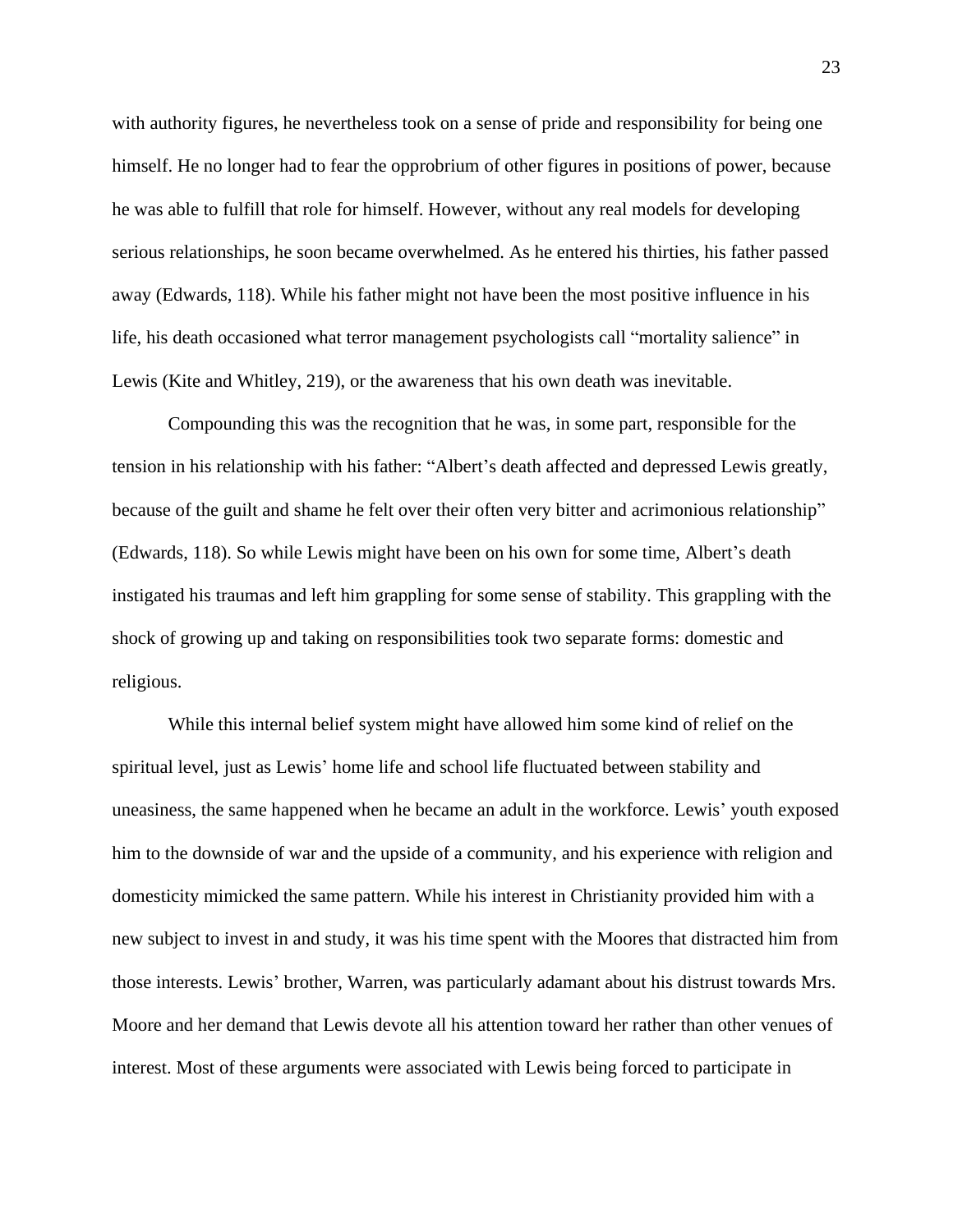chores or socialize with Mrs. Moore and her friends, rather than spending time on his own work and hobbies (Heck, 4-5). While this claim may be biased because of the gender norms of the time, with Warren particularly focused on Lewis' gender excusing him from such domestic duties, there does seem to be heavily manipulative elements in Lewis and Mrs. Moore's relationship. Many other companions of Lewis mentioned how he rarely had time for work or social events with the claim of having to help Mrs. Moore with something or another. The ubiquity of this claim caused many of Lewis' friends to doubt whether the woman that Lewis was living with really required such intense attention. Although Lewis rarely discussed this aspect of his life, we can construct a context for their secretive relationship from the comments of Lewis' inner circle. In many ways, Lewis' silence on this topic, when he writes so expansively about other areas of his life, raises suspicions about the nature of their relationship. Were Albert's misgivings about the sexual nature of their relationship well-founded? Or was Mrs. Moore merely an exploitative and manipulative maternal figure for Lewis, insisting he use his paternal allowance to pay her rent and looking for a quid pro quo for all her motherly attention?

We may be inclined to ask why Mrs. Moore was vilified to such an extent, especially in comparison to the previous two authority figures in Lewis' life, Capron and Albert. Our immediate assumption may be that the bias against Mrs. Moore is heavily gendered due to the conventions of the time. While this is certainly a consideration, the observations of Lewis' peers, as well as Lewis' own private letters after her death reveal her actions and attitudes to often be self-serving. In fact, what may make readers more suspicious is that many of Lewis' friends, particularly Warren, actually liked Mrs. Moore early on; Warren often praised her, even saying that "there is much that I like about Minto," including her "charitable" ways "even in the days of her greatest poverty" (Heck, 11). He also commented on "her kindness to animals" and her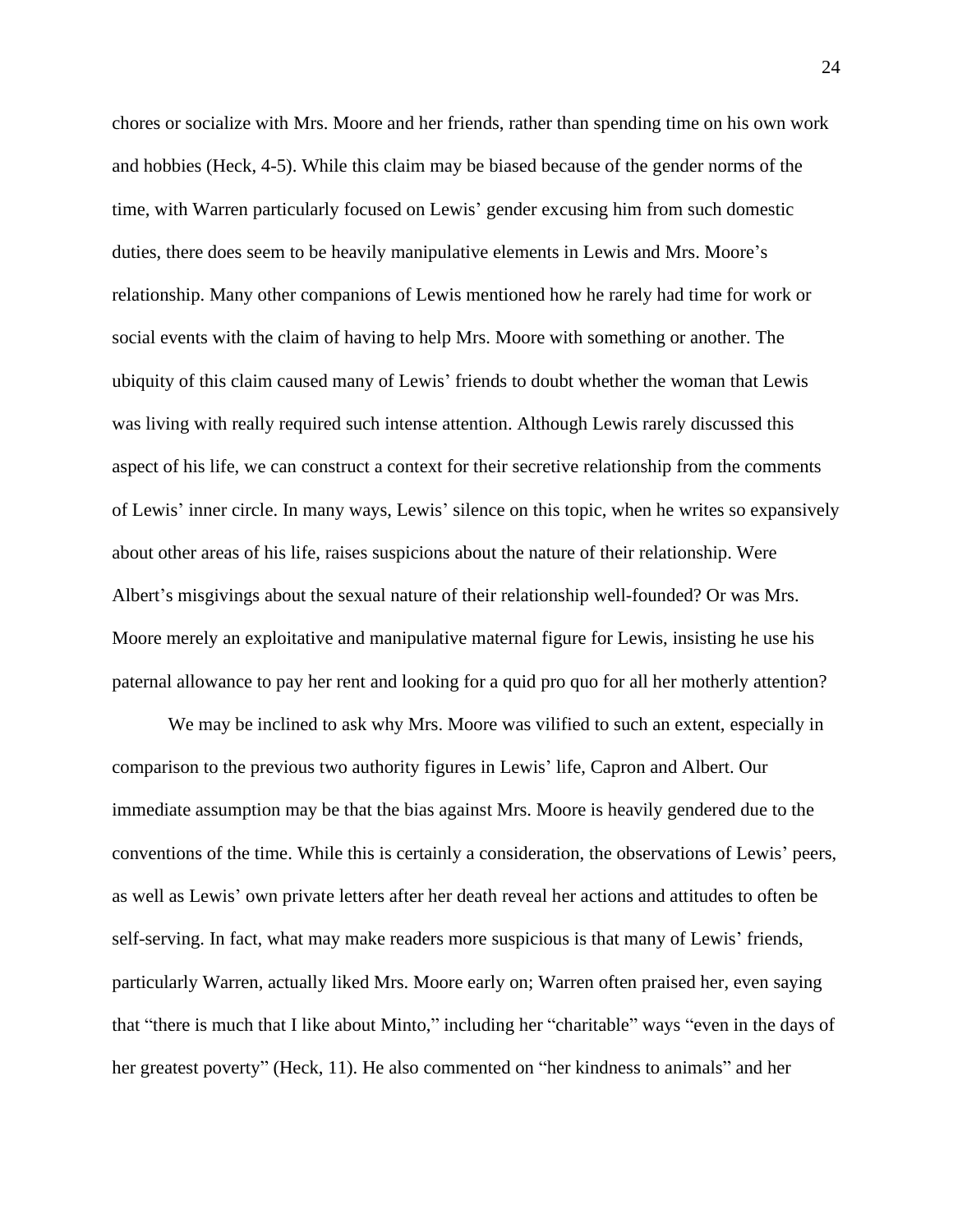acceptance of his "intrusion into the house without…protest" all of which put them "on very good terms with each other" (Heck, 11). However, the more that Warren was around Mrs. Moore, the more her mask began to slip. Warren began to notice her demands for "absolute subordination of everyone and everything to her own desires" (Heck, 7), which he initially attributed to just passing bad moods. But as their time together wore on, he noted that there was "something wrong with Minto" (Heck, 7). As even more time passed, and he developed a larger collection of observations, he realized how frequently Mrs. Moore's "flat and emphatic denial of every statement made by everyone" resulted in "extinguishing all conversation" (Heck, 7). Her common casual comment to visitors, that Lewis was "as good as an extra maid in the house" (Heck, 7) shows how she regarded him. All fondness for the man aside, Lewis' needs and desires were always subordinate to her own.

Even those acquaintances of the two who still enjoyed her company, like Owen Barfield and George Sayer, still could not deny "her main fault" of "being too autocratic and controlling" (Heck, 8). They excuse much of her behavior by laying the blame on her own chaotic childhood where she had "to take charge, at an early age, of a large house and family" (Heck, 8-9). In their own way, they were witnessing the transmission of generational trauma, where trauma is passed down from parent to child. Often the former will project their traumas onto the latter, thus creating an ongoing pattern of trauma, a dysfunctional relationship between each generation, and often the development of negative coping mechanisms through watching the former resort to them. While we had previously seen such with the Lewis brothers and their father, we also see it between Mrs. Moore and her daughter Maureen (Heck, 7). And while those like Barfield and Sayer may have a point about Mrs. Moore's positive qualities and good intentions, scholars must also realize the continuum of characterization within this issue; obviously no one is ever fully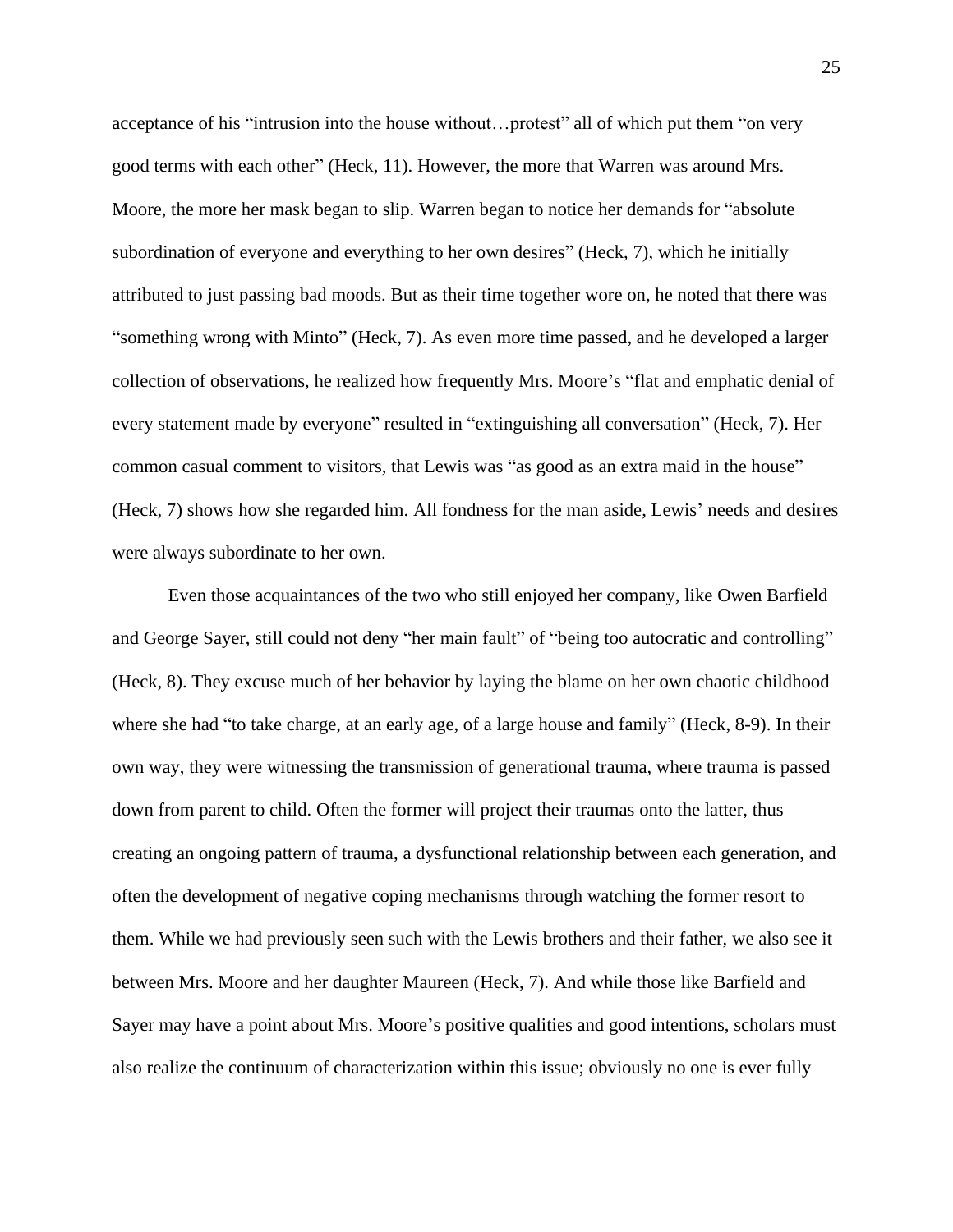evil or fully good, and humans are complex creatures that cannot develop a moral compass that points solely to one extreme or the other. Perhaps Mrs. Moore — like many people who instigate others' trauma — did not intend to inflict upon Lewis this feeling of fear and entrapment, but she still did so. This gray area of trauma, specifically between instigator and victim, is not fully explored in the literature, because it inevitably ends up with the messiness that comes from pointing fingers. This obviously damages any therapeutic relationship. Nevertheless, trauma no matter the shape, form, or intention — must be addressed, despite the discomfort it may cause. So while Lewis' circle of friends may have been products of their time, and therefore may have judged her more harshly than they judged Capron and Albert, the latter two were only characters in stories Lewis would tell about his childhood, while the former was an active and significant part of his present life. So while there may be a gender bias to a degree, it still does not erase the evidence that Mrs. Moore took advantage of Lewis, much like his past, masculine abusers.

If we acknowledge a gender bias toward Lewis' abusive authority figures, we must also figure out how that influences Lewis' acquiescence toward them. For instance, while Lewis had a significant distrust of authority figures, when it came to a feminine or more motherly authority figure, he was more prone to being manipulated by them, due to the subtlety of the abuse. The male authority figures Lewis dealt with employed negative reinforcement techniques like neglect or physical and verbal abuse in order to ensure his compliance with their demands. These methods, and the ensuing traumatic experiences they occasioned, left Lewis with what most consider to be a typical response to them. As stated, "For most survivors, there is an initial disbelief that someone would conceivably intend to harm others, followed by considerable emotional and, at times, behavioral investment in somehow making things right again or in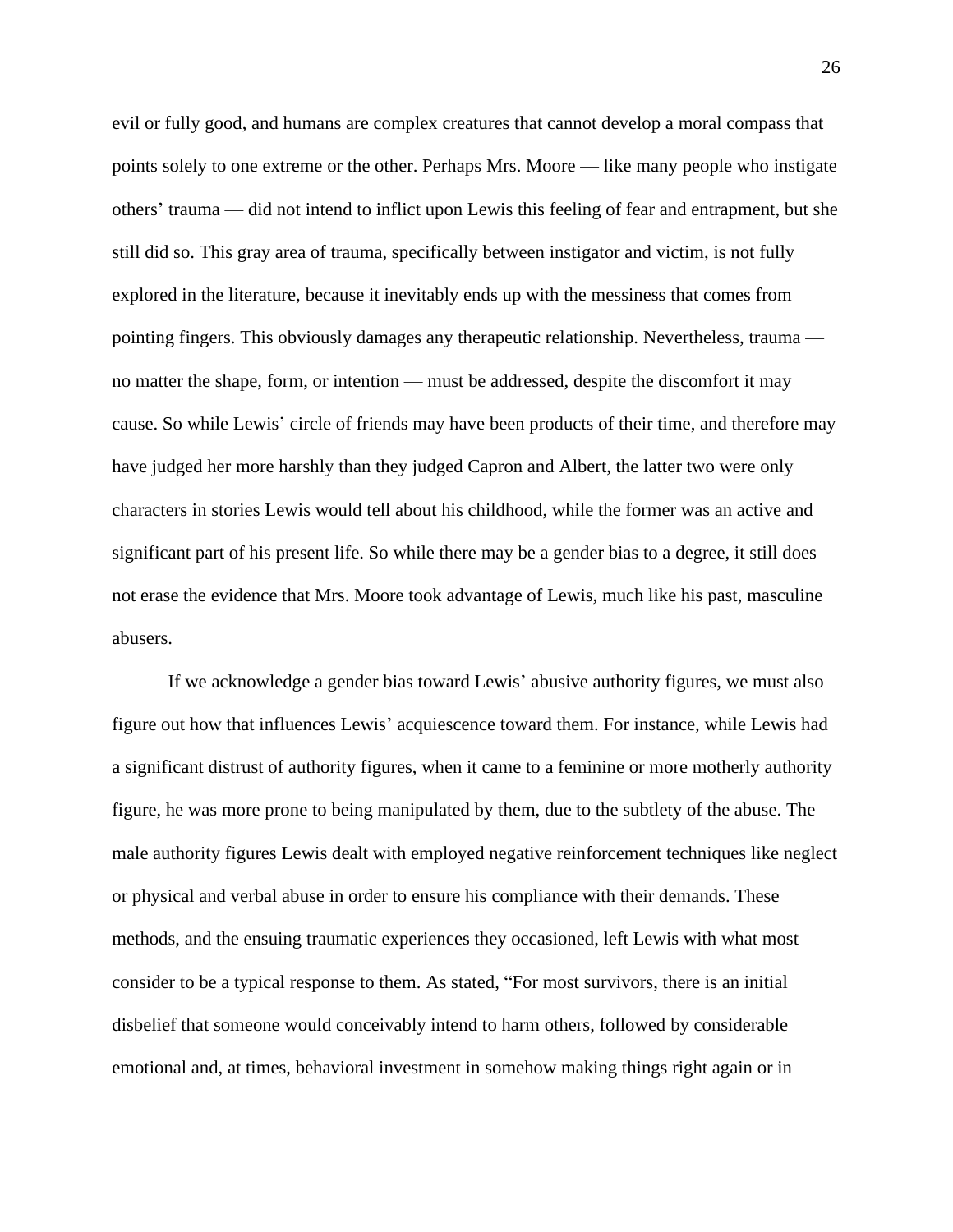making sense of a senseless, malicious act" (*Trauma Informed Care,* 49). Lewis falls into this pattern by attempting to "make things right" with his father and Capron. Throughout *Surprised by Joy* he tends to idealize his relationships with them, offering excuses for why these caregivers treated him like they did. While he admits to strained relationships with both of them, he very quickly pardons them for their actions and positions himself as the reason for those strained relationships.

But Mrs. Moore was different. She doled out her affection as a form of positive reinforcement, and gave it conditionally, based on the aid and affection Lewis gave her in turn. Yet in the same text where he fumbles to explain away the behaviors of his male caretakers, Lewis passes over his relationship with Mrs. Moore in silence. He shies away from explicit details of their life together, and readers are left in the dark about what actually went on in their household. Most of the information we have about Mrs. Moore comes from Lewis' friends and family, especially Warnie's reporting about her manipulation of Jack. It is only after her death in January of 1951 that Lewis allows himself to hint at what their domestic situation was like. And even this is a very guarded statement, a single line in a letter to Mary van Deusen in April of that year, noting that when he was living with Mrs. Moore, he "never went home without a feeling of terror as to what appalling situation might have developed" (Hooper, 108). While this information is quite vague, it nevertheless offers some kind of insight; Lewis' experiences with abusive authority figures were heavily gendered. The male figures were more physically and verbally violent while the feminine figure was more manipulative and cunning. Thus, from the perspective of someone who had seemingly endured much more than emotional manipulation and gaslighting, the situation with Mrs. Moore seemed preferable. Of course, this was never said outright.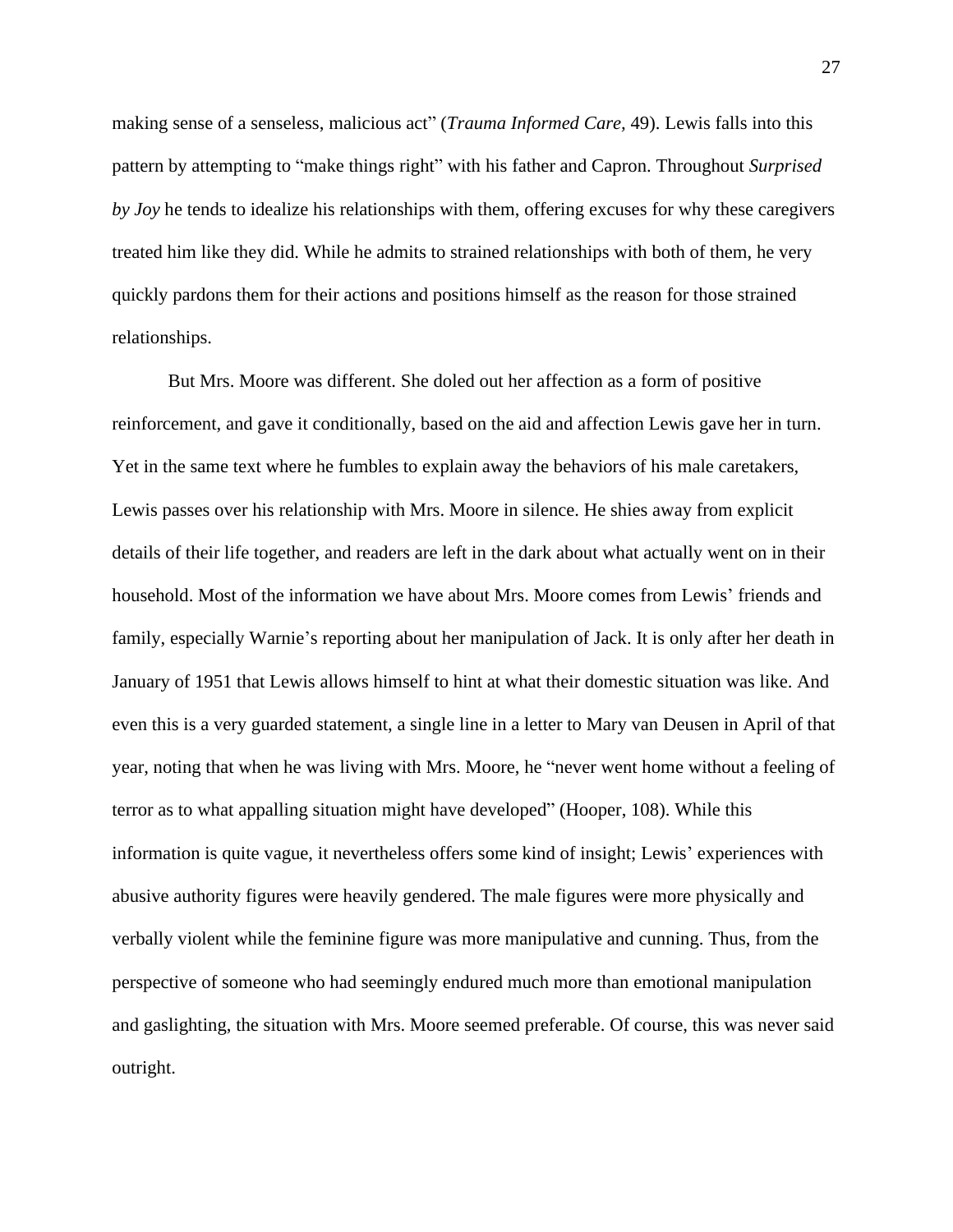Despite Lewis' heavy editing of his own memories, the effects that Albert Lewis and Capron had on Jack as an adult are blatantly obvious. So why was Lewis so much more guarded in what he revealed about Mrs. Moore, even after her death? Perhaps he felt obligated to uphold her public reputation (or his own), and perhaps it was still a vestige of his decades-old duty to his fallen comrade, Paddy Moore. However, since those who knew the pair already viewed their relationship with arched eyebrows, there was really not much for Lewis to lose at that point. I propose that Lewis saw the maintenance of Ms. Moore's dignity as part of his promise to Paddy, but this was compounded by his confusion, in what was now hindsight, about how to feel about his relationship with Mrs. Moore. Most victims of emotional manipulation suffer from the aftereffects of gaslighting, where they are never quite sure what had happened with their abuser nor how to properly define/explain it (Johnsen, 145-146). Due to his openness about many other topics including the wars and his religious conversion, which might often be assumed to be sensitive topics themselves, his avoidance of his relationship with Mrs. Moore — positive or otherwise — is alarming.

In addition to Lewis' questionable relationship with his substitute mother, he also began to seek out a replacement father figure. While Lewis sought after a more earthly mother to sate his erotic and emotional needs, this substitute father took the form of a deity. Through adopting the Christian God as his father figure, the belief of never being abandoned, alone, nor despised came with it. As Edwards explains, "He [Lewis] followed a hard road to reach belief and conversion; the 'checkmate' as he called it was in doubt for a long while as the world, his own flesh, and the devil unleashed their wiles upon him" (104). It was through Lewis' hardships with the various deaths, the abuse and struggles in education, and the stress from the war — that he both left and found what he called *sehnsucht* (German for *joy*) (Edwards, 103) or what he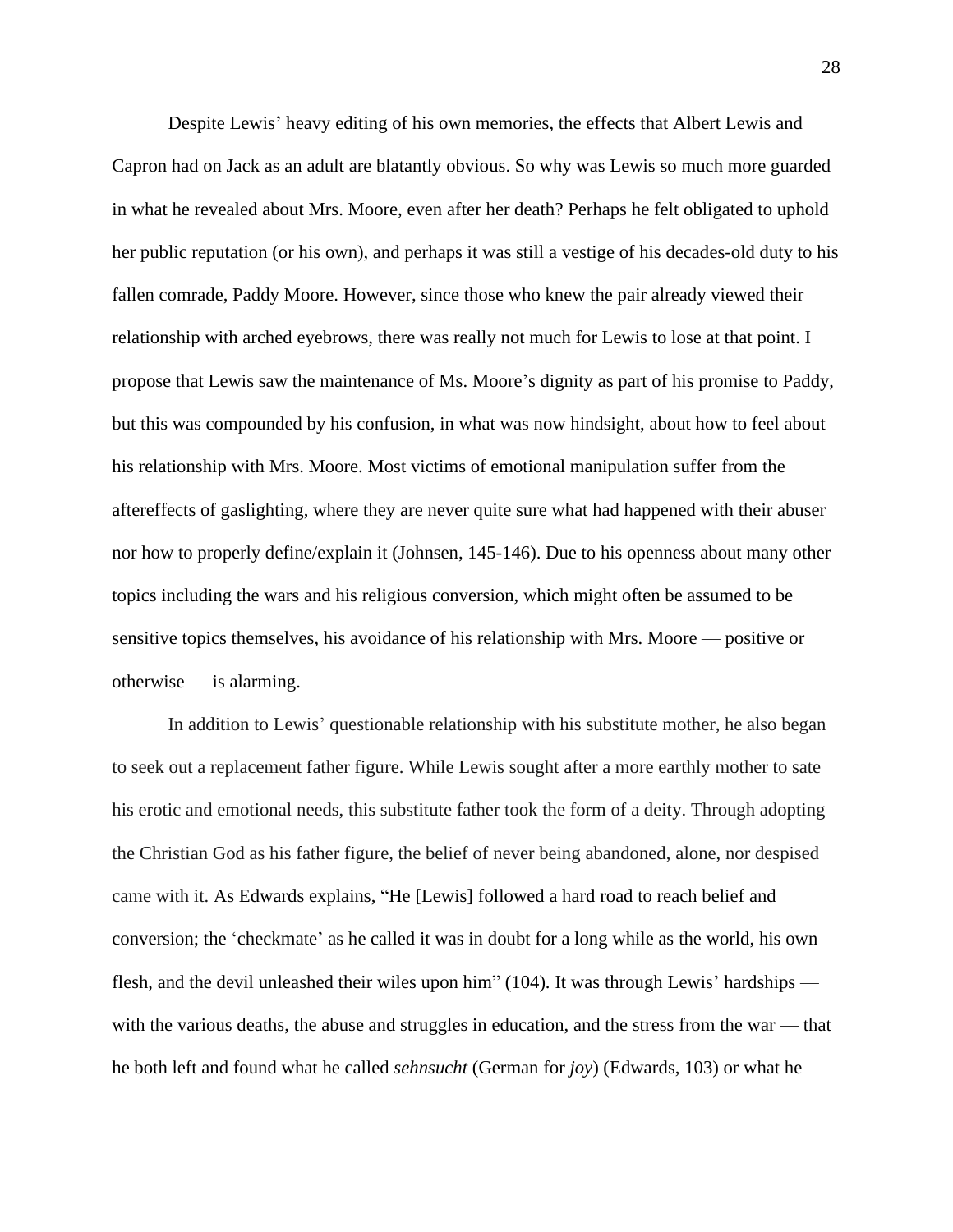would later understand to be God. While he grew up in a Christian household, he was much too young and much too overwhelmed with strife to fully understand and accept that belief. Yet by the time he had suffered through much more and had at least somewhat come to terms with those experiences, he was more capable of understanding the Christian religion. This was especially so when the Christian God was depicted as this all forgiving and all loving father figure.

Yet what had made him an apologist for such a faith was because he recognized the hypocrisies — including his own — that were associated with Christianity. Due to his own disbelief and distrust in the faith in his earlier years, however, it made him more attuned to the arguments against it. Since he already knew such arguments, and was well versed in formulating his own such arguments prior to his conversion, Lewis was then well adjusted to confronting them and pointing out the flaws in such claims against Christianity. Readers can assume that this sudden devotion to the Christian faith stems from two issues: either this obsession with Christianity resulted because of Kirkpatrick's teachings and Lewis' preoccupation with gaining knowledge and thus validation from the former, or it is Lewis' attempt to make amends with his new father figure, Christ. Either way, this sudden hyper-focus on religion acted as not only a way to perceive and understand the world around him, but also to formulate a found family in the Christian community.

Christian morals and beliefs then became a kind of "self-help" guide which, despite Lewis' claim that religion was not a form of comfort (*GitD*, 28), still instilled a kind of order and understanding. Where the beliefs themselves may not have been comforting, having a kind of explanation for how the world works — especially for Lewis who was the type to search for answers — may have granted him a kind of relief. Through the Bible, there were creation stories, analyses of morals, and if anything, a 'fellowship' of support through the religious community.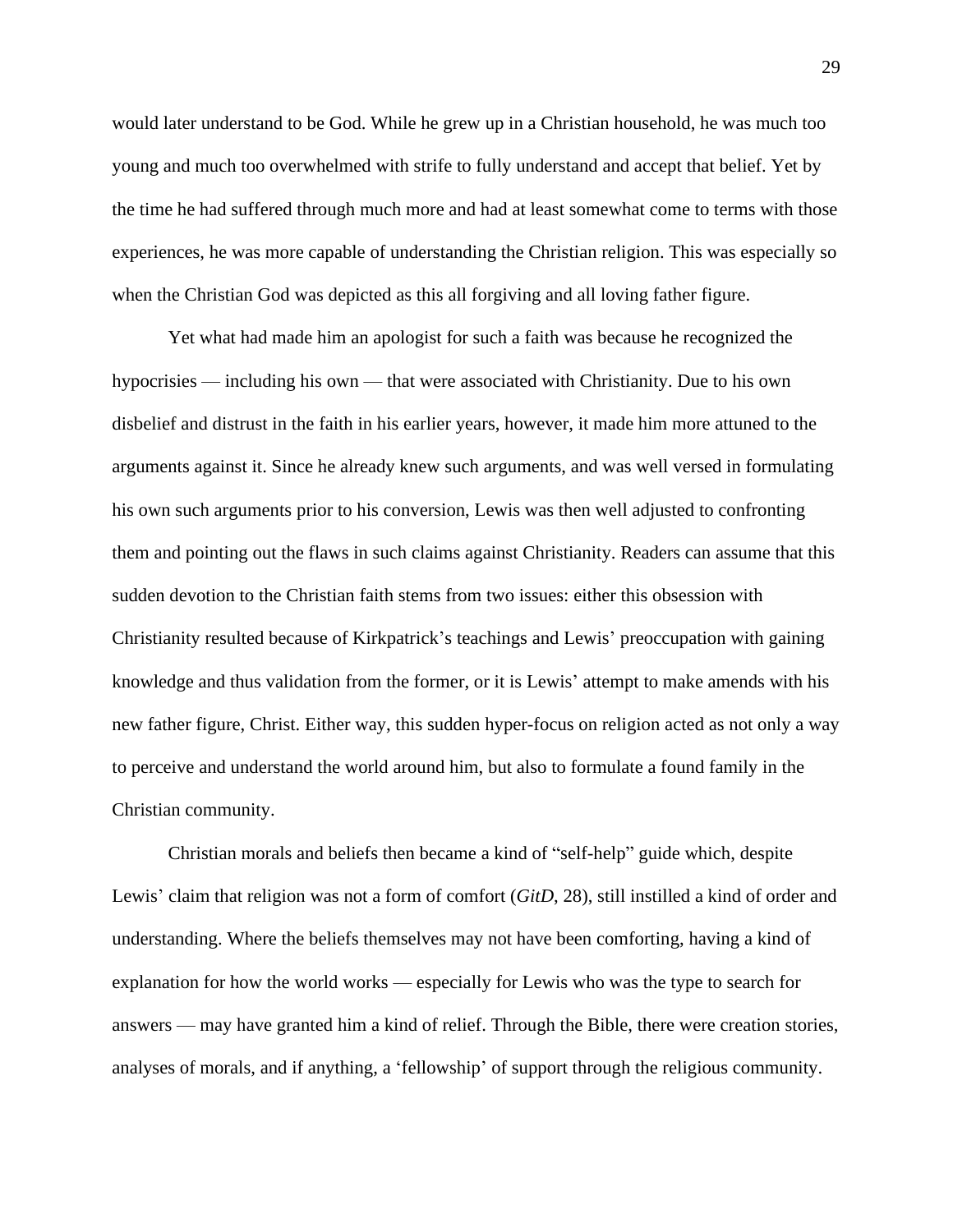To Lewis, who had never had a long-lasting community — whether that be in his homelife, in school, or in war — that aspect of the Christian lifestyle might have sounded appealing. Especially so if that community was based on having answers to what was deemed 'good' and 'bad.' While Lewis might have been surrounded by the gray scale of morality since childhood and all the way through his time in war, this black and white viewpoint may have provided a kind of simplicity that he was not granted elsewhere in his life.

### Final Years

Soon enough, however, the Inklings held their last meeting and Mrs. Moore's health started to deteriorate. All that Lewis really held onto was his religion and identity as a Christian apologist. Within the last year of Mrs. Moore's life, his books on theology seemed to reach out towards one last major event in Lewis' life: his meeting of Joy Davidman. Davidman was an American woman and a writer herself. After suffering her own heartbreak from her husband's gambling, drinking issues, and various extra-marital affairs, as well as the trouble of raising two boys by herself, she turned to Lewis' writing for comfort. In January of 1950, she wrote her first letter to Lewis (Edwards, 283). For the next several years, Lewis and Davidman exchanged letters, most often expressing similar traumatic experiences. A year into this exchange, Mrs. Moore had passed away, leaving Lewis alone on both the social and domestic level, with only his work to provide comfort. But it was with this work that gave him a link to Joy Davidman.

Lewis and Davidman's exchanging of letters became a regular routine. After Davidman had filed for divorce and had cut ties with her husband, the letters soon transitioned into extended stays at Lewis and his brother Warren's home, the Kilns. However, while Davidman was seeking a way out both emotionally and financially from her ex-husband, a major issue arose; Davidman, due to her nationality and domestic issues, was having trouble obtaining a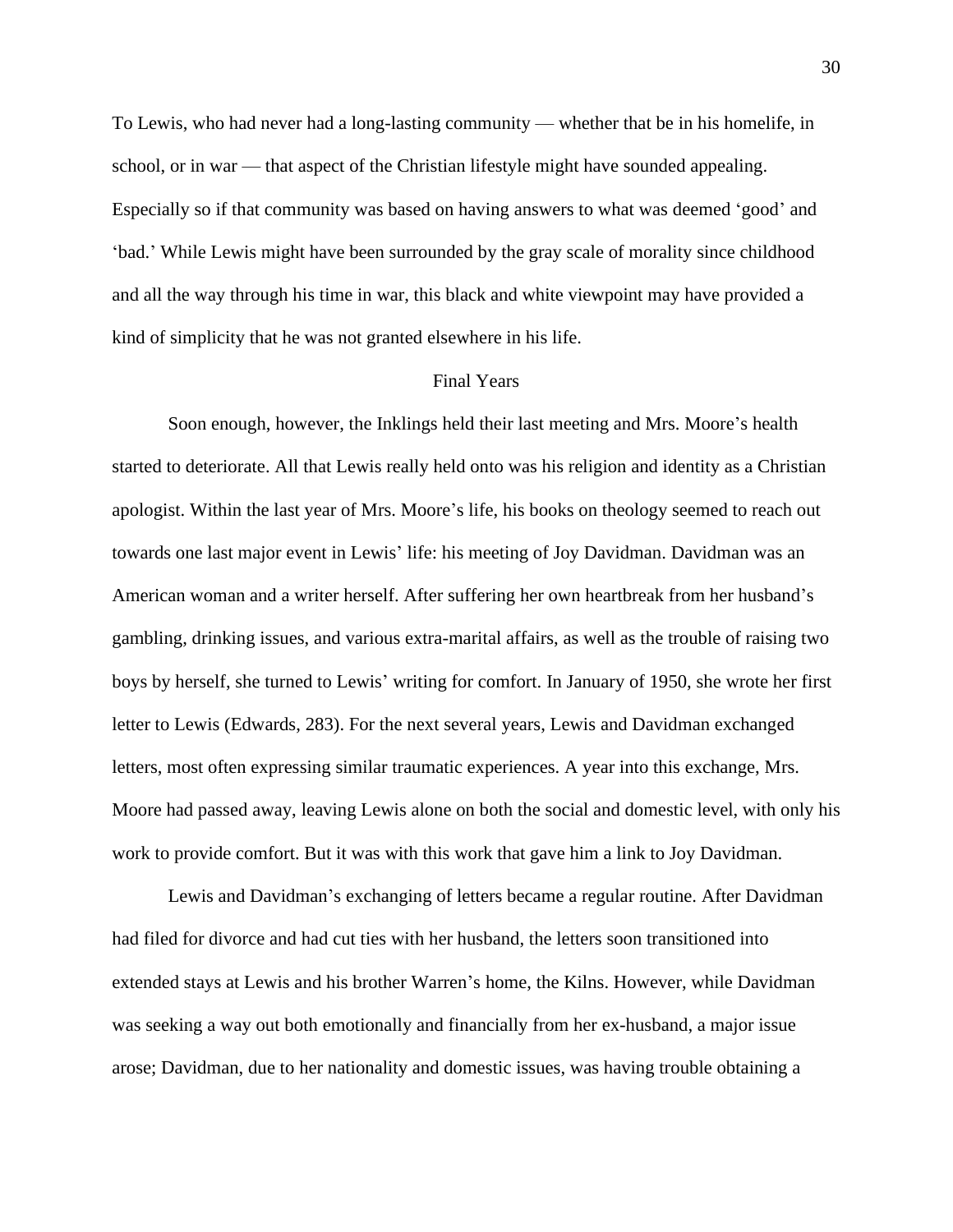green card to stay in Britain permanently. With the fear of returning to America, and thus her abusive ex-husband then having access to her young children, Lewis made the leap of faith to propose (Edwards, 286). With his marriage proposal, Davidman would gain a green card and thus be able to maintain a sense of stability without the negative influence of her now exhusband.

However, before this issue arose, Lewis had expressed skepticism in advancing his relationship with Davidman any further. While his initial change of heart was proclaimed to be a fear for her children being beaten by their father (linking back to his own experience with child abuse at the hands of older male role-models), he also admitted to being completely emotionally devoted to Davidman. Yet, if this were the case, one might question why he would not want to further their relationship by having a legal marriage license; the answer that I would propose would once again be that of Lewis' fear of emotional attachment. While he admitted to loving Davidman, there would be a sense of finality with the legal document. As expressed earlier, Lewis' sense of stability and finality was always questioned; his trauma never lasted long, yet neither did his happiness. Thus, for Lewis, there was a sense of fear that this one good thing his relationship with Joy Davidman — would once again be ripped away from his reach.

After all, these several years that were spent in correspondence with Davidman not only made him reflect on his current situation with Mrs. Moore, but also made him ponder on what could lie ahead. Like most adults whose parents had passed, Lewis was inclined to think of what is called "generational trauma"; there is always an unspoken belief that children grow up to "become" their parents in a sense and continue with that cycle of succession. However, rather than Lewis thinking of following in his father's footsteps as a solicitor or becoming a parent himself, his thoughts seemed to linger on fulfilling the marriage and mortality issues that his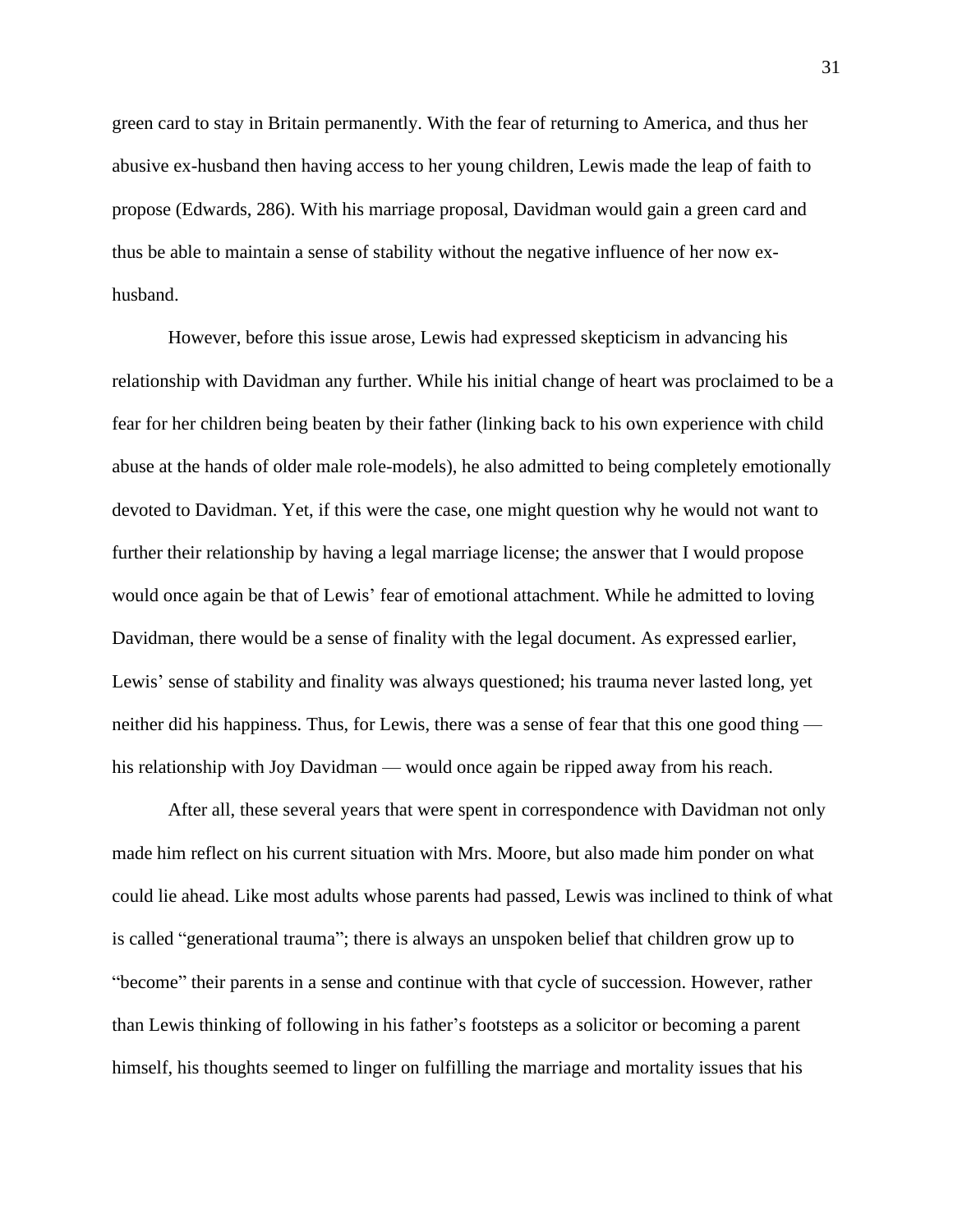parents had suffered. Unfortunately, those fears came true; Lewis writing out his parents' relationship — with the death of his mother and the grief of his father — became an eerie foreshadowing of his own experience with Joy Davidman. His fears of generational trauma then became a self-fulfilled prophecy.

While he did sign the form in the end, his fear — once again — proved true. Soon after their marriage was official, Davidman was diagnosed with cancer and was expected to die relatively soon. Davidman ended up living for another four years, but not without constant scares and a substantial amount of dreadful anticipation of her inevitable death (Edwards, 288). Even though Davidman was not diagnosed with cancer until after their marriage in 1956, Lewis' skepticism of their union stemmed almost exclusively from the fear of repeating the relationship between his mother and father. While the fear for Davidman's children and the abuse they suffered from their father was a major factor in their decision to marry and in turn protect Douglas and David Gresham, it was the fear of repeating the marital abandonment that his own father experienced that made him doubt his decision.

*Surprised by Joy,* published in 1955, just a year before Davidman's diagnosis, confirms such fears when Lewis writes that "everything that might lead one off the main road into those dark places where men wallow on the floor and scream that they are being dragged down into Hell…There was no danger of my being taken in. But then, the loneliness, the sense of being deserted" (195-196). At that point in time, while Lewis is unaware that he will once again be left behind and separated from his loved ones through death, the idea of it and its inevitability weighs heavily on his mind; he no longer finds refuge in self-isolation like he did at the Gurney in boarding school or focus of his educational fixation like when he was bedridden during the war, but instead leans heavily on his relationships — positive or negative — to find a purpose and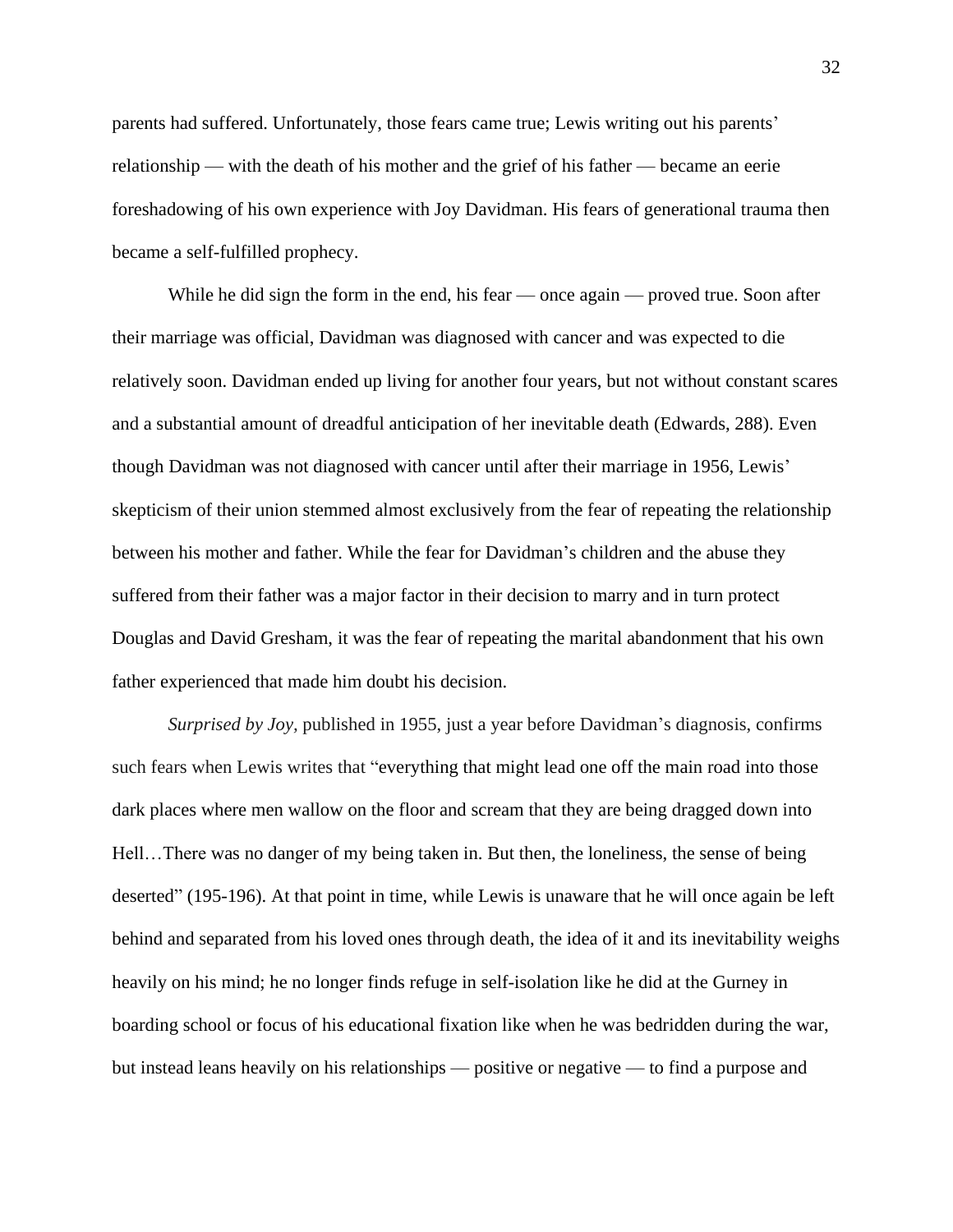validation of his existence. But in the midst of the fear and excitement, Lewis started to refocus on the idea of childhood. After all, Joy was now the third major female figure in his life. It appeared inevitable that she would assume the mother-wife role that Lewis had placed on her predecessors, both his biological and substitute mothers. However, what was unexpected, is that Davidman fulfilled that role more than the previous two could. Davidman surpassed being Lewis' mother and/or wife, and instead became a deity to which he was a follower; he may have been a "child of God" but with Davidman, he became a "child of Joy" first and foremost (*AGO*, 70). She was "plucky" and "good-humored," "witty" and "quick-minded" (Wilson, 246) and in those descriptions she exemplified the child-like, free-spiritedness that Lewis praised her for and sought after for himself. However, the shared mimicry of becoming child-like and healing the inner-child only lasted for as long as Joy Davidman was alive.

In his memoir, *A Grief Observed,* Lewis recounts his relationship with Davidman and their short marriage after her death. But this time, Lewis uses the pseudonym, N.W. Clerk. He could no longer put his name on his narrative; it would not only expose his trauma and reveal his emotional vulnerability, but it would also make her death — that was previously only speculation in *Surprised by Joy* — all too real. Davidman was, in Lewis' eyes, his last hope at gaining and maintaining "joy" or at least contentment. But with her death came the cold realization of perpetual loneliness which led to his abandonment issues giving way one final time. His reliving of a more positive and innocent childhood then fluctuated to the opposite extreme with her death. Lewis turned from the "child-like" version of his inner-child and resorted to the "childish" version where he succumbed once more to the feeling of abandonment and the consequential blame-placing and isolation. Lewis was once more, for the final time, left without hope or Joy.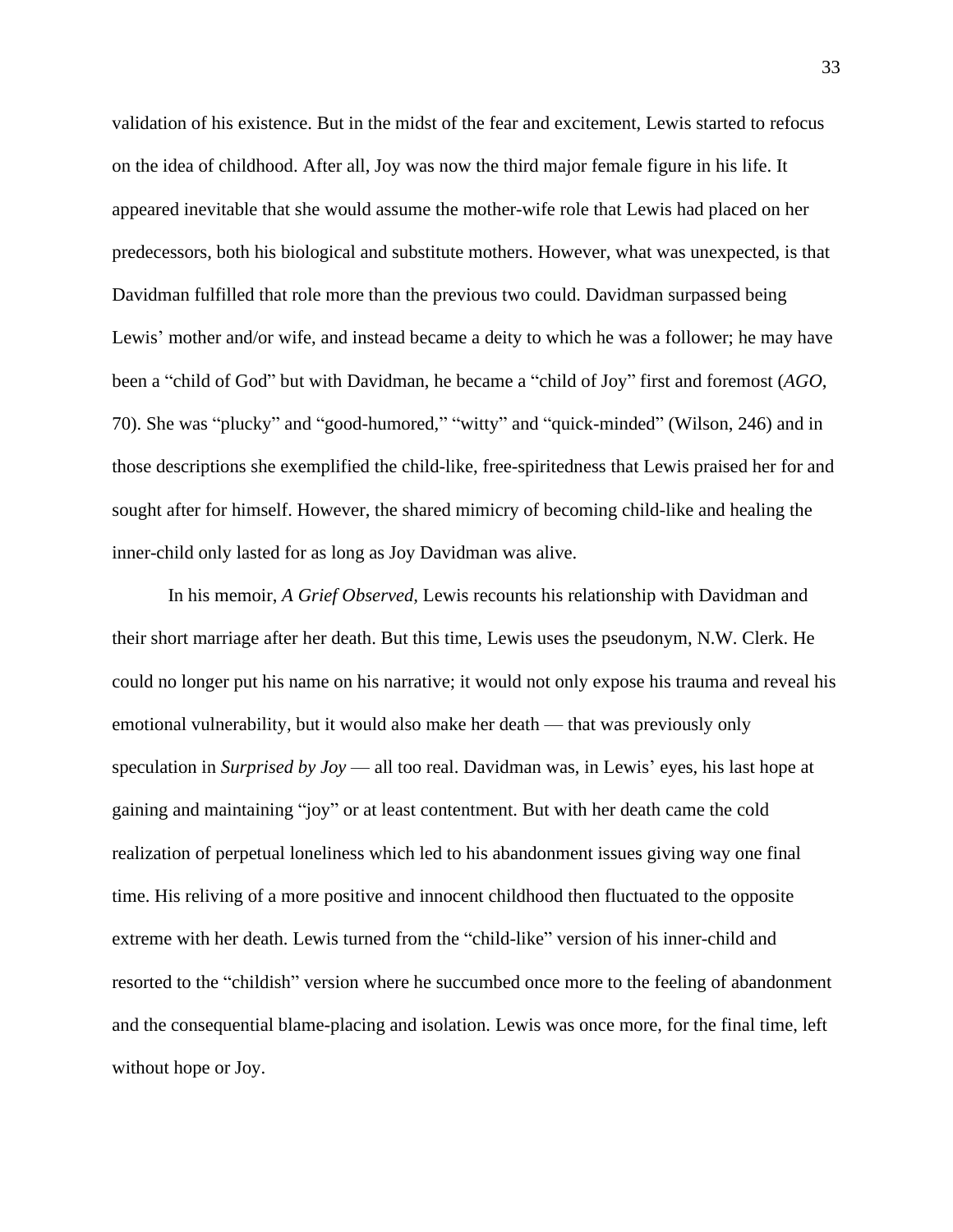These various events throughout Lewis' life show his accumulation of trauma.

Specifically, these traumatic events and relationships show how Lewis' trauma fluctuates; they swing back and forth like a pendulum, leaning more towards mental and emotional instability before going back to contentment, on and on, back and forth throughout all stages of his life. For instance, one such swing was his time at home with his mother, before she died of cancer. The next swing was Lewis' experience with abuse at boarding school under Capron before being taken in by the motherly Kirkpatrick. Then another round consisting of Lewis' experience of the horrors of war before finding fellowship with the Inklings and comfort at University. The final swing was his grappling for stability through his domestic partnership with Mrs. Moore despite the suspicious and manipulative nature — and finding solace in his exploration of Christian religion and his solid relationship with Joy Davidman. That final swing that ended up breaking the pendulum was the death of Davidman. All of these events accumulated into Lewis' being traumatized, time and time again.

However, the main vessel that Lewis used to find understanding was through his children's books. While it may be argued that his autobiographies, journal articles, or poetry might be better places to express his trauma, they are rather obvious places, and Lewis knows this. Lewis was a rather private person, perhaps for good reason due to his already well-known reputation in scholarly society, not to mention the damage that claims of trauma could inflict upon it due to the rise in stigma around mental health. Thus, his privacy was in constant battle between wanting his voice to be heard and the desire to stay safe and away from further traumatic experiences. So Lewis placed his true thoughts and feelings where no one would expect him to be completely honest; in fantasy books geared towards children.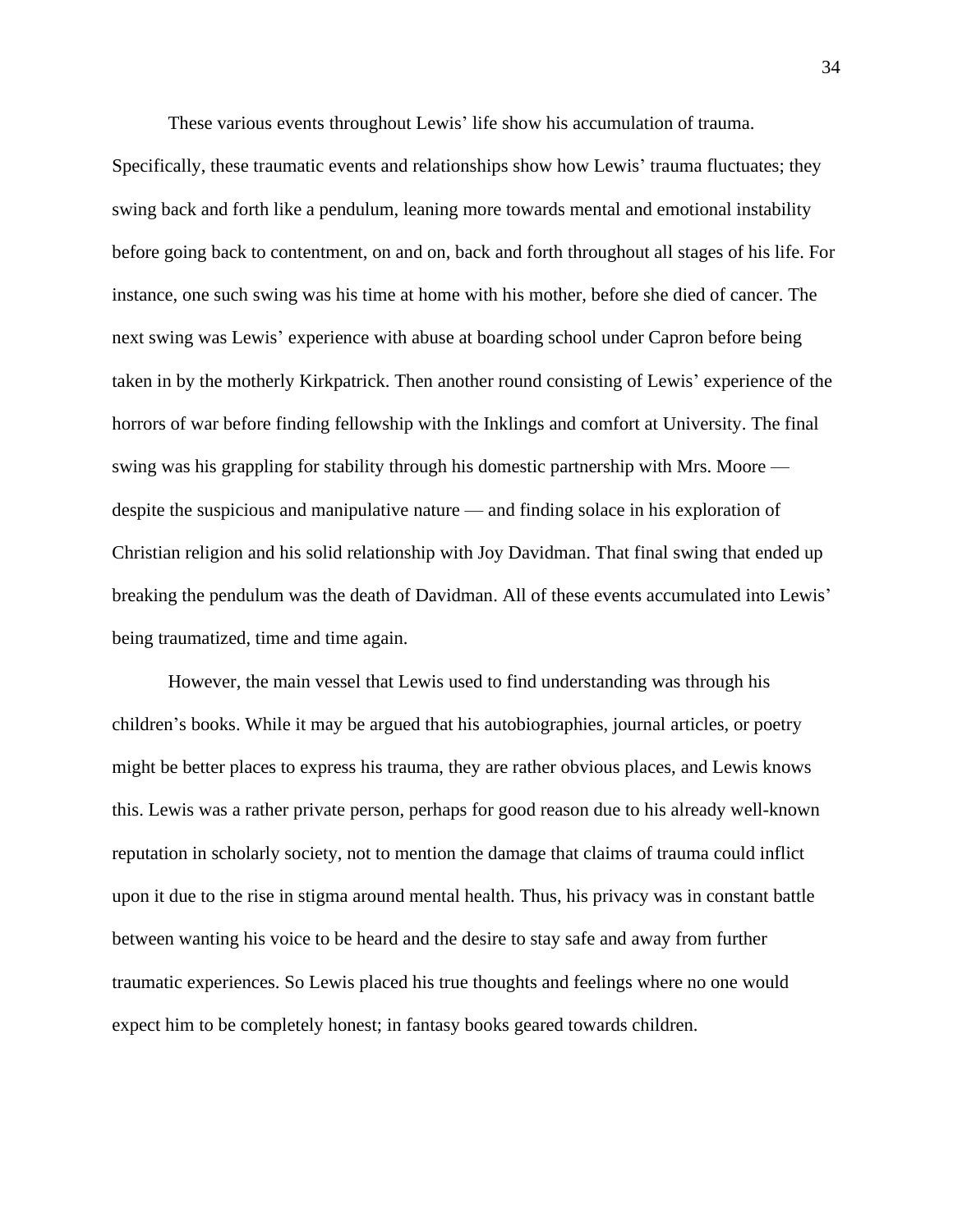Despite *The Chronicles of Narnia* being generally considered a catechist tool, the series goes further than that. The series does not just have religious allusions or significant moral cautionary lessons, but the scenes depict such through the eyes and pen of a writer who had learned such lessons the hard — and extremely traumatic — way. Many of the characters undergo such lessons that Lewis had to learn. Yet for them, it is a magical experience despite the underlying horror of being separated from all they know, being forced to grow up quicker than they should, and being swung back and forth themselves from who they identify as in Narnia and who they are treated as in England. Yet Lewis uses one particular character in his children's series as a tool to come to terms with all of these traumatic events that he has experienced; this character is Caspian.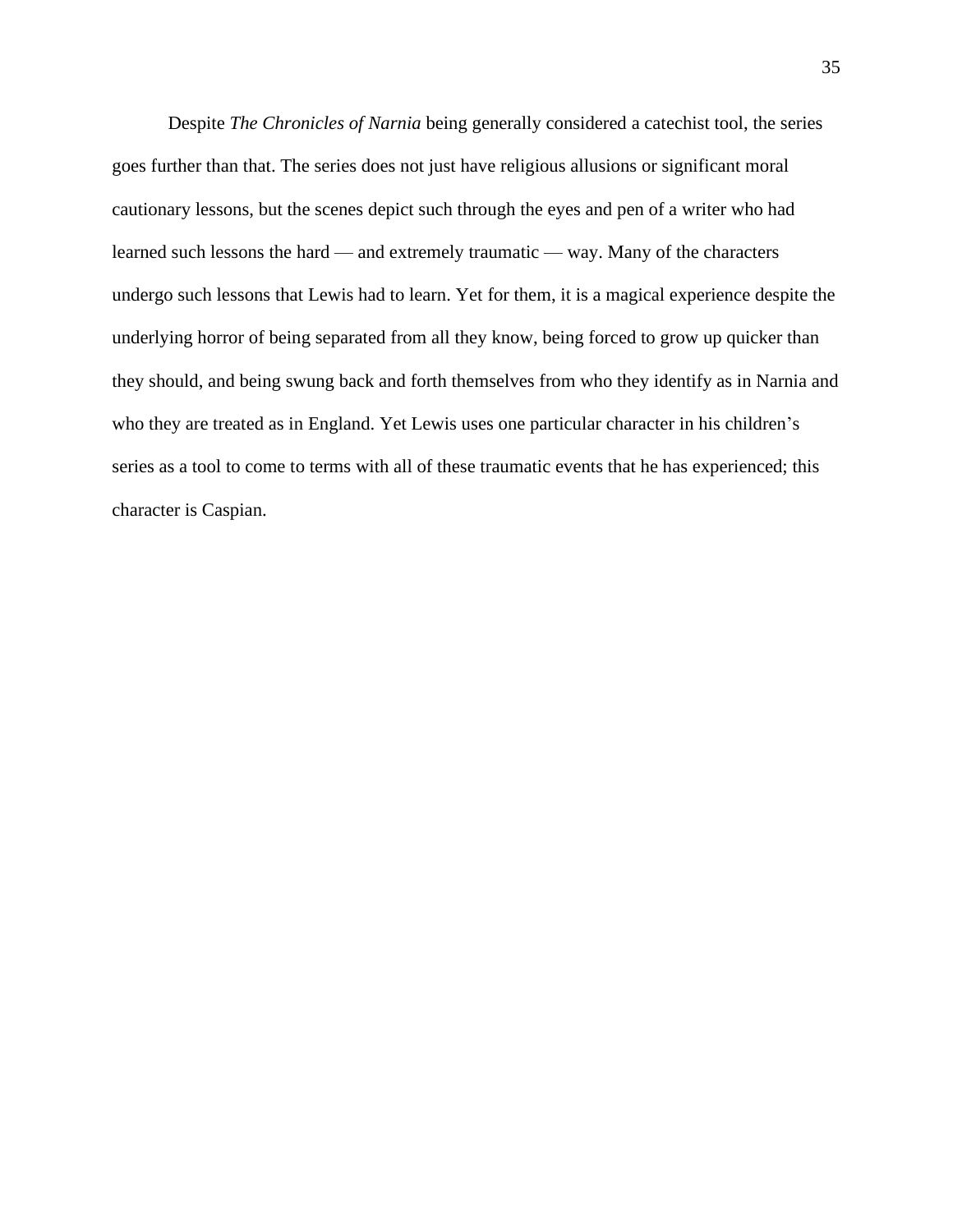## CHAPTER 3

# THE PROLOGUE TO THE GREAT STORY: ANALYZING THE CREATION OF CASPIAN

In *Surprised by Joy*, when Lewis is discussing his childhood, he mentions several events that could be considered traumatic, but he does not dwell on them, and in many cases seems to downplay their significance. Later biographers spend a bit more time unpacking these events, and see their lasting influence on Lewis' later life. However, even these biographers do not seem to give these events their proper weight. A fuller appreciation of the confluence between Lewis' life and that of his character, Caspian, hinges upon an understanding of the shared traumas between the man and his creation. In many ways, we could consider Caspian as the vehicle Lewis uses to process and eventually come to terms with the effects of these traumatic events.

To do so, we must consider the timeline of Lewis and how it relates to Caspian's lifespan. Lewis did not write the chronicles chronologically; he first wrote *The Lion, the Witch, and the Wardrobe* before proceeding with the three major books that focus on Caspian's life: *Prince Caspian*, *The Voyage of the Dawn Treader*, and *The Silver Chair*. After he had those completed, he proceeded to backfill with the prequel, *The Magician's Nephew*, and the spin-off (set during the first book), *The Horse and His Boy*, before wrapping up the chronicles with its conclusionary book, *The Last Battle.* Caspian's life is an essential plotline for a majority of the series; even if other characters get more "page time," it is Caspian's conflict that acts as a catalyst for *Prince Caspian, The Voyage of the Dawn Treader,* and *The Silver Chair*'s conflict. Moreso, the three books that focus heavily on Caspian take up almost half of the series, are written one after the other, and are in the center of all the other narratives, publication-wise. So while readers might assume that because of *The Lion, the Witch, and the Wardrobe* being the first published book in the series, the Pevensie children might be a better gamble for Lewis' projection. However, due to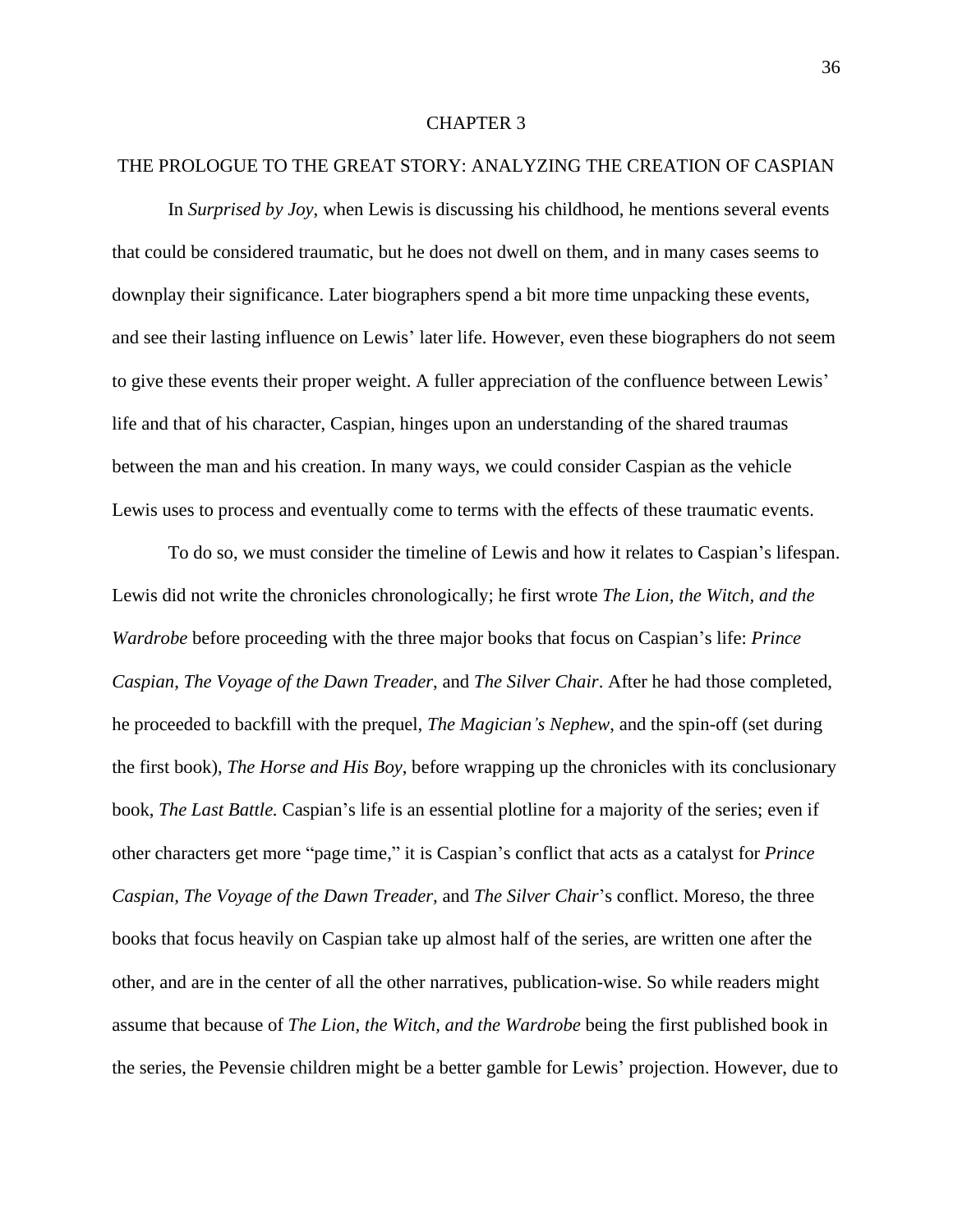the hyper-focus on Caspian during the series' development and a near "diversion" with the prequel and spin-off books, it leads to a suspicion that Caspian might be more important to Lewis' psyche and in turn the production of the chronicles than is assumed at first glance. And if this realization is taken into account and a bit further analysis of Caspian is done, the similarities between Lewis' life and his character's become striking.

Caspian, through this mirroring effect with his creator, becomes a form of scriptotherapy for Lewis. Scriptotherapy, as it was initially defined and applied by Susan Henke, meant "the process of writing out and writing through traumatic experience in the mode of therapeutic reenactment" (xii). She later claims that "autobiography is, or at least has the potential to be, a powerful form of scriptotherapy — and that, as such, it lends itself particularly well to the evolution of twentieth-century women's life-writing" (xv). Henke, who is addressing specifically *women's* life-writing, sees a gendered difference in the production of such texts. But her work explores only women's writing, and although she positions male life-writing or autobiography as something different, she does not articulate that difference. I would like to complete her thoughts here. Women's life-writing is part of the process of healing from trauma, as the writing itself gives way to analysis, understanding, and eventual recovery from that trauma. With Lewis as a prime example, I would suggest that fiction, rather than autobiography, is a way for men to come to terms with previous trauma. Caspian, then, is a distant mirror for Lewis, a way for him to look at his own experiences without the vulnerability and exposure that autobiography would require of him. By creating an independent character, Lewis displaces his trauma onto this fictional subject, objectifies his own trauma, and can thus clinically dissect it without performing psychic self-surgery.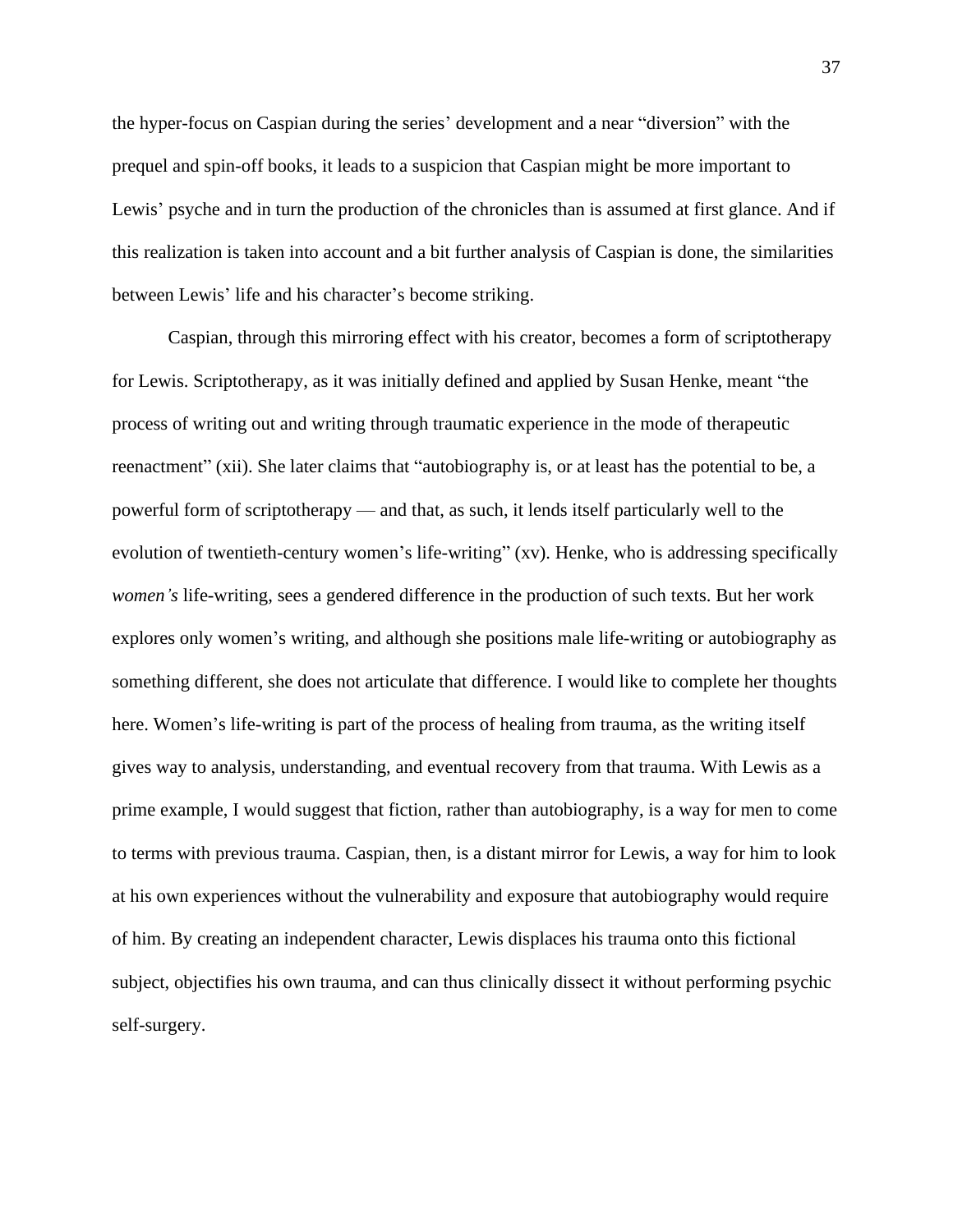#### Childhood

For instance, one major factor that both Lewis and his character share is the absence of their parents. Lewis' mother died early on and his father was negligent until Lewis was an adult; both of Caspian's parents died when he was very young and was left in the care of his neglectful uncle, Miraz. If Caspian is a stand-in for Lewis, his position as an orphan reflects the abandonment and loss Lewis felt at his father's lack of care. This detachment from his only caregiver then produced a trauma-based response where he had to seek stability elsewhere. This detachment from his parents then implies interpersonal trauma, or, more specifically, developmental trauma from adverse childhood experiences (*Trauma-Informed Care*, 41-43). These experiences "can negatively affect a person's well-being into adulthood. . . . They set the stage for increased vulnerability to physical, mental, and substance use disorders and enhance the risk for repeated trauma exposure across the life span" (*Trauma-Informed Care*, 42-43). The lack of solid parental figures is not only Lewis' first exposure to trauma, but is also the first connection between himself and his creation.

As soon as Caspian is introduced for the first time in the series, he is described from a second person point of view, specifically from Trumpkin the dwarf. Through using a spokesperson for Caspian, the character becomes dissociated and distant for Lewis who is writing about him. Trumpkin acts as a barrier who is telling Caspian's life as it is, without going into much detail or specific traumatic instances; this mental separation is similar to how the book acts as a cover for Lewis' scriptotherapy. Further, this indirect telling of Caspian's traumatic childhood is strange for a number of reasons. For one, since Trumpkin is a Narnian and has thus only come into contact with Caspian briefly and just prior to his kidnapping, it can be implied that this knowledge is not just a regurgitation of what Caspian had told Trumpkin, Trufflehunter,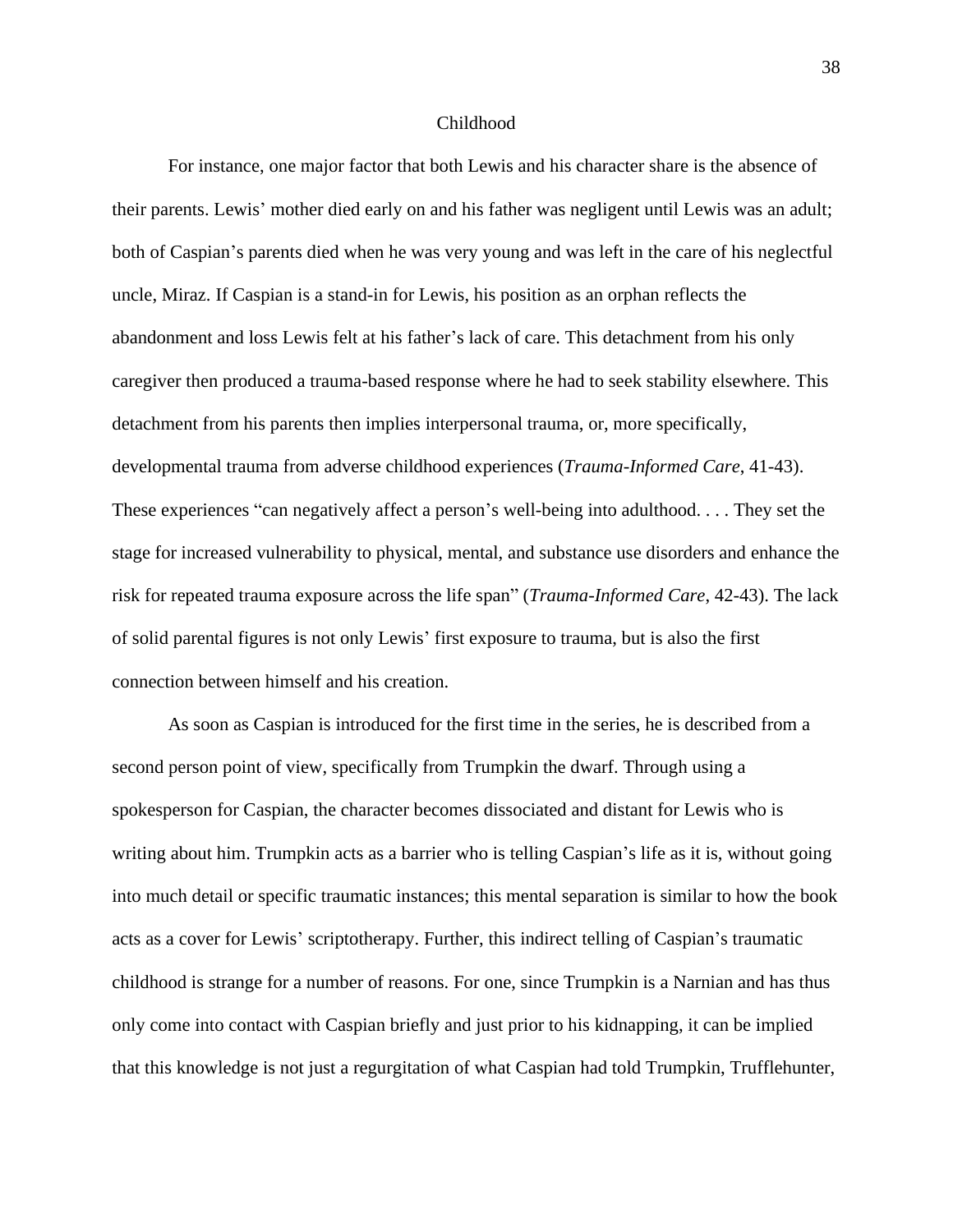and Nikabrik; it may also be a widespread and general commentary that the Narnians had accumulated from being in hiding from the Telmarine colonizers. Thus, Trumpkin's narration of Caspian's life is eerily detailed while also being several times removed from the original source. Yet, despite the suspicions of where the information has come from and how accurate it is, there is an uncanny emphasis on Caspian's unhappy childhood.

Within the first page, Caspian is described as having everything he wants materially, yet is simultaneously described as being deprived of human affection and interaction. For instance, Caspian is said to have lived in a "great castle" and had "wonderful toys" (*PC*, 41). And yet, in the same passage, Lewis describes Caspian as preferring "the last hour of the day" where all of his material wealth would be set aside and the time for storytelling between him and his nurse would come (*PC*, 41). While Caspian and his people were of Telmarine descent, and thus deemed invaders and colonizers of Narnia, he has this desire for a time and place that he is unable to have. This time and place is what Caspian's nurse labels as the "Old Days" (*PC*, 42). These Old Days were those prior to the Telmarine invasion of Narnia, where the Kings and Queens of old ruled and Narnians were not forced into hiding. Multiple times throughout this scene, however, Lewis inserts small commentary on how when Caspian expressed these desires, he was "only a little boy at the time" and how if he was "a little older" he would have "shut up" but he instead "babbled on" (*PC*, 42-43). Lewis' tone is satirical, often pitying Caspian for both his hopes and his mistake on expressing them at the wrong time and to the wrong person.

The person that Caspian is divulging in these dreams to is his Uncle Miraz. Lewis writes how "He [Caspian] did not care much for his uncle and aunt…" (*PC*, 41) before following that statement with a scene between Caspian and his Uncle Miraz; as Caspian talks about his day and the stories about the "Old Days" that his nurse had told him, Miraz attempts to shut down all of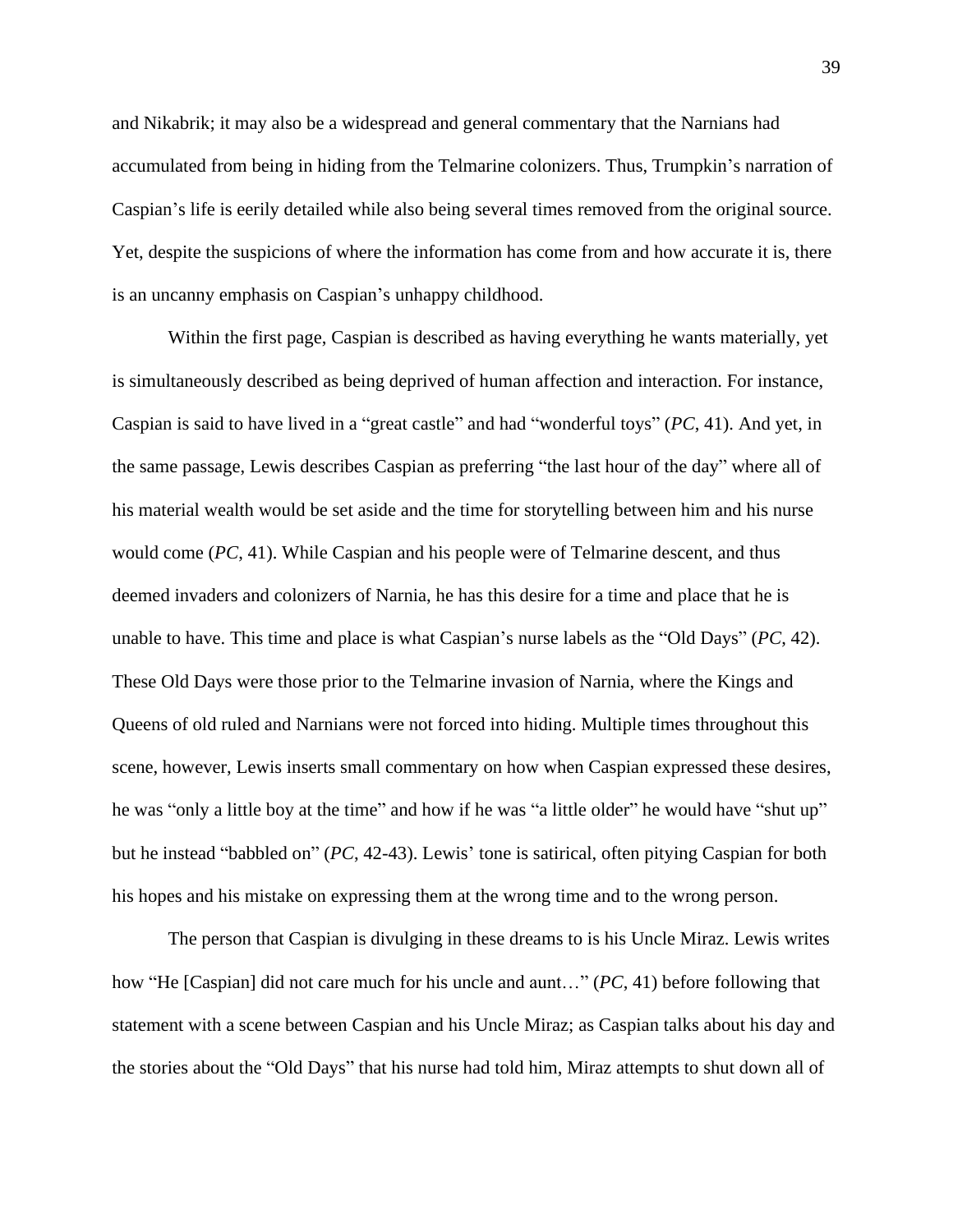this talk by declaring these stories "nonsense" and "for babies" (*PC*, 42). Even further, Miraz, who had been holding Caspian's hand as they walked, let go of his hand upon hearing Caspian discuss these events. He is both verbally reprimanding him as well as withholding any affection. All that Caspian does in response is to be "frightened" and say "nothing" (*PC*, 43). When Miraz continues his interrogation of Caspian on who was spreading such "lies," Caspian begins to cry. Yet, his emotions are not comforted, let alone validated. Rather, Miraz gets angrier, demanding that Caspian "stop that noise" as he takes "Caspian by the shoulders" and gives him a "shake" (*PC*, 43). Miraz's treatment of Caspian greatly resembles both of Lewis' primary male caregivers.

In *Surprised By Joy*, Lewis makes comparisons between his life at home and at school; both Capron and his father were implied to be tyrants (*SbJ,* 38). However, Lewis had attempted to reassure readers, time and time again, that neither was at fault for the miseries that he and his brother had undergone under both figures (*SbJ,* 36-37). Yet the way that Lewis describes how he was being treated under their care erases any kind of sympathy towards Albert Lewis and Capron. No amount of reassuring can deflect the red flags that Lewis waves with his words. So even though Lewis pardons Albert Lewis because he had "never fully recovered from the loss" of his wife (*SbJ,* 25), it did not excuse the neglect upon his children. And despite Lewis' admiration for Capron's passion for teaching geometry, he still admits that Capron had abused those left in his care (*SbJ,* 34-35).

Albert Lewis' verbal abuse and constant manipulation — particularly in a scene where his anger towards his children over a stepladder made them cry (*SbJ*, 45-46) — as well as Capron's physical abuse, such as kicking his students down flights of stairs (*SbJ,* 32) or giving beatings with a cane (*SbJ,* 34) eerily resembles Miraz's treatment of Caspian when the older man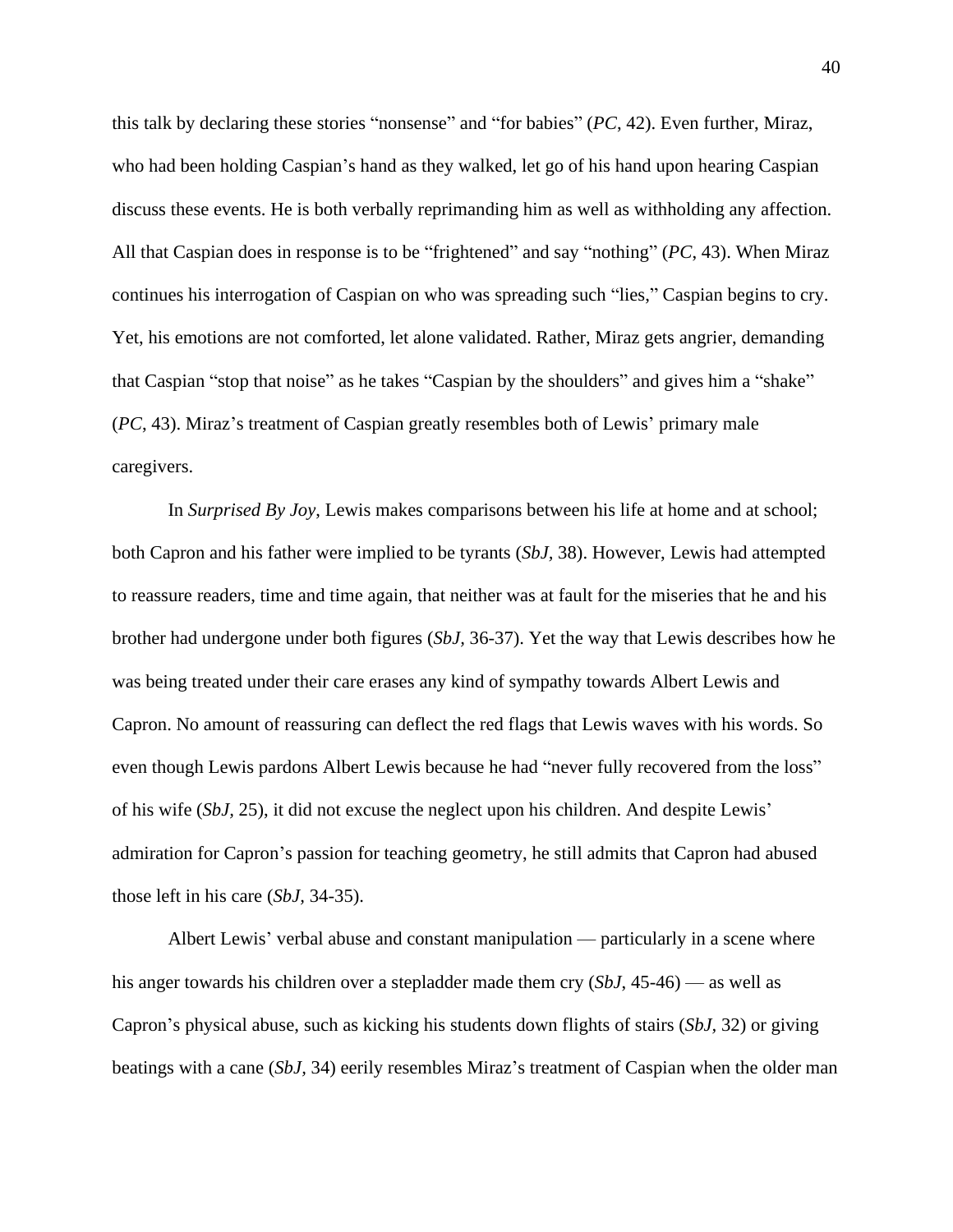had heard the child say something he did not wish to hear. Even the subtle word choice when Miraz compares Caspian's love of Narnian stories to something a "baby" would believe, brings to mind the passage where Lewis wrote about how a hypothetical "boy home from school" would prefer to project his instructor as a "buffoon" rather than himself a "cry-baby" (*SbJ,* 37). This far from coincidental connection gives way to the idea that these two figures in Lewis' life had been mashed together into a monstrous abuser. Even more, just as Lewis is pitying Caspian for his child-like fascination with Narnian history and misunderstanding of his caregiver's disdain for it, he too is remembering his own shame that manifested when Capron would beat him and his father would unfairly scold him. Through Caspian's interaction with Miraz, readers see a glimpse into Lewis' lingering traumatic experiences with his father and headmaster.

Even when recounting his times with these two prominent figures in his life, Lewis admits that his experiences with them haunt him in a way. Just as Lewis narrates a dialogue between Caspian and Miraz, Lewis is actually recreating the same scenarios that he was subjected to at the hands of those who were supposed to take care of him. For instance, in *Surprised by Joy,* Lewis writes that, "To think, in sunny and confident times, that I shall die and rot, or to think that one day all this universe will slip away and become memory (as Oldie slipped away into memory three times a year, and with him the canes and the disgusting food, the stinking sanitation and the cold beds)…" (41-42). Whether Lewis is contemplating death or reminiscing about the better times in his life, these traumatic experiences and the people, places, and even the senses associated with them, are always in the back of his mind. Lewis, while attempting to say that it wasn't the worst experience of his life, is still haunted by these scenarios. Through the character of Caspian, readers can see Lewis' true feelings on the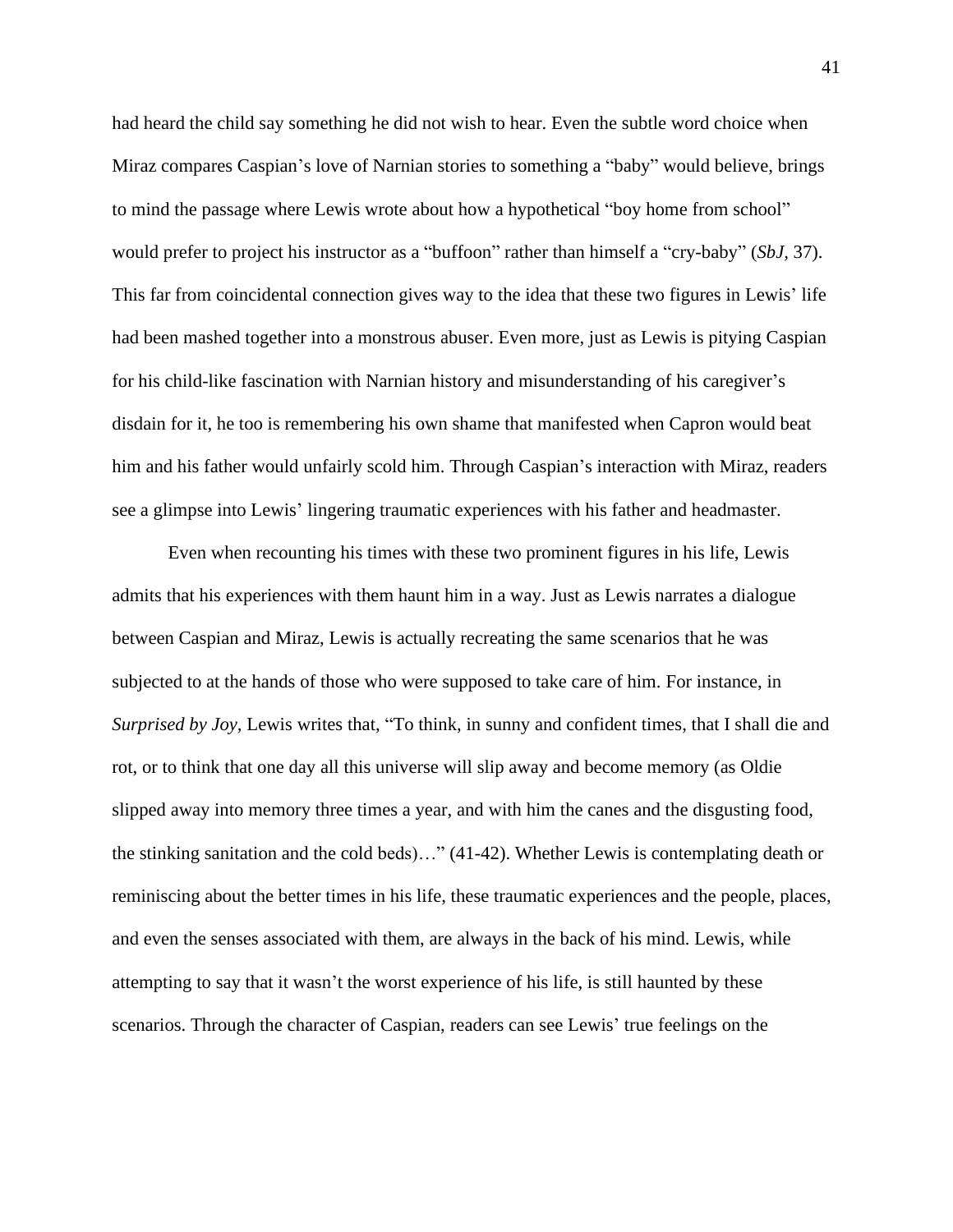interactions between himself and his male caregivers without the filter that was put in place within his memoirs.

While Caspian and his connections to his Uncle Miraz may eerily resemble Lewis' relationship with Albert Lewis and "Oldie" Capron, another figure also resembles a major influence in Lewis' life. Professor Cornelius is Lewis' fantasy version of Professor Kirkpatrick. In some arguments on Lewis' characters and who they are based on, many assume that Professor Diggory Kirke is a stand-in for Kirkpatrick. Others want to argue that J.R.R. Tolkien is personified by Professor Diggory Kirke. However, while there are many similarities between these two people and Lewis' character — including a similar name with Kirkpatrick and the ideals of Tolkien — there is a stronger link between Kirkpatrick and Professor Cornelius.

When Caspian's nurse is taken away for telling Caspian stories about Narnia in the Old Days, the one who fills that role is Professor Cornelius; when Lewis first introduces Professor Cornelius, he is described as "the sort of person it is almost impossible not to like" (*PC,* 44-45). Similarly, Lewis described Kirkpatrick as someone who "excited and satisfied" him (*SbJ*, 131). While Lewis admits that most boys would not particularly care for Kirkpatrick and his studies, Lewis is biased towards the professor who had invested so much time and energy into his education (*SbJ*, 130). Just the same, readers can infer through their interactions that while Caspian may think that Cornelius is incapable of being disliked, his tutor is still outcasted by the Telmarines as well as the Narnians for being a half breed and not fitting into either society (*PC*, 69). So while Lewis might have some resentment towards authority figures, he as well as his character, Caspian, has a liking towards a singular professor who encouraged their education during their youth.

42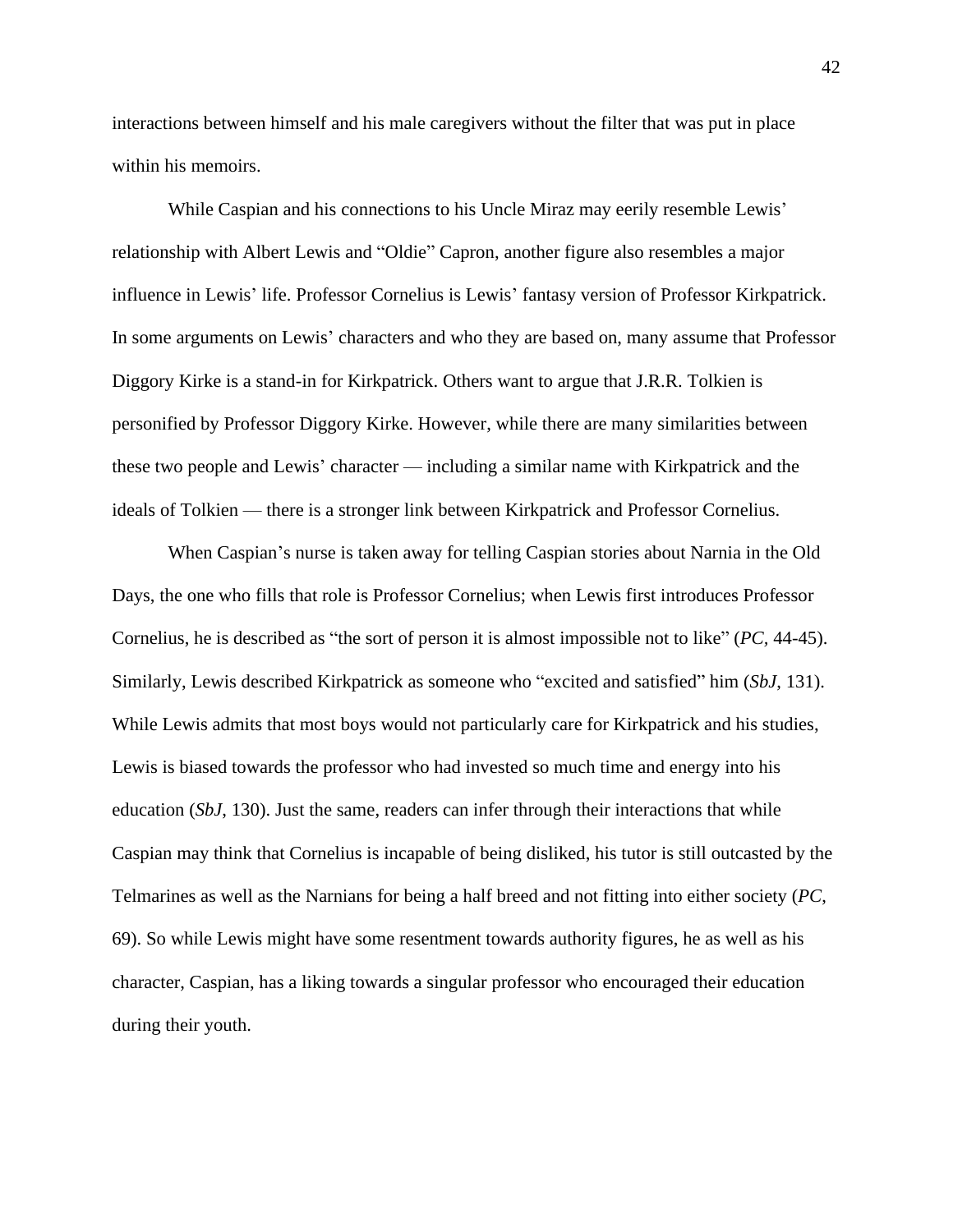However, this bias towards these professors goes a little bit deeper than admiration; Lewis and Caspian show a severe attachment to their professors — more so than the average pupil — which makes it suspect that the attachment is a form of coping, more specifically by pinning the professor figure as a substitute father figure. For instance, both Lewis and Caspian had no solid and sympathetic male role model until these professors intervened. Due to this unfulfilled role, Lewis and Caspian sought out Kirkpatrick and Cornelius specifically to fulfill it; in turn, they both focused on their education so that they may gain validation where they otherwise would have none. For instance, trauma scholar Michelle Balaev writes that most communities isolate suffering individuals in fear of the vulnerability that comes with taking care of them (132-133). Just the same, Lewis and Caspian were not in an environment that could help him heal; rather, they were surrounded by connections, such as Capron and Miraz, who stimulate their trauma instead. But with Kirkpatrick and Cornelius, Lewis and Caspian were given the freedom to speak openly, not leaving them isolated to deal with their trauma alone. This attention towards them as individuals then instigated not only Lewis and Caspian's fascination with education and use of it as a coping mechanism, but also had these two clinging to their professors for validation throughout their learning. Their attachment to past trauma then became an attachment towards someone who they thought could provide them with a sense of self-worth.

However, neither of these professors enabled their pupils to do so. While both Kirkpatrick and Cornelius' relationships with their students encouraged them to learn, they also prioritized using that education to think for themselves and stand on their own. For instance, when Lewis' time spent with Kirkpatrick was over, he was sent immediately to Oxford with the knowledge and resources needed to thrive there. Similarly, Caspian, when urged by his tutor to flee for his life, is hesitant about leaving Cornelius behind (*PC*, 61). However, Cornelius had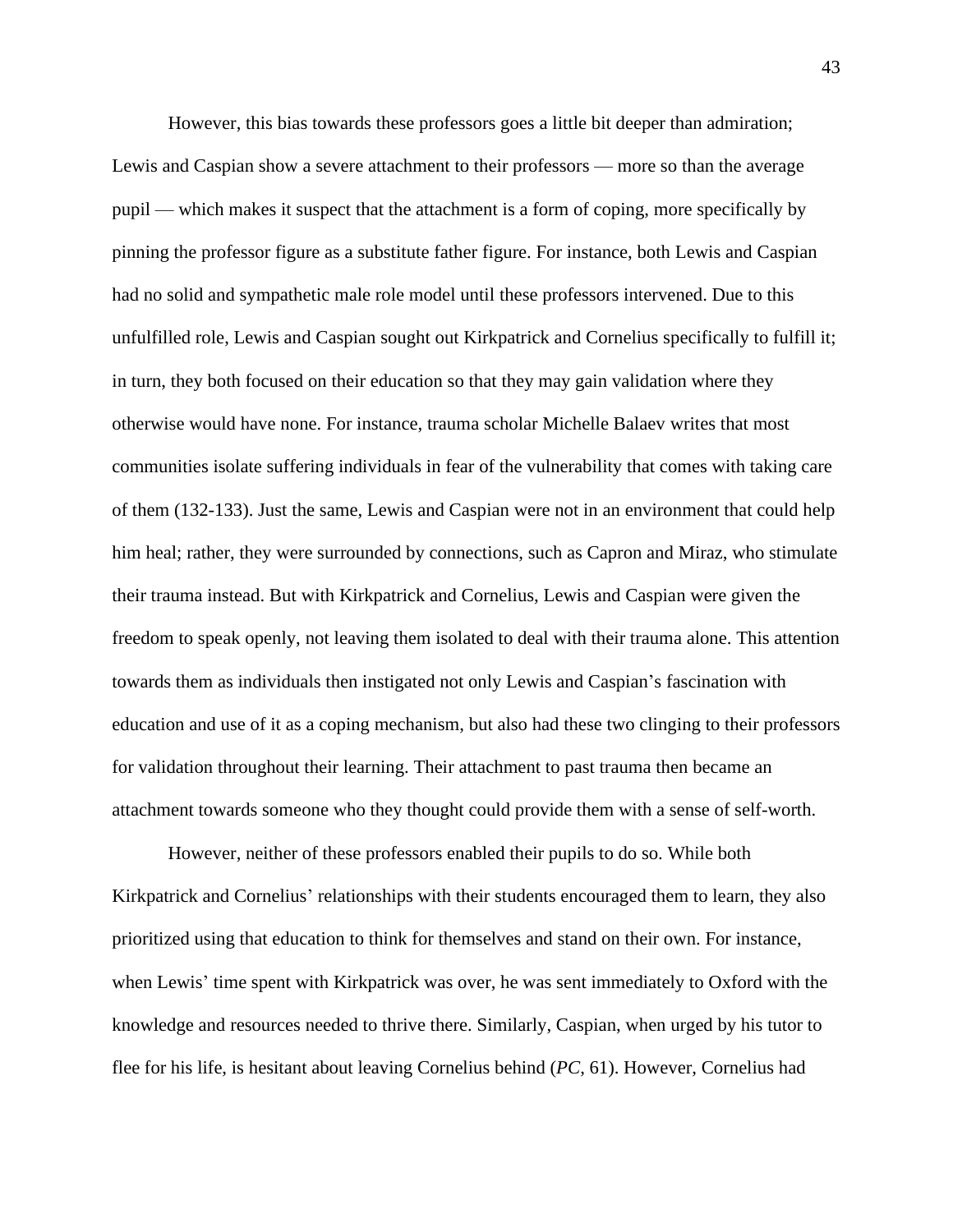already prepared for Caspian's journey, providing him with a purse and Susan's horn (*PC*, 61- 62). Kirkpatrick and Cornelius were figures that supported their pupils, but rather than enabling their desire for codependency, they prepared Lewis and Caspian to live their lives without depending on others to sate their traumatic responses.

This impatience with their pupils' regressive behaviors is one trait that both Kirkpatrick and Cornelius share; Lewis recalls how Kirkpatrick would shout "Stop!" when he had had enough of Lewis' wasting time with his vagueness and desire to please (*SbJ*, 129-130). Simultaneously, Lewis admits his tendency for not giving direct answers in his youth, which is a major sign of trauma; as trauma specialists, Casper and Wertheimer state, "after trauma, the subject may be voiceless, unable to articulate [their] experience or who [they have] become. And into that silence is poured a host of meanings and expectations" (11). Lewis — already scarred from his past experience with his neglectful father, the abusive Capron, and other interactions he underwent at various "social functions" (*SbJ*, 153) — learned to fear self-expression and in-turn learned to filter what he thought and what he said. Rather, he often resorted to saying what he thought the recipient would like to hear instead of saying what he actually thought. Kirkpatrick, however, cared about Lewis' thoughts, leaving no room for Lewis to sugar-coat his words in hopes that the responder can validate him and not cause further trauma.

Cornelius, too, refuses to have Caspian waste time on matters that do not aid them in their efforts. Even at the beginning of their relationship, Cornelius and Caspian share "secret conversations" where Caspian believes that his "education was beginning in earnest" (*PC*, 56). Lewis says that above all, Caspian learned to use "his own eyes and ears" (*PC*, 57). Instead of using his eyes and ears to avoid trauma, however, Caspian uses his senses to better understand what is causing his trauma and formulating how to deal with it. Through doing so, he was able to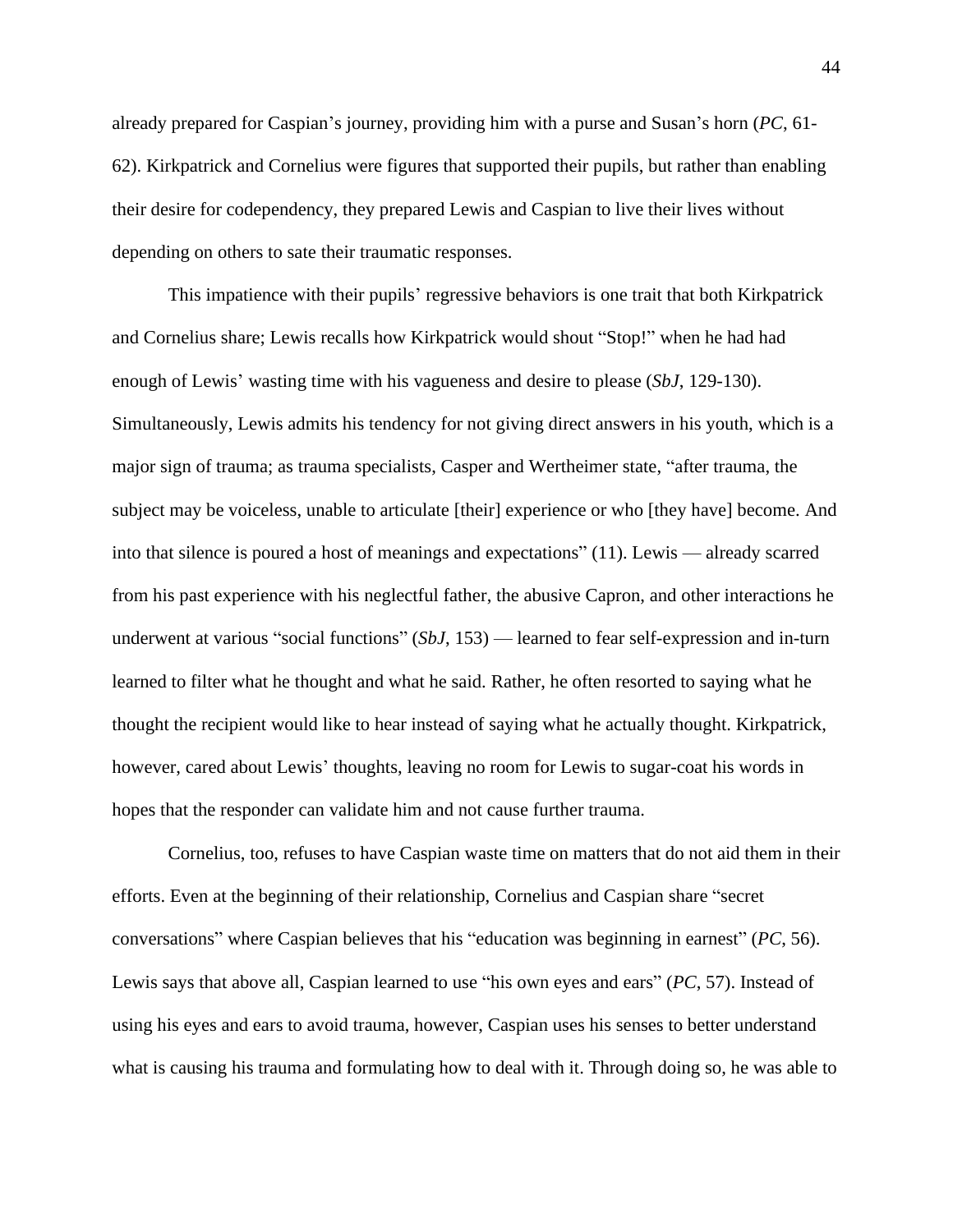understand that his trauma stemmed from his uncle Miraz and aunt Prunapirismia and their greedy reasons for doing so (*PC*, 57). Later, when Caspian is coerced into the temptation to bring back the White Witch by her followers, Cornelius is the first to speak rationally, but it is Caspian who follows his example and begins to stand up against Nikabrik, the Hag, and the Werewolf, who threaten to overthrow and oppose him (*PC*, 169-171). Cornelius shouts, "Stop, stop, stop," and begins to demand an explanation for the Narnians' nonsense, and proceeds to call out a "sharp, 'what?'" before the voice of "King Caspian…rose…like thunder" (*PC*, 170). Thus, while Caspian had undergone abuse and suffered afterwards from a lack of self-worth, it is Professor Cornelius who instilled his first perception that he is not a product of those who had neglected him (*PC*, 59). Both of these professors, real and fictional, are the primary sources of their pupils' belief in themselves. Without them, Lewis and Caspian would have been unable to recognize their traumatic responses and thus not have been able to acquire the tools necessary to move forward with their lives.

#### Young Adulthood

Once Lewis and Caspian had received such encouragement and resources from their professors, they had to go out into the world and make something of themselves. However, the trials that they faced soon after acted as transformative experiences. These transformative experiences not only consisted of more traumatic events, but also included relationships that further impacted their mental health. For Lewis, his time at university and in World War I acted as his transformative experience; it provoked his confrontation with his childhood trauma and forced him to address it. Caspian follows a similar route of transformation. Just as Lewis' time at university led up to his enlistment in the war, Caspian's choice to flee into the Narnian forest was what prompted his decision to ally with the Narnians and go to war against his uncle. The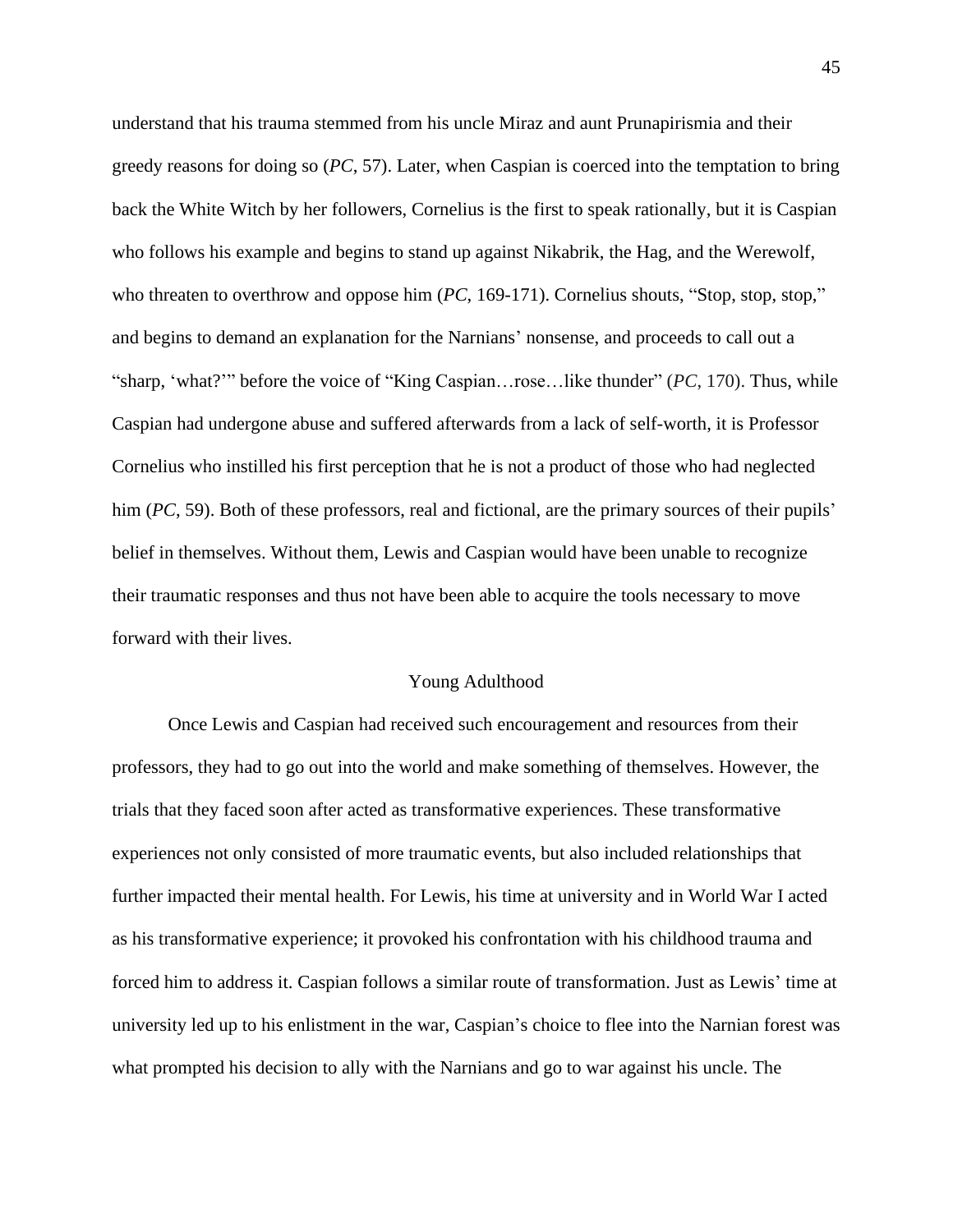University at Oxford and the Narnian forest then becomes a kind of wilderness trope where the lack of familiarity or civilization acts as a gateway into war and a catalyst for personal and spiritual understanding (Alder, 5). Due to these places being free of any ties to their own pasts, Lewis and Caspian are free to confront their caregiver's negligent behavior, their early and narrow-minded education, and what it means for them both going forward.

The idea of the wilderness, however, was not the only trope that Lewis used for Caspian's coming of age journey; rather, Lewis also uses nautical imagery and the contrast of light and dark to imply Caspian's (and thus his own) self-discovery. While sailing was obviously connected to discovering other places to gain material wealth and additional land, sailing was also considered a spiritual journey often linked with the discovery of the self. Lewis had known such from his own experience with colonialism due to being Irish, his literary knowledge, as well as from his brother Warren's time at sea. Lewis recreates these ideas of the sea being linked to self-discovery through Caspian's coming of age experience. For example, Professor Cornelius explains to Caspian how his ancestors feared the sea because of its link to the spiritual deity, Aslan, and how they in turn "let great woods grow up to cut their people off from the coast" (*PC*, 55). Lewis plays with dark and light imagery, describing the Narnian Forest as the "Black Woods" that acted as a barrier between the Telmarines and the sea to which Aslan's Land was and where "the morning" rose. When looking deeper into the metaphorical landscape of Narnia, the Narnian Forest acts as the barrier which Caspian must penetrate in order to reach the sea. Only then can he fully begin his spiritual journey and heal from his past trauma. But before Caspian can reach the sea to find himself, he must first address the Narnian Forest that acts as the cutoff point; there Lewis' trauma-avatar, Caspian, must address his traumatic past before moving forward.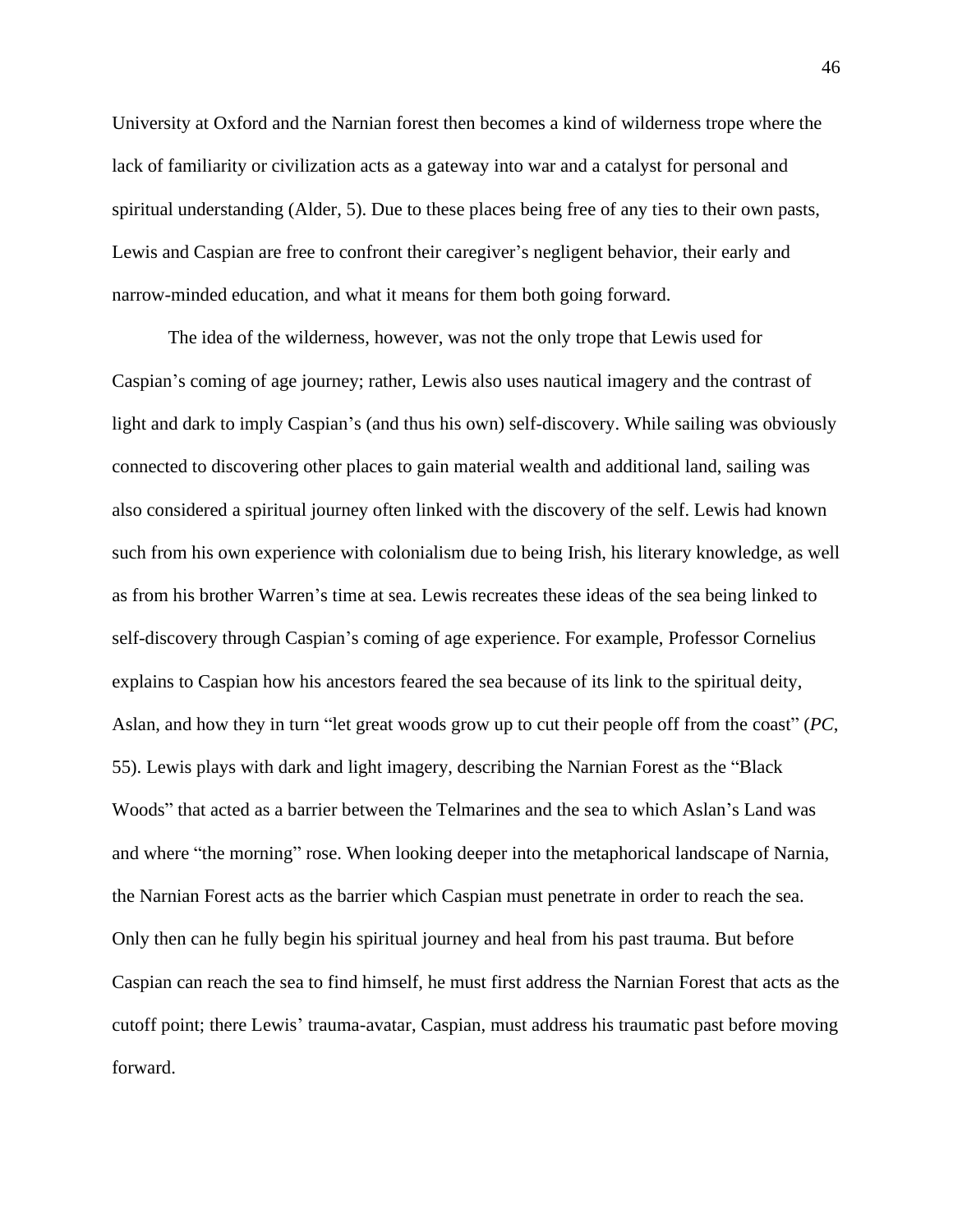Yet before Caspian can address his trauma through direct battle with his uncle, he meets two of his life-long friends and companions. These two friends are Trumpkin and Reepicheep. These characters prove essential in Caspian's life, acting as accelerators in Caspian's healing process. And just as Lewis projected his traumatic experiences with his father and Capron into that of Caspian's uncle Miraz as well as his healing experiences with Professor Kirkpatrick into that of Professor Cornelius, Lewis is doing the same with these two characters. The characters Trumpkin and Reepicheep resemble that of Lewis' companions Arthur Greeves and J.R.R. Tolkien respectively. Lewis had developed these friendships during his time in war and education, similar to how Caspian, Trumpkin, and Reepicheep met in the Black Woods and fought together in the Narnian War. Yet, these shared instances of education and battle are not the only attributes that link these characters with their real-life counterparts.

There are several major connections between Greeves and Trumpkin: the first connection is that Greeves/Trumpkin made Lewis/Caspian aware of the difference between home and the wild. Greeves/Trumpkin acknowledge that the wild is a place where one must fight for existence while the home acts as a place of rest. There is a distinct difference between the two and Lewis/Caspian — who had grown up in what Lewis interpreted as a home, but displayed the attributes of a wilderness — had first understood that through the help of Greeves/Trumpkin. For instance, Trumpkin often acts as a guide for other characters when navigating through the woods and into a domestic space: "Trumpkin led the way back…on the northern slope of the mountains till they came to a very solemn place among rocks and fir trees" (*PC*, 75). And even when he was leading the Pevensies to Aslan's How where Caspian's army resided, "Trumpkin longed for the voyage to be over," craving the comfort that the journey there could not offer (PC, 114); Trumpkin thus may be an expert in navigating that liminal space between the wild and home,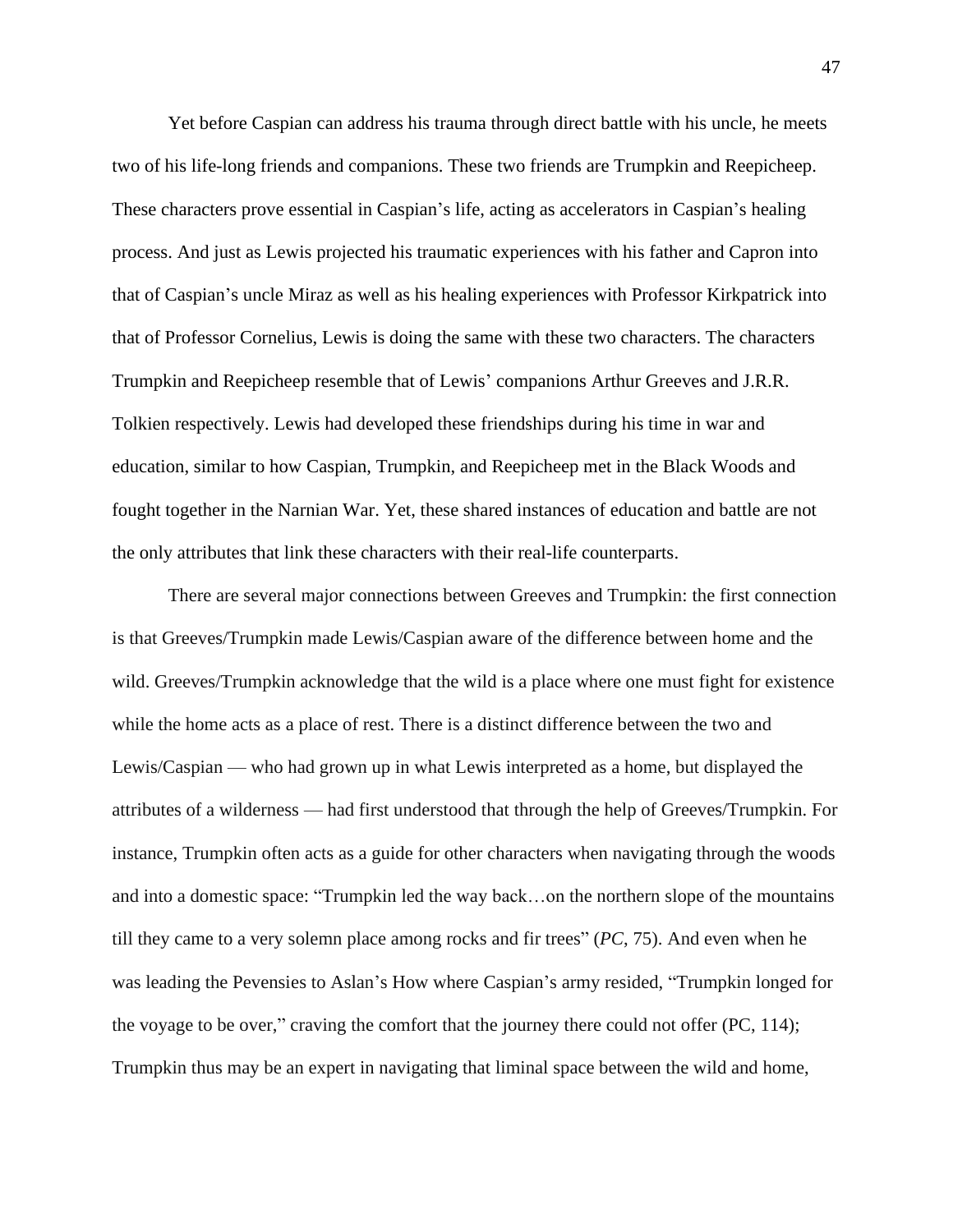trauma and safety, but his preference lies within the domestic sphere, much like his real-life counterpart.

The second major connection between Greeves and Trumpkin is their epistolary mode of communication with their friend, Lewis/Caspian. While many people in Lewis' life as well as in Caspian's interacted with them through in-person conversations, Greeves/Trumpkin were the primary figures that communicated at a distance. For instance, while Caspian is away during his voyage to the utter east, he leaves Trumpkin as Regent as well as in possession of Susan's Horn, which acts as a supernatural object, powerful enough to call forth help from beyond the world of Narnia — thus the object acts as a form of communication (*VotDT*, 48). In addition, Aslan and Drinian act as messengers for Caspian and Trumpkin while they are separated (*VotDT*, 162 & 238). Even Trumpkin's final mention in this book is related to their communication; for example, when Caspian demands to travel through the Great Wave and into Aslan's Country; Reepicheep's main reason for denying him this opportunity is because if Caspian does so, he would "break faith with all your [Caspian's] subjects, and especially with Trumpkin, if you [Caspian] do not return" (*VotDT*, 239). This quotation thus shows not just their trust in each other, but also how that trust relied heavily on their continued communication, in whatever form that may be. To break off that communication, would also break that connection between them. So even if the communication between the two is often indirect, Greeves/Trumpkin are the ones who hold the most of Lewis/Caspian's unwavering trust and are primarily the ones grounding them. While there are many similarities, these two attributes stick out the most, especially given that these two in particular contribute to Lewis/Caspian's trauma-healing.

Lewis may have been interrogated by Kirkpatrick on his assumptions about the idea of wilderness, but Greeves was the person to clearly make that distinction. Through Greeves' and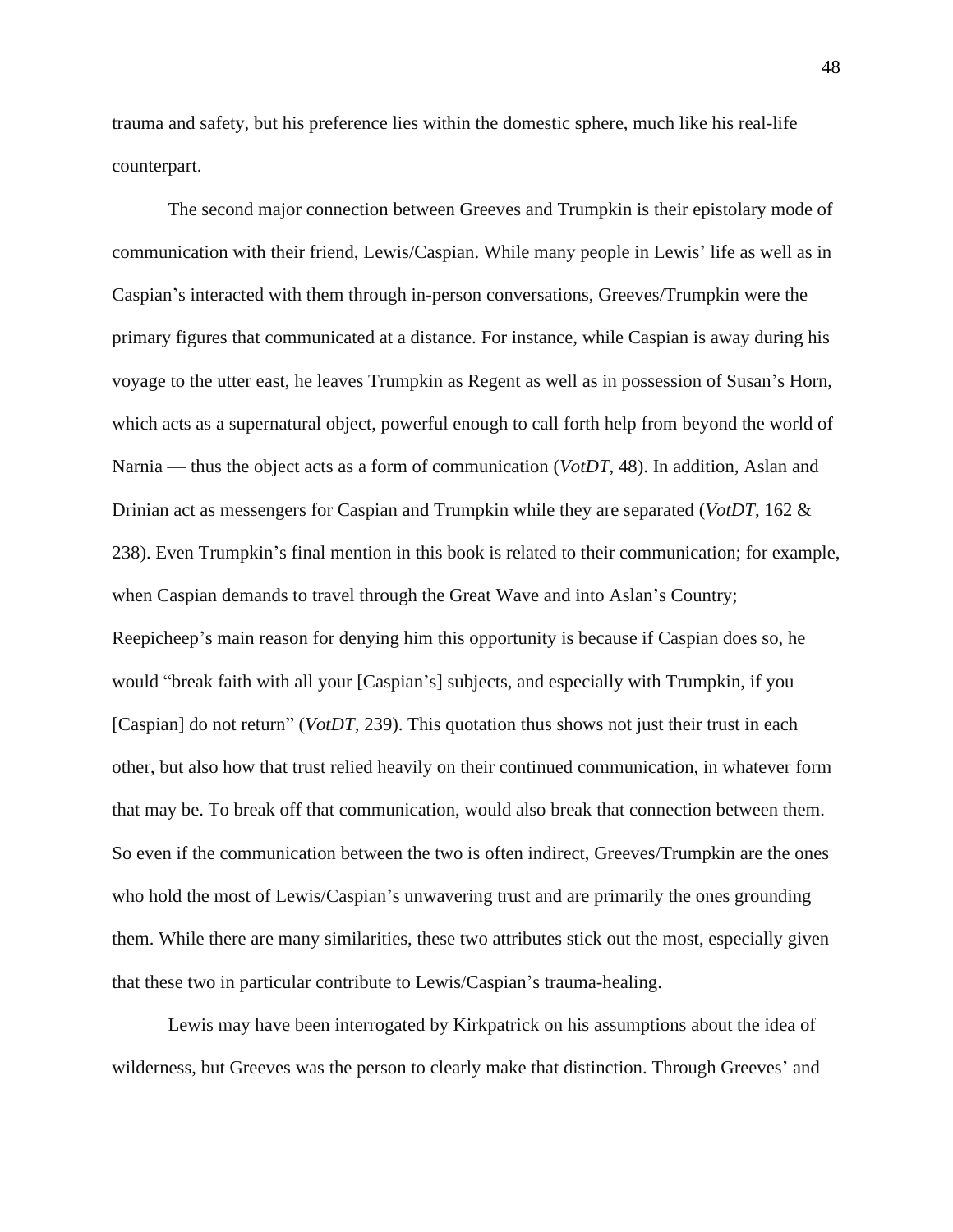Lewis' conversations, the latter became enthralled with the "sharp juxtaposition" between the home and the wild (*SbJ*, 194). Lewis describes Greeves' childhood as "the opposite" of his (*SbJ*, 185) where his family was large and his parents alive, yet was still "as silent as ours was noisy" (*SbJ*, 185). And yet, despite their background differences, Lewis says that they "were sufficiently different to help one another" (*SbJ*, 185). Specifically, they were different enough where Greeves' happy childhood made Lewis fully aware that his was not. Where Greeves' idea of home and wild, trauma and contentment, were distinctly separate, Lewis' was blurred.

What Lewis would have cast off as "stodginess" and "ordinariness" (*SbJ*, 186) is what Greeves would have glorified as "homeliness" (*SbJ*, 186). As Lewis recalls, "He [Greeves] did not mean merely Domesticity, though that came into it. He meant the rooted quality which attaches them to all our simple experiences, to weather, food, the family, the neighborhood… This love of the 'Homely' was not confined to literature; he looked for it in the out-of-door scenes as well and taught me to do the same" (*SbJ*, 186-187). Later, Lewis goes into specifics, saying how Greeves taught him the importance of being homely to the point of how he "should never have known the beauty of the ordinary vegetables that we destine to the pot" (*SbJ*, 193). Thus Greeves did not only make Lewis aware of the distinctions, but prompted the idea that the home should be a safe space and not a battleground. These ideas that Greeves had instilled in Lewis reflect those that Trumpkin instills in Caspian.

Throughout *Prince Caspian* Trumpkin is known for his exclamatory language. He is constantly exclaiming phrases that reflect the dynamics between wilderness and the home. Such examples include "Soup and Celery!" (*PC*, 91) and "Thimbles and Thunderstorms!" (*PC*, 98). In both of these phrases, the Dwarf character is creating a contrast between what is wild and what is domesticated, such as celery being a vegetable, but the soup being composed of vegetables but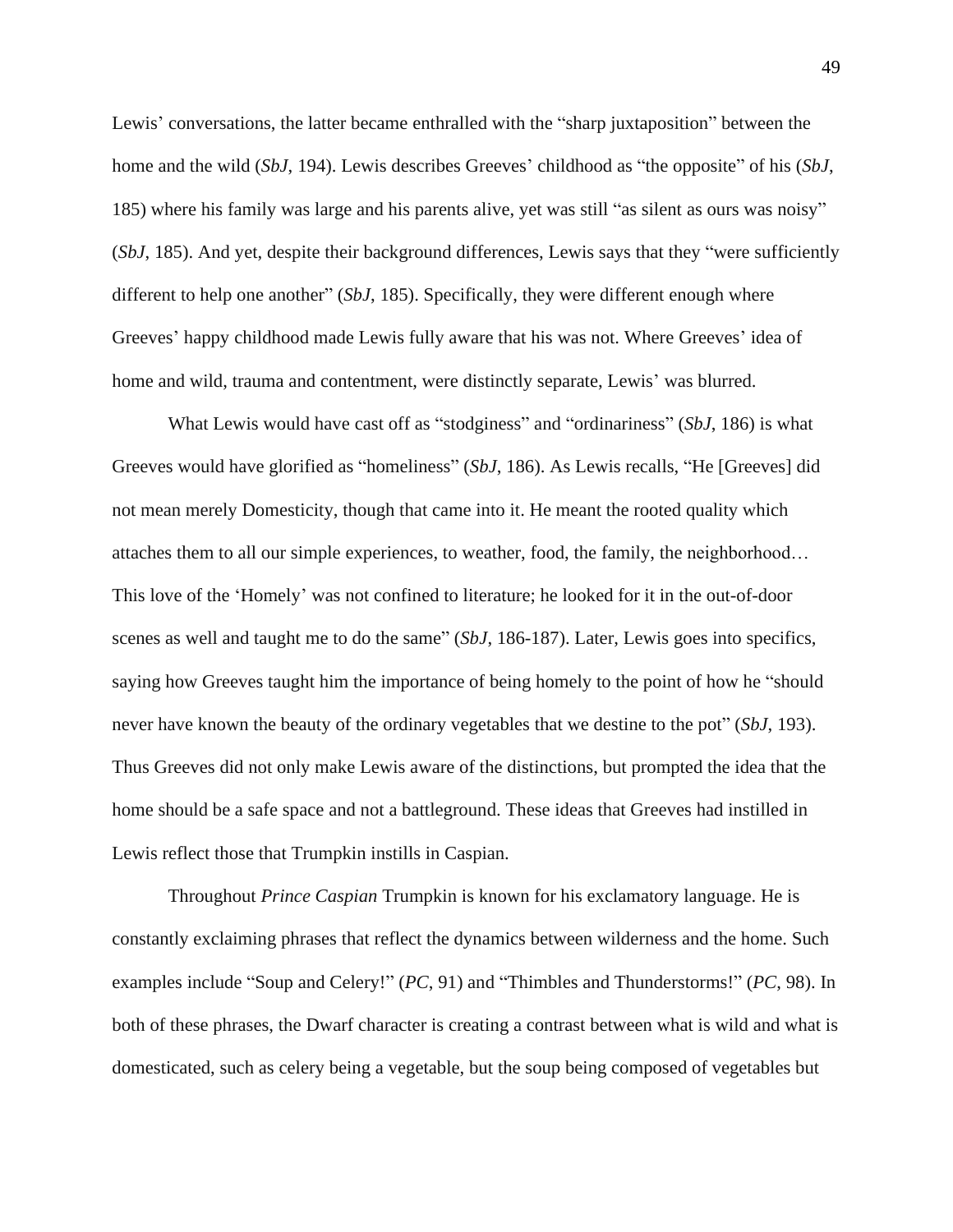recreated by man. The same goes for thunderstorms being a force of nature while the thimble being a metal that had been mined, but created as a tool for domestic purposes. Even during the scene where a wild bear comes across the Pevensies and Trumpkin, the Dwarf compares the Talking Beasts to that of Dumb Animals: "That's the trouble of it…when most of the beasts have gone enemy and gone dumb, but there are still some of the other kind left. You never know, and you daren't wait to see" (*PC*, 121). Trumpkin, just as Greeves, is aware of the contrast and is aware of the danger that such ambivalence and confusion imposes on one's mind.

The conversation of the home versus the wild was one amongst many between Lewis and Greeves. Yet these conversations were mostly conveyed through pen and paper rather than inperson. While their differing backgrounds may have acted as a barrier and an initial reason to not associate with one another early on, the supplemental use of letters simultaneously acted as both a tool that broke the communication barrier as well as its own barrier to mask their respective vulnerabilities. Their "intellectual journeyings" and "emotional experiences" (Wilson, 38) were only possible because through not having to look directly into the eyes of the one you are confessing your deepest fears to, it becomes easier to be honest and thus rely more heavily on the listener.

Prior to their friendship, Lewis had written how his "mortification was intense; and after one or two such experiences I made it a rigid rule that at 'social functions' (as I secretly called them) I must never on any account speak of any subject in which I felt the slightest interest nor in any words that naturally occurred to me" (*SbJ*, 58-59). It was only with Greeves where Lewis could speak his mind free of judgment and free of being patronized. The two were an outlet for one another where they encouraged (if not enabled) the other and found healing in their exchanged letters. Lewis and Greeves' craving to find a place where they needn't hide nor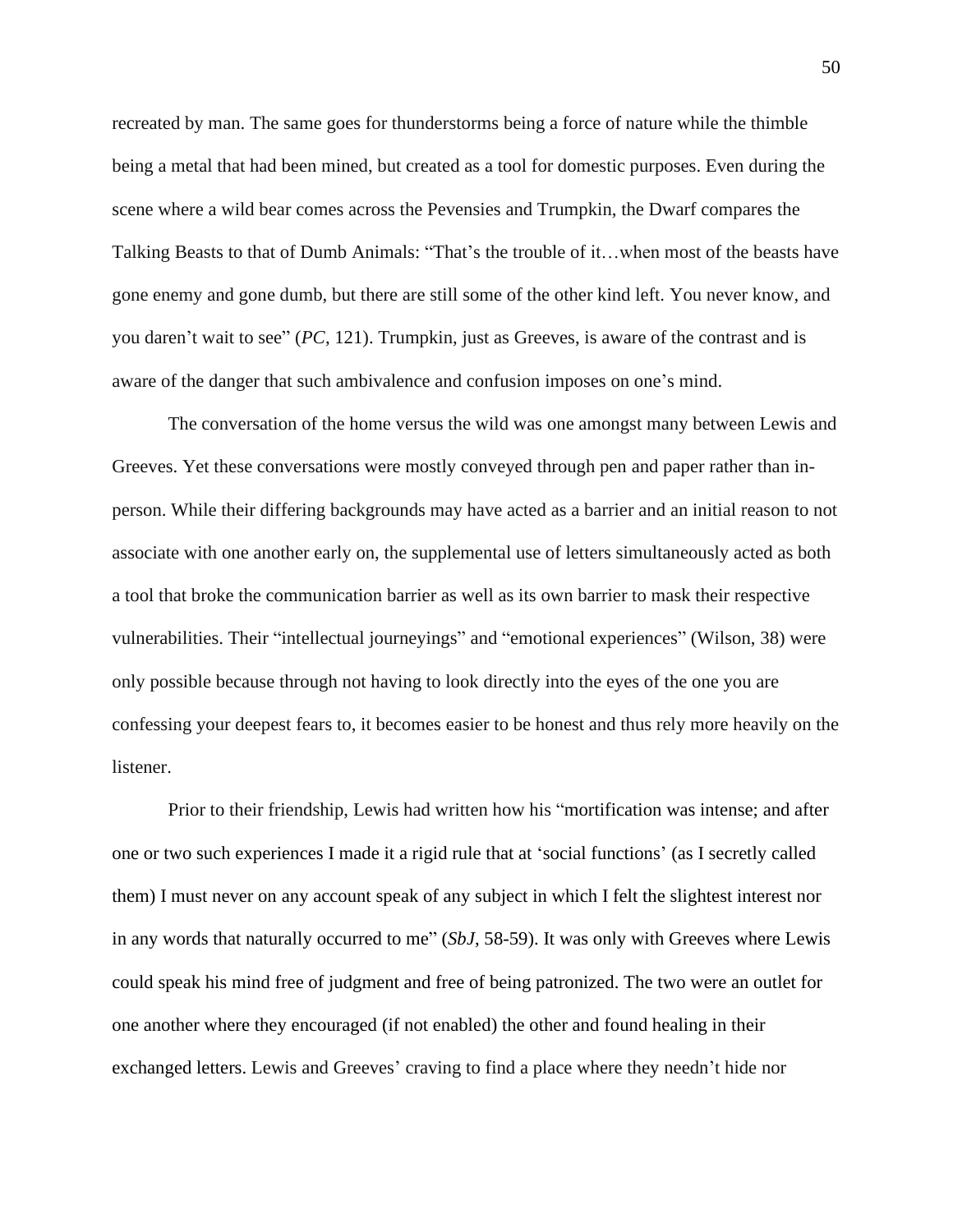suppress their interest in fear of embarrassment manifested as a form of bonding between them, much like the characters Caspian and Trumpkin (Edwards, 97-98). Where Caspian was criticized by Miraz for his belief in the Old Days, it was Trumpkin — who was a direct link to those Old Days, yet was in danger for being so — that fully understood Caspian's desire for such as well as the need to hide it. Even further, as the story continues into the next two novels, *The Voyage of the Dawn Treader* and *The Silver Chair*, Trumpkin is a permanent feature reminiscent of Greeves.

Just as Greeves was for Lewis, Trumpkin was the person Caspian left in charge of what he left behind. He was not only the Regent in Caspian's search for the Seven Lords (*VotDT*, 20) but also became the Lord Regent when Caspian sought to sail east in an attempt to find Aslan (*SC*, 55). The two were separated by distance for a long time, but held enough trust in each other to keep each other's secrets and promises. For instance, Trumpkin upheld Caspian's request to have no one search for his lost son any longer, lest they too become lost, like many before had (*SC*, 54). In the same way, Greeves was left with the 300 plus letters that he and Lewis had exchanged over the course of several decades, left to filter through them and sort which to publish and which to destroy. Greeves was Lewis' regent to the legacy he left behind, just the same as Trumpkin was to Caspian, acting as both a confidant and advisor during the course of their lives and their object of absolute trust after. In much the same way that Greeves was Lewis' "Father Confessor" (Wilson, 121), so was Trumpkin to Caspian.

Yet if Greeves was the one to sit in the trench alongside Lewis, then Tolkien was the one to encourage him to make his time there worthwhile. Tolkien, while not fully understanding of Lewis and his various fixations and coping mechanisms, also contributed to how Lewis dealt with trauma. He was consistently challenging Lewis to improve himself, whether that was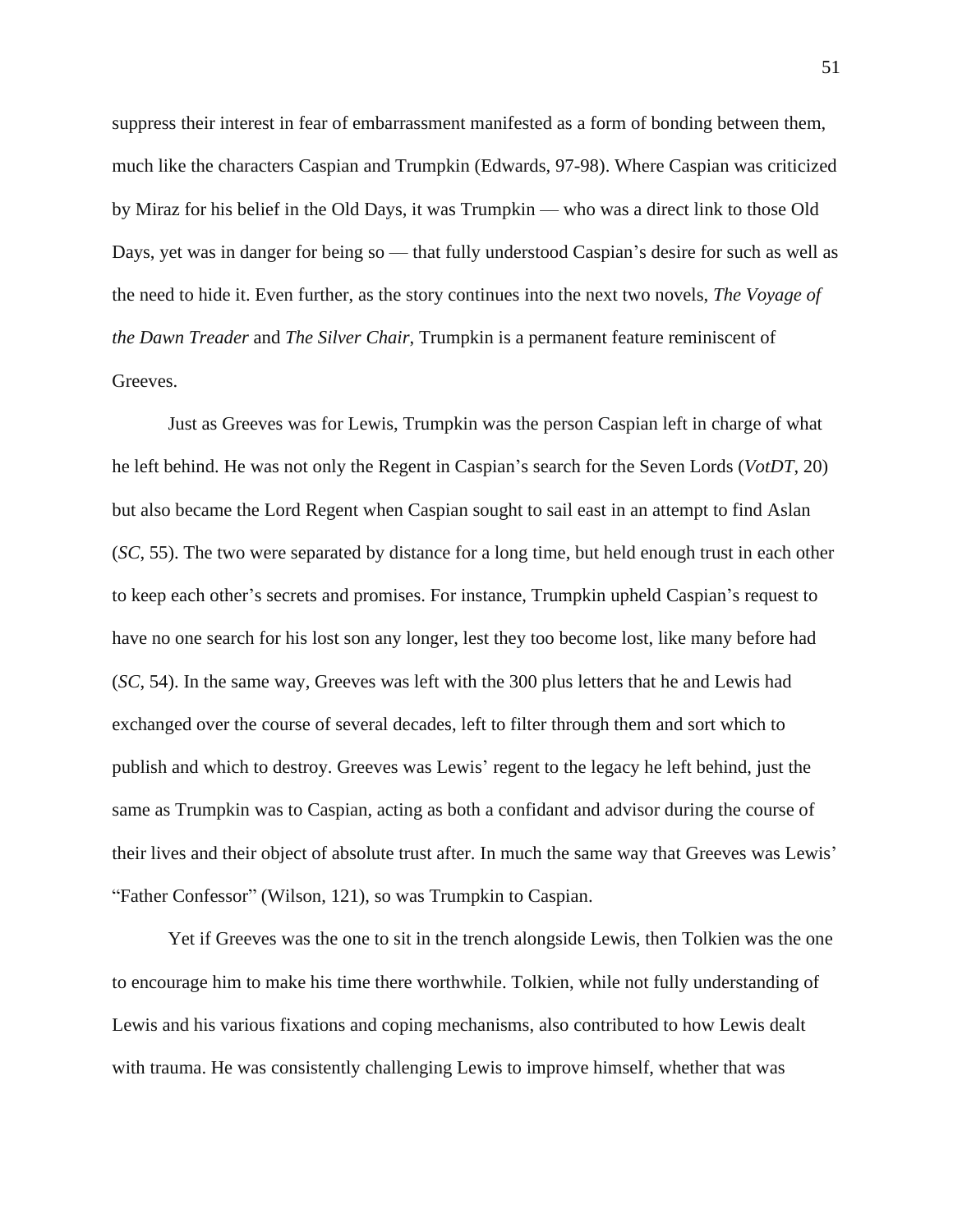through debates about religion, mythology, language, or philosophy. On one such occasion, Tolkien and Lewis were discussing death and its relation to the Gospel. Wilson writes that, "when Lewis came across myths of dying and reviving gods, he was moved" (126). Tolkien acted as a catalyst for Lewis to confront his biased ideas of religion both before and after his conversion, pointing out how Christianity was a contemplation of mythologies, adapted through time and translation, and thus could be interpreted differently.

Lewis, who was previously brought up in a Christian household where everything was done by the book (Wilson, 41), was now enlightened with the concept that religion was not untouchable and in fact could be understood and explored through his own imagination and sense of reason (Wilson, 125-126). In a previous letter to Greeves, Lewis had confessed that such "picking and choosing and slurring over" (Wilson, 123) the Gospel went against his sense of reason. And yet Lewis and Tolkien's "long talk" on that "memorable September night" (Wilson, 126-127) gave way to Lewis looking at Christianity not just as a myth to believe or not, but as a book to analyze and a guide for understanding the world.

In the same way, Reepicheep has an unwavering sense of wit and spirit that challenged Caspian to step outside the bounds of his Telmarine culture; Reepicheep, just as Tolkien, encouraged both intellectual and spiritual growth in their friend. In one of the first encounters with the talking mouse, Reepicheep declares to Professor Cornelius that "My friendship you shall have, learned Man…. And any Dwarf — or Giant — in the army who does not give you good language shall have my sword to reckon with" (*PC,* 90). This declaration is reminiscent of many of Tolkien's personal values. One particular example, however, was Tolkien and Lewis' devotion to their acquaintance, Adam Fox, in becoming a Professor of Poetry at Oxford; Tolkien described the fight for their acquaintance's election as a "public victory," calling to mind this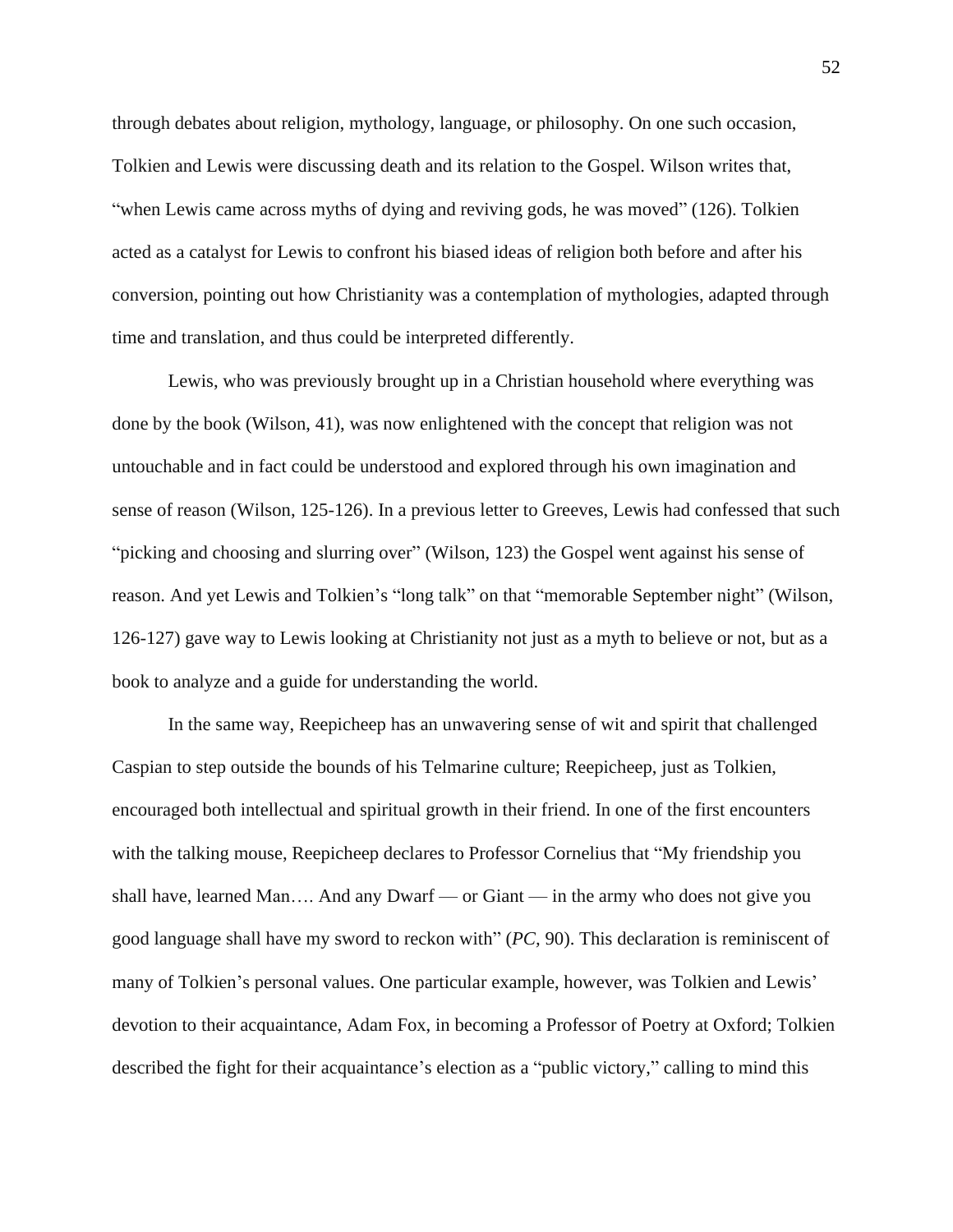idea of romanticizing the ordinary as if it were some valiant battle (Wilson, 159). Reepicheep's emphasis on his friendship with one who is "learned" and the comparison with those who have no "good language" to say, reflect Tolkien's fascination with language as well as his desire for someone to match his intelligence (Wilson, 117).

Reepicheep's personality and values were not the only link to Tolkien, however. Both the person and Lewis' fictional character were not just deeply religious or quick-witted, but they also followed the same kind of interactions with their respective companions, Lewis and Caspian. A major example of such is pointed out by Tolkien scholar, Ethan Gilsdorf; he compares Lewis and Tolkien's separation to the ending to Tolkien's *The Lord of the Rings* where "Frodo, irrevocably changed by his adventures and his wounds, chooses to leave Sam behind in the Shire and sail onward with Bilbo, Gandalf, and the elves to the Undying Lands" (Gilsdorf). If Tolkien's passage can be read as a projection of Lewis and Tolkien's ending friendship, the ending of Caspian's and Reepicheep's friendship could be read in the same way from Lewis' perspective.

Tolkien — along with Dyson and Barfield — was a major factor in Lewis' conversion; he offered the metaphorical communion cup to Lewis, opening his eyes up to the possibility of not just God, but also of Heaven and an end to suffering. Just the same, Reepicheep tells the crew of the Dawn Treader that "I tell you the water's sweet" before repeating the prophecy that states "where the waves grow sweet…there is the utter East" (*VotDT*, 228) which is the Narnia equivalent to the Christian afterlife. A bucket is cast down at Reepicheep's proclamation and Caspian is the first to drink; Caspian, after having tasted the sweet water, says "That's real water, that. I'm not sure that it isn't going to kill me. But it is the death I would have chosen — if I'd have known about it till now" (*VotDT*, 228-229). And when Reepicheep declares his departure soon after, Caspian is at a loss; he becomes aggressive in his being denied access to go with him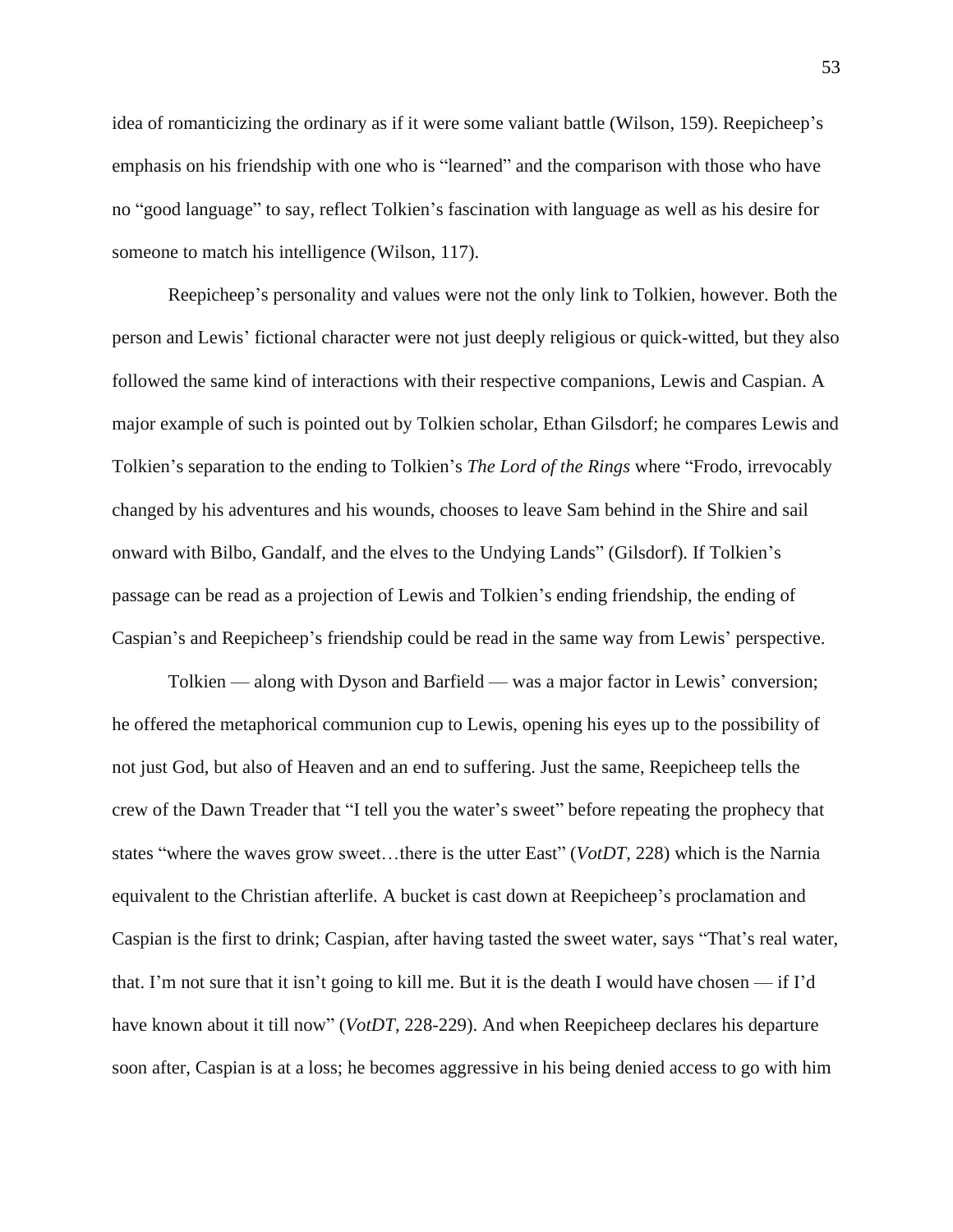before he resorts to isolating himself within his cabin (*VotDT*, 240). Yet, in those moments alone, Aslan comes to him, saying "the worst thing he [Aslan] could have said…You're to go on…and I'm [Caspian] to go back. Alone…what is the good of anything?" (*VotDT*, 241). Death and its relation to heaven and its offer of peace is a temptation, one that Caspian never forgets (*SC*, 55).

So while there was a separation between Lewis and Tolkien, as well as between Caspian and Reepicheep, the ideas that the latter instilled in the former continued. For instance, Tolkien offered Lewis not only that "desire" and "longing" for "joy" (*SbJ*, 217) — which he so often links to Christianity — but also that desire for his trauma to end. As Lewis states, "Death ended all. And if ever finite disasters proved greater than one wished to bear, suicide would always be possible" (*SbJ*, 211). Yet with Christianity's disdain for suicide, "the horror…was that it [the Christian lifestyle] had no door marked *Exit*" (*SbJ*, 211). And just the same, Caspian despised his crew denying him access to see Aslan's country alongside Reepicheep, with his accusations of thinking that the crew "were all my [Caspian's] subjects here, not my schoolmasters," which left Caspian "looking for a moment not unlike his uncle Miraz'' (*VotDT*, 239). Even Lewis admits a similar "deep-seated hatred of authority, my monstrous individualism, my lawlessness" and how "No word in my vocabulary expressed deeper hatred than the word *Interference*" (*SbJ*, 211). That denial of his own autonomy and his projection of hypocrisy is a direct response to Lewis' fear of dependency and lack of control. Tolkien's influence on Lewis thus did not just challenge him academically or spiritually, but also forced him to realize this lack of control over his trauma as well as any relief from it. Just the same, Caspian has no control over their separation, and neither is he handling the inevitable desertion well, as seen with the departure scene (*VotDT*, 239-242).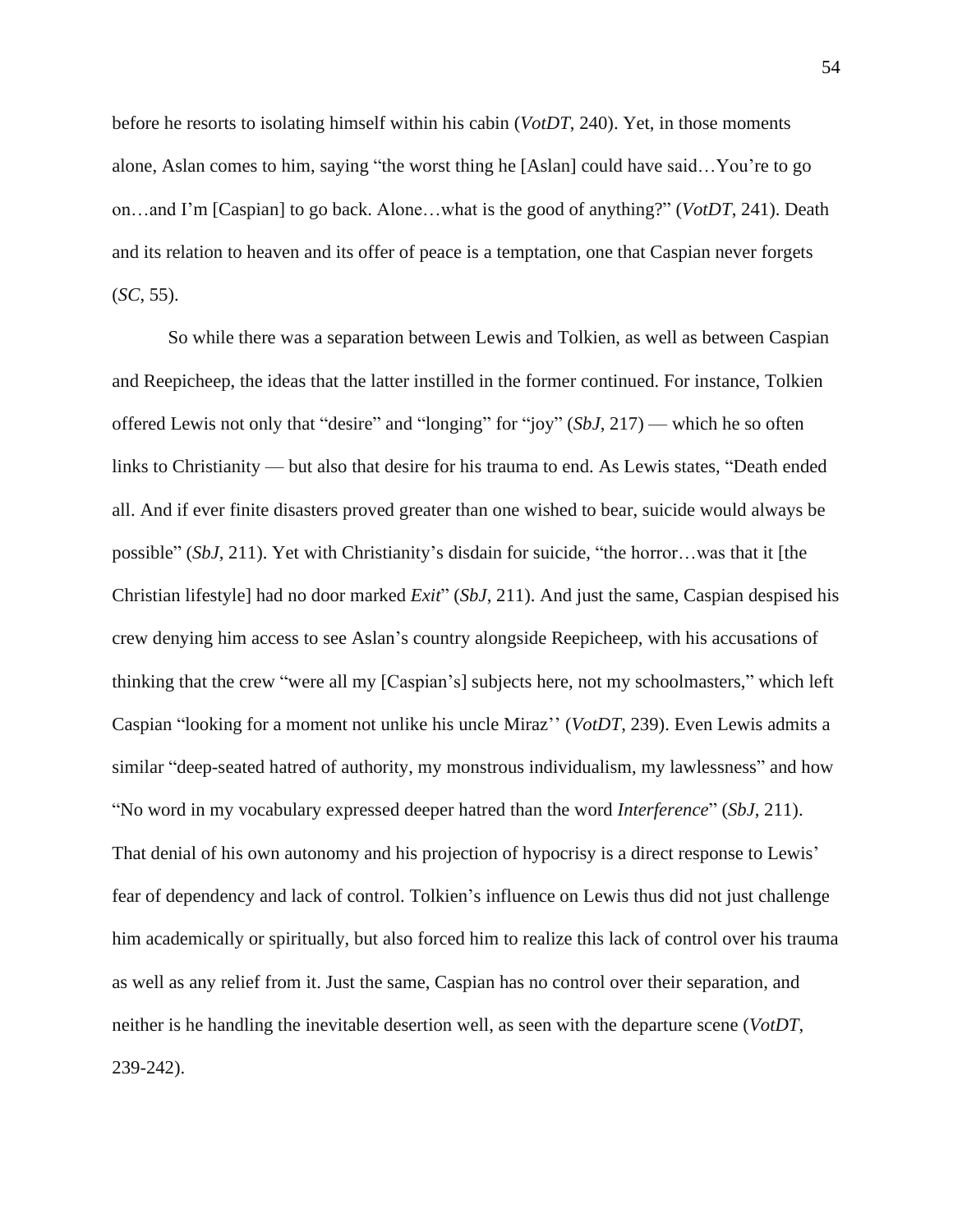After the loss of one friend and in between letters with another, one major influencer of Lewis/Caspian's trauma remained: Lewis' brother, Warren Lewis, and his fictional recreation as the character, Drinian. Just as the two other people/characters, Warren/Drinian have two major connections; one is their literal role as a Captain combined with his later activity of sailing. The other is that Lewis/Caspian and Warren/Drinian's relationship is based on similar cultural understandings and childhood backgrounds (Wilson, 11). The first connection is perhaps the most obvious; Lewis was only in the war for a short time while his brother continued until his retirement in 1932. All the while, Lewis had seen barely a few years of battle while Warren had been through 18 active years of military service and several tours. Warren, due to his extensive time in the army, was well traveled (Heck, 9). His knowledge, unlike what Kirkpatrick could provide or what Lewis was accustomed to, was based on experience. Warren's more worldly experience and his career that had instigated such had thus become inseparable when Lewis took to characterizing him.

Drinian acts as that same connection for Caspian. Just as Lewis/Caspian had experienced their early trauma at the hands of Capron/Miraz, been educated by Kirkpatrick/Cornelius, and had found solace in Greeves/Trumpkin and Tolkien/Reepicheep, it was Warren/Drinian who took him from his wanderings amidst the Black Woods and took him to the coast of selfdiscovery. Warren/Drinian was Lewis/Caspian's gateway to seeing past what their backgrounds had taught them and seeing for their own what the wider world could offer. Through adopting a broader outlook on the outside world, it educated Lewis/Caspian of his own interiority and its relationship and intersections with reality. His trauma is not an isolated thing, nor is anyone's. And only once the past trauma is addressed and the individual's bad habits that arose from that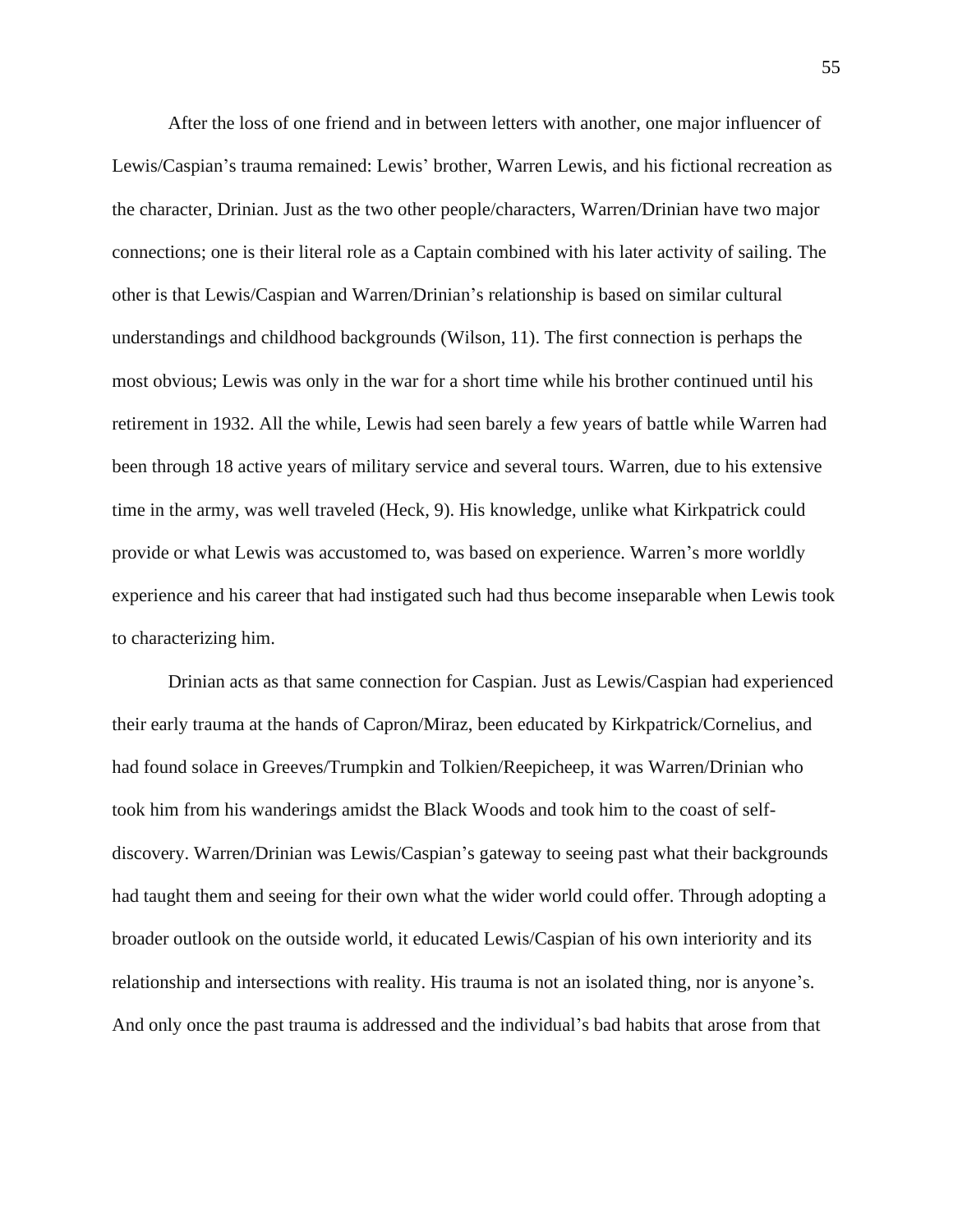trauma is rooted out, can the traumatized individual address the outside world — this time, free of fear and with the intention to live a life devoid of victimhood mentality.

Despite what their neglectful childhood and numerous abandonments may have implied and led them to believe, Lewis and Caspian — like every other trauma survivor — are more than helpless and hopeless child-figures with no authority or control over their own lives. An individual that is repeatedly exposed to events and people who convince them that they are alone and essentially damaged goods leads them to believe so themselves. They carry on with their lives, but always bearing in mind the memories of those events and those people, always aware that there is potential to once again be hurt by the outside world. Bad habits, like trust issues, self-isolation, hyper-vigilance, harmful coping mechanisms like drug and alcohol addiction, etc. begin to breed within the individual with every moment they are exposed and with every trauma they accumulate. Yet it was the elder brother figure that allowed for Lewis/Caspian to fully address these products of trauma.

One mode of addressing such was through travel. Travel was a major factor in Lewis and Warren's relationship, especially as a form of healing. One of Warren's fondest memories was that of traveling to Oxford with Lewis on his motorcycle in the summer of 1924. Other modes of travel also heavily impacted the relationship between them, some of which include them both accepting the Christian faith in 1931 — for Lewis in late September after they traveled to the Whipsnade Zoo (once again via motorcycle) (Clark, 21) and Warren later that year at Christmas, during his tour in Shanghai and a month before his first walking tour (Heck, 10). Proceeding these early travels, both Lewis brothers began regular walking tours together. They attempted to make these walking tours a yearly occurrence at the beginning of each year. However, their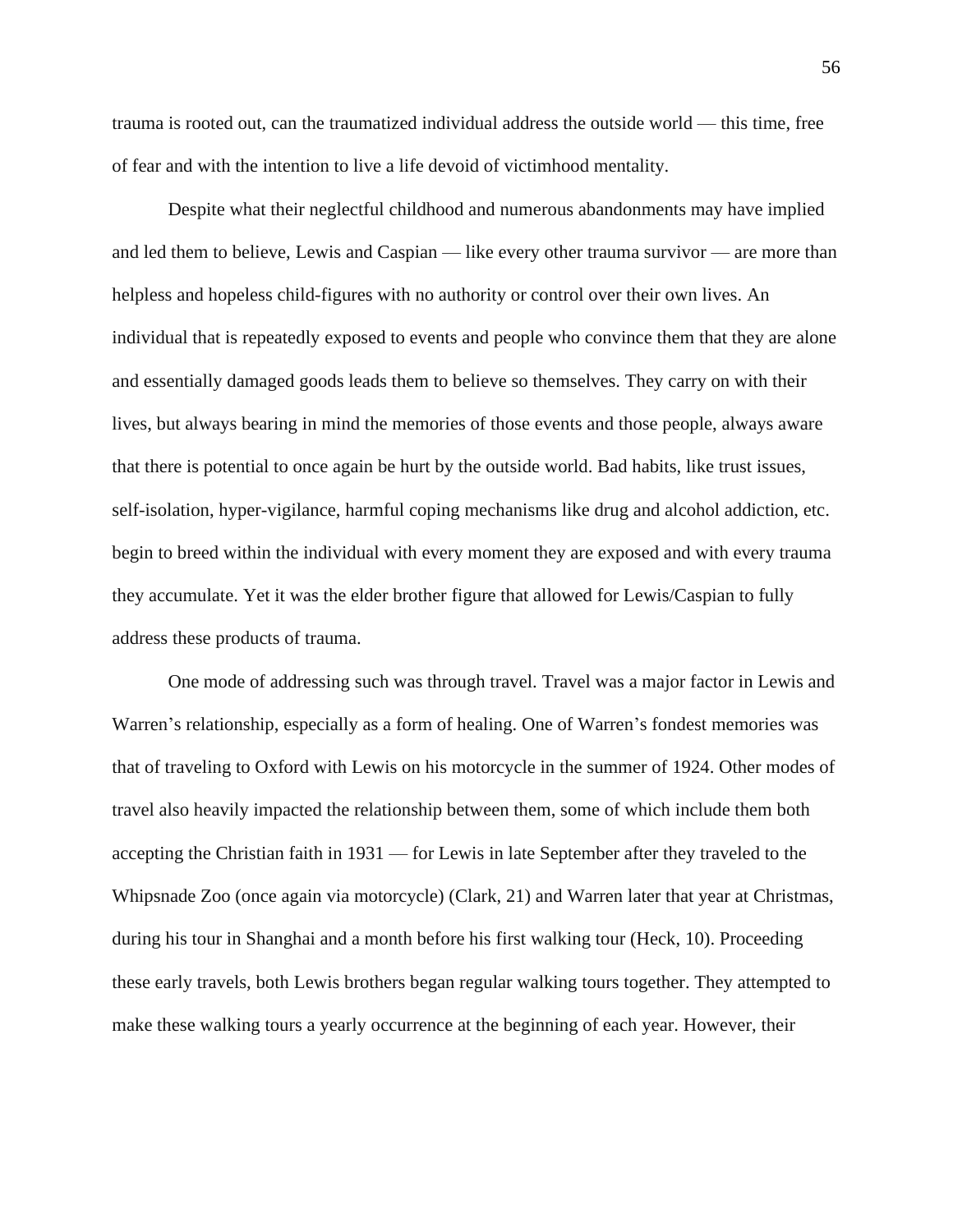eighth walking tour in 1939 would end up being their last, due to the coming war efforts (Heck, 11). Yet both brothers would later admit that these times were some of the best that they had.

Similarly, the character Drinian is first introduced in *The Voyage of the Dawn Treader* as the Captain and right-hand man to Caspian during their journey east (19). Throughout various scenes, Drinian is characterized as being well versed in sailing and military strategies, things that Warren Lewis would have been highly aware of with his position as Captain in the Royal Army Service Corps. For example, Drinian explains the geography and time in which they are working over the course of several paragraphs (*VotDT*, 22-23), demonstrating a deep knowledge of the area he is working with as well as an extensive amount of control over the recorded information. In addition, Drinian, despite his position under Caspian, is characterized as an older figure who more so keeps Caspian aware of what is going on aboard the ship. Readers witness such when Caspian is recalling the Seven Lords' names and Drinian must remind him of who the seventh lord is (*VotDT*, 21). Readers later see Drinian also collaborating with the other older figure, Lord Bern, in how to best work the ship and make it so that they are better able to free the enslaved people of the Lone Islands (*VotDT*, 48-49). The fictional character, Drinian, displays the skills and mindset that Lewis' brother, Warren, had to maintain throughout his military career — a steady sense of control and reason that Lewis recreated into Caspian's elder brother figure, Drinian.

Even later in the book, readers see a trace of what may have been inspired by Warren Lewis resorting to alcohol: On Ramandu's Island, the crew are debating whether to go onward and see the end of the world. Yet, Caspian is wary of some of the crew and their ability to go on with the journey after so many near-death experiences and such low supplies. Ramandu suggests that some of the crew, especially that of Lord Rhoop, which Caspian labels as a "broken man",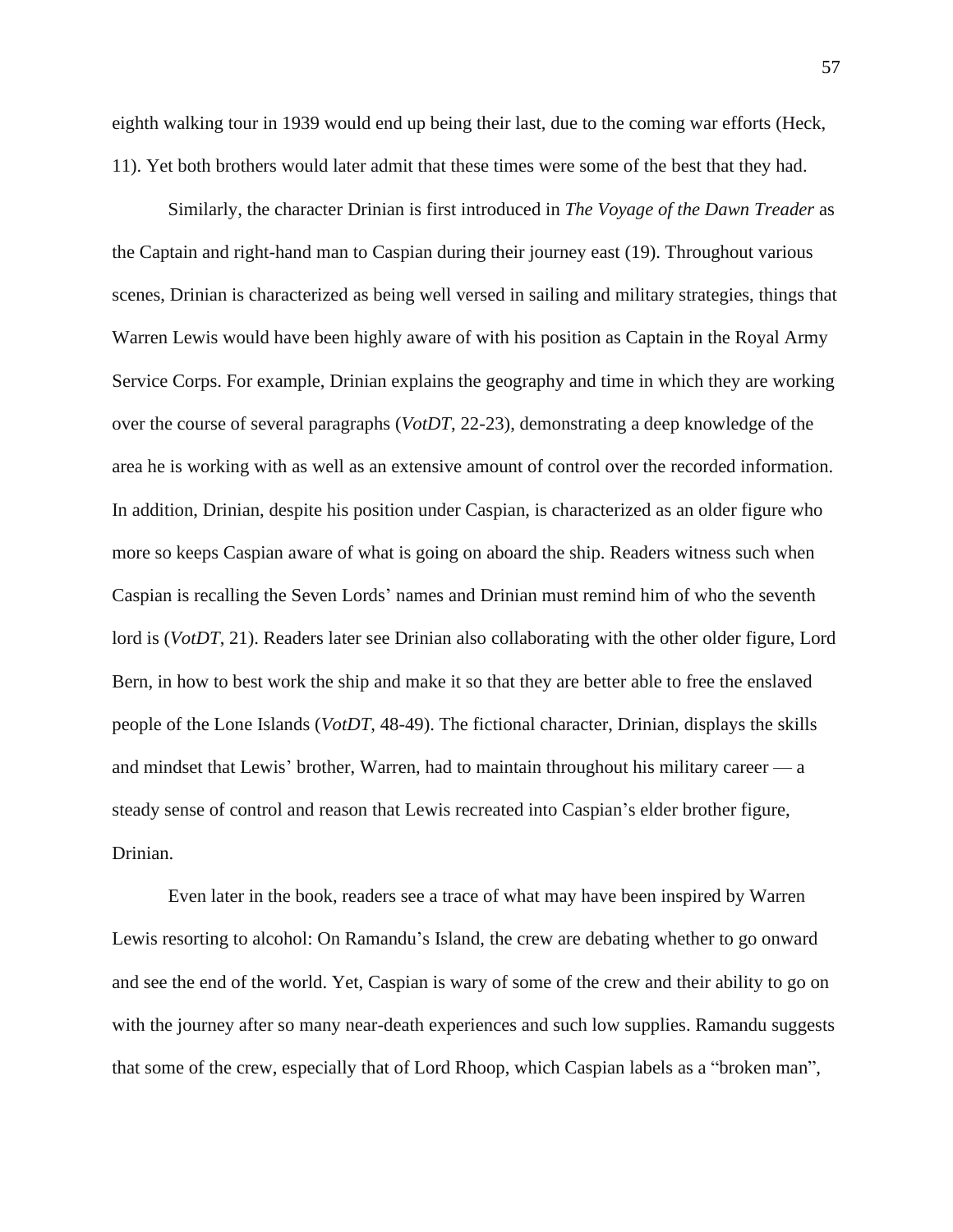are given "what he needs most" (*VotDT*, 210). It is revealed that what is needed most is a drink that can put them to sleep "without stint or measure" (*VotDT*, 210). Yet, while the drink is not associated with Drinian specifically, it is Drinian who acts as the go-between, the one who has to take the orders from Caspian and offer it to the men who are too tired to go on (*VotDT*, 211).

After Drinian had composed a list of names to have left behind and those to go with them on "an errand to the world's edge" (*VotDT*, 214), Lewis gives a descriptor of Lord Rhoop falling into an enchanted sleep via the offered drink. Lewis writes that "There was a smile on Rhoop's haggard face…a long sigh of contentment came from his lips, his head fell forward, and he slept" (*VotDT*, 215). Several pages later, when the crew happens across the sweetwater and after Caspian had had his fill, "one by one, everybody on board drank" (*VotDT*, 229), heavily hinting at how Drinian — and thus Warren — had chosen to drink, not to avoid his duties, but to find relief. Lewis rewrites his brother, through the character of Drinian, by depicting him as becoming an alcoholic in a more sympathetic light. Where most of Drinian's crew chose to drink in order to forget and prevent any further trauma by continuing their journey, the bucket that was cast down was more so life-giving, offering the same kind of relief without the negative connotations.

All of these rewritings of Lewis' three major companions exemplify the essentiality of relationships to a traumatized individual; Relationships are an integral part of each individual's life and are essential to both how they develop trauma as well as deal with and respond to it. Some, like Lewis' relationships with his father and Capron, have instigated traumatic experiences. However, others like those between Lewis and his companions, Greeves, Tolkien, and Warren Lewis, have acted as positive influences on Lewis' trauma responses. *Trauma Informed Care*, a medical trauma textbook, informs readers about the complexities surrounding a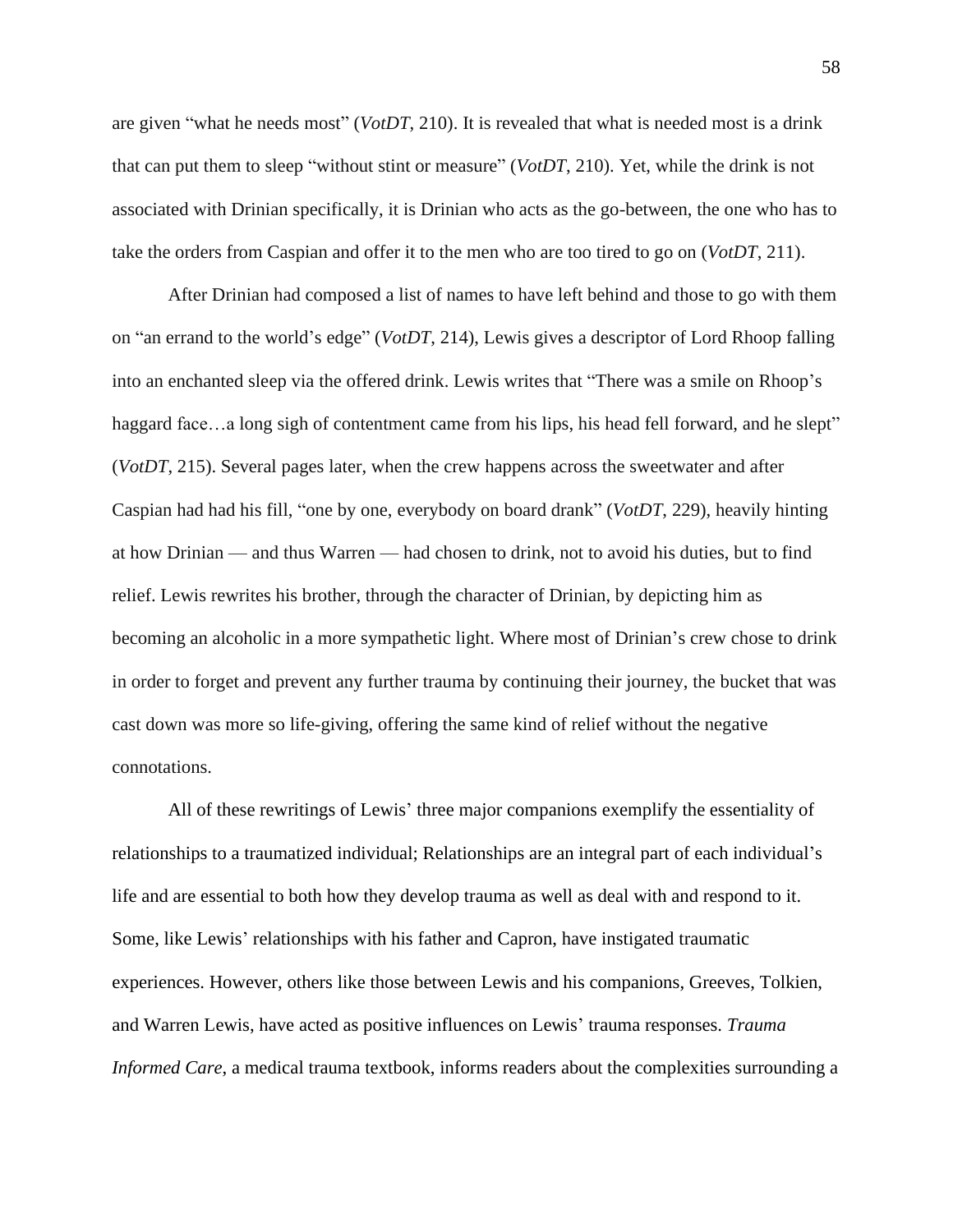traumatized individual's support group. As stated, "It isn't just the natural disaster or event that can challenge an individual or community; often, the consequences of the event and behavioral responses from others within and outside the community play a role in pushing survivors away from effective coping or toward resilience and recovery" (35). While Greeves, Tolkien, and Warren Lewis might have also been traumatized individuals due to their parts in the war, their childhood experiences, and their overall struggle to find their place in a swiftly changing society, they were relatively positive influences for Lewis. Their forming of the Inklings was not just a literary club nor a simple gathering, but a fellowship of mutual coping. Within that fellowship, Lewis' relationship with each member aided him in progressing towards a better understanding of his trauma as well as aiding him in developing better coping mechanisms.

#### Middle Age

Outside of this fellowship, however, Lewis' trauma kept accumulating. While his experiences with his neglectful father, his being taken advantage of by his abusive schoolmaster, and the threat of war was behind him (or at least on hold), there was a new battle to be had; this battle lied in the home. All of his other places in society seemed to be filled with promise; he had a secure place as a Fellow at Magdalen College, was a major member of the Inklings, and had a promising future in publication. And yet, when he was home at the Kilns with Mrs. Moore, his place was under hers. His relationship with Mrs. Moore during this time reflects that of Caspian and Rilian's relationship with The Lady of the Green Kirtle.

As stated previously, Lewis' relationship with Mrs. Moore was highly suspect. And while he made no outward comment about her in his memoirs or interviews, his recreation of their relationship in *The Chronicle of Narnia*'s next installment, *The Silver Chair*, says a lot. Specifically, their recreated relationship brings up questions about the idea of the "inner-child"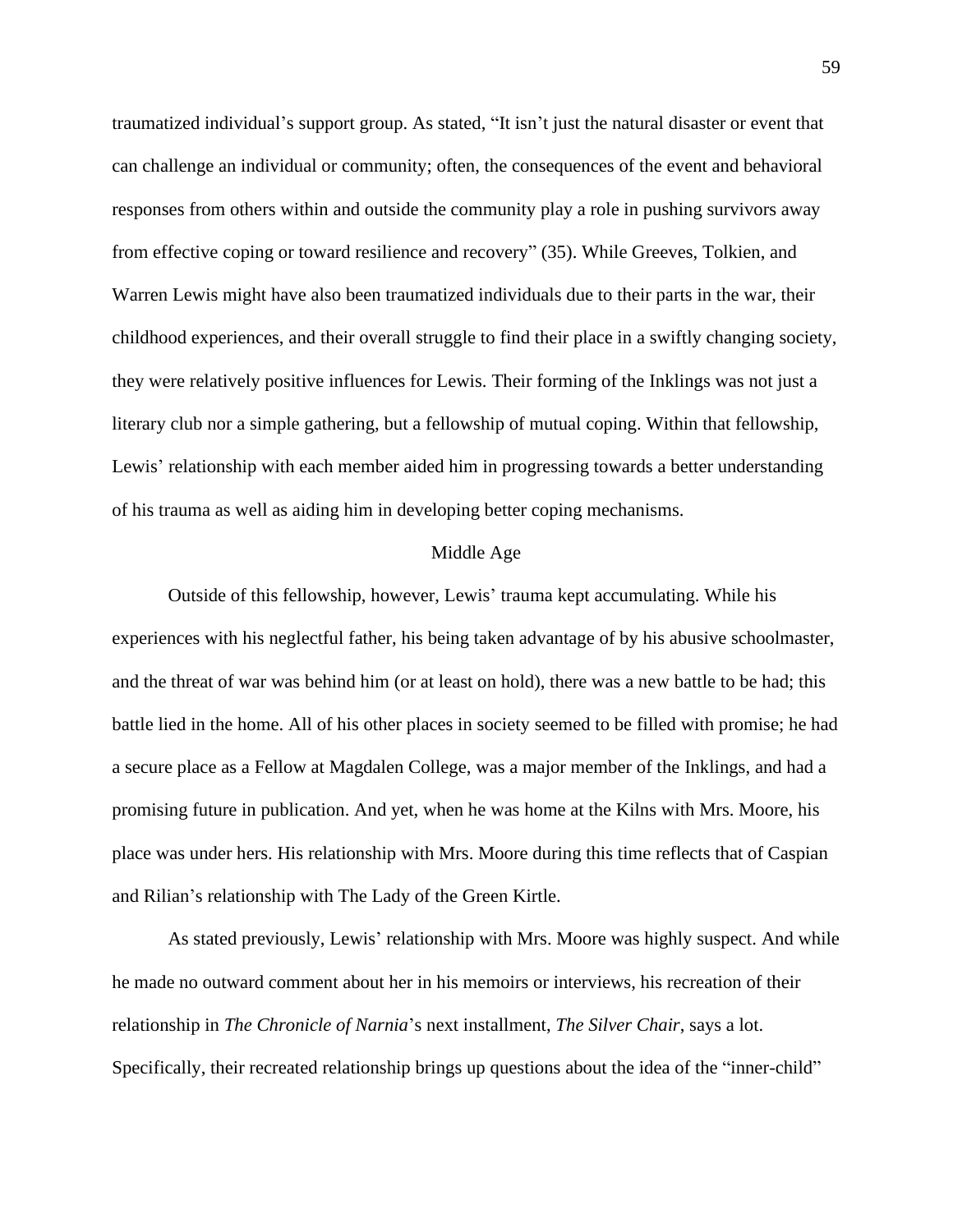and the complications with "substitute mothers." However, they are only applicable if we are to explain the development of Lewis' avatar, Caspian; While Caspian has acted as Lewis' fictional self up until now, a separate identity is created during this part of Caspian's life. In *The Silver Chair*, Caspian has settled down with Ramandu's daughter and had a son, Rilian. I propose that Caspian's son acts as a recreation of Lewis' inner-child. This part of the self, as Cecire states, "must be found, nurtured, and healed from the ordeals of our actual childhoods" (235). As soon as this is done, the "inner child can help adults unleash their full potential for productivity and happiness, thereby serving as the key to both their pasts and futures" (Cecire, 235). This is true for Lewis and Caspian; both of them already had extremely traumatic childhoods and by the time that they came of age, they had no time to address the fact that they missed out on essentially being a child. There was no room for error or childish antics, and both of them were forced to grow up early because of their superiors. This damage is then redirected to Lewis' inner-child and Caspian's son, Rilian.

Lewis' inner-child and Rilian, however, had originally become suppressed because of the death of their biological mothers. For Lewis, his mother had countless doctor's appointments and surgeries in hopes of ridding her body of the cancerous growth (Edwards, 56). It was a slow and painful process that ended with her death. Lewis recounts how "There came a night when I [Lewis] was ill and crying both with headache and toothache and distressed because my mother did not come to me. That was because she was ill too" (*SbJ*, 25). It was not just the prolonged absence and death of his mother that caused his "inner-child" trauma, but also the constant hope that she would one day be well enough to care for him again. The death of Rilian's mother was described in a similar manner: "at the first glance of her face Rilian knew that no physic in the world would do her good. As long as the life was in her she seemed to be trying hard to tell him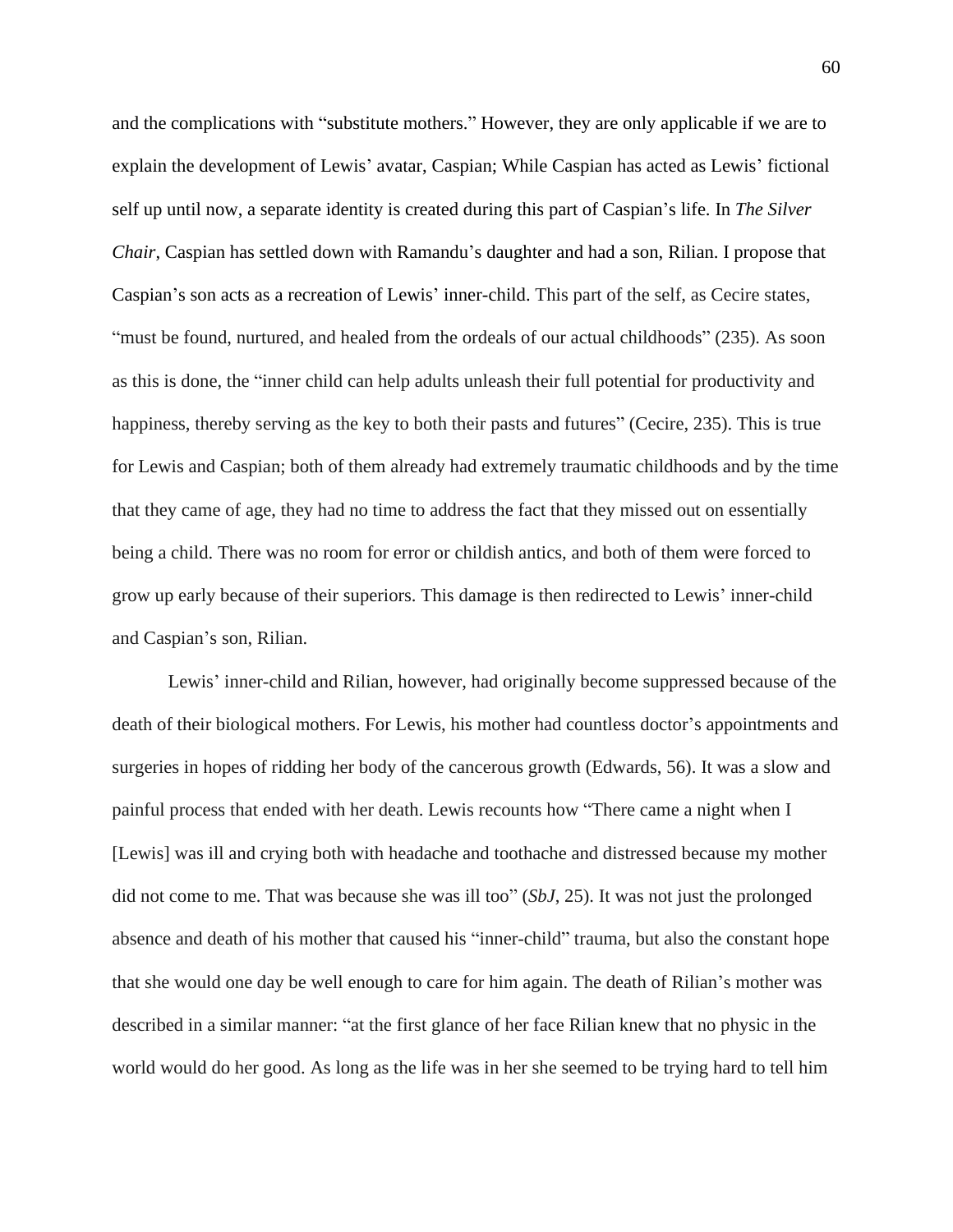something. But she could not speak clearly and, whatever her message was, she died without delivering it" (*SC*, 58). There was no sense of closure because there was something left unsaid between the mother and son. Due to that, the feeling of suspense and her life being left unfinished created a sense of unease and desire to continue that mother-son bond.

As trauma scholars Ringel and Brandell state, "children mourned the death of a parent deeply and that, at times, such grief remained unresolved for many years" (78). Just the same, a "secure environment in which to grieve the loss was not available" for Lewis (Ringel and Brandell, 78). Lewis, as previously stated, had no outlet access; following his mother's death, he was immediately put into school and into war soon after. As for Rilian, he too became preoccupied with other matters as a distraction, including hunting for the snake that killed his mother (*SC*, 58). Yet, during this stage of distraction and disarray, the motherless child begins to seek someone to fulfill the role that was abandoned; this is where the substitute mother intervenes (Kotzin, 46).

Some major clues that link Lewis' experience with Mrs. Moore to that of Rilian with the Lady of the Green Kirtle include the substitute mother physically isolating the child from the outside world, limiting their creative outlets and self-expression, and an older male figure giving warnings about the dangers of the substitute mother. The physical removal from others is the most prominent; Lewis' biographer, Wilson, describes his time with Mrs. Moore as being "cut loose from home" and "thrown in his lot," implying that not only was he isolated from friends and family, but also taking a large risk at the expense of himself (76). And while the older woman had thought that her "providing him with a background of a home" where "meals were provided and clothes mended," Warren and several of Lewis' other companions saw Mrs. Moore as "jealously guarding" (Wilson, 92) Lewis and holding him in a perpetual state of "domestic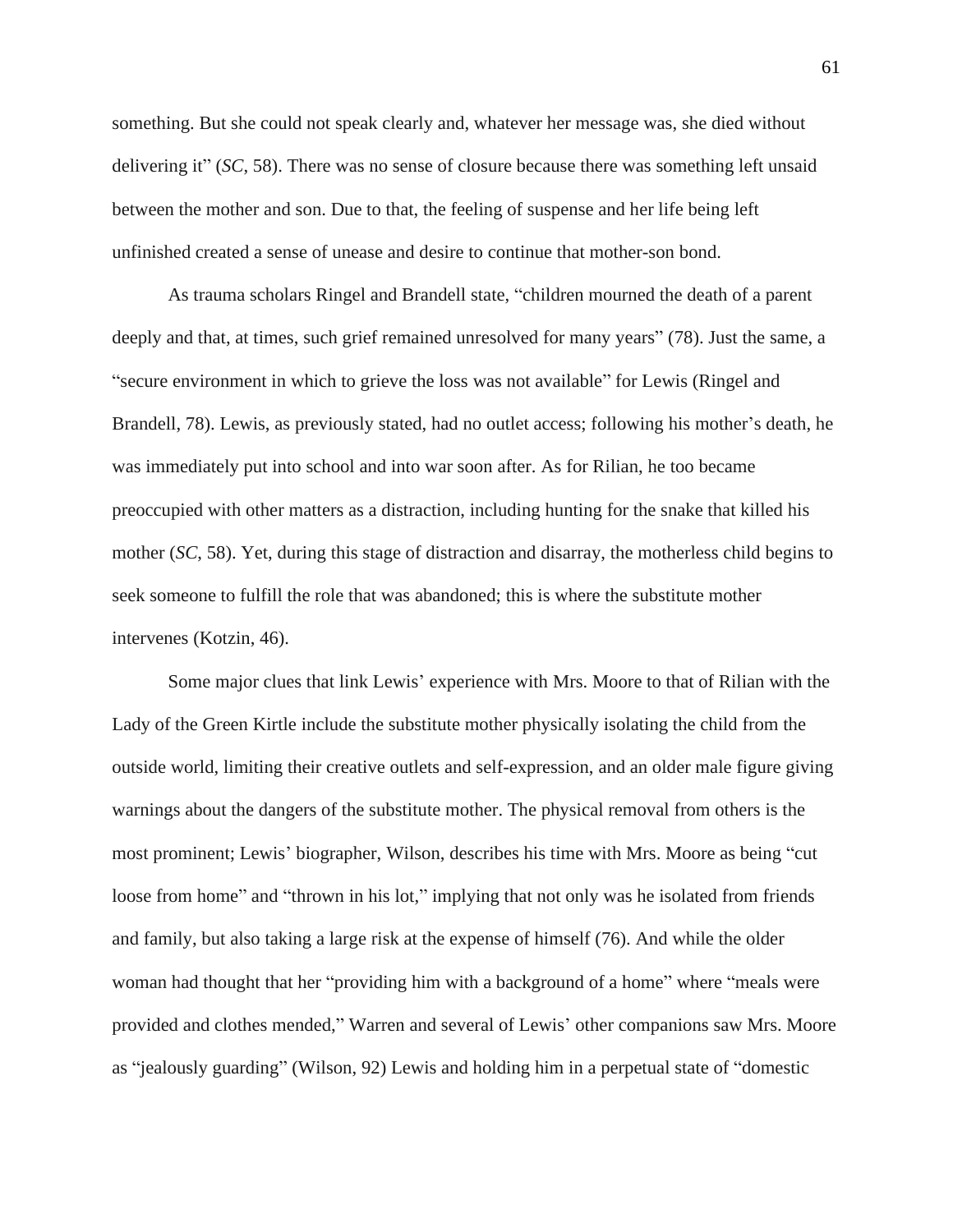misery" (Wilson, 121). Rilian's substitute mother, The Lady of the Green Kirtle, was depicted a bit more obviously. Lewis had made it clear that Rilian was being held hostage through the magic of the Silver Chair. He writes that under his substitute mother and her chair, Rilian became a "toy and a lap-dog, nay, more likely the pawn and tool" (*SC*, 165). The Witch is portrayed as a mother figure who enchants Rilian by patronizing him: "My lord Prince, thou art a man full grown…Are you not ashamed of such toys?" (*SC*, 180). And through this patronizing and motherly nagging, Rilian is convinced that he can make "nothing" of his "make-believe" without "copying" from "the real world, this world of mine [the Witch's]" (*SC*, 180). Lewis' inner-child and Rilian were coerced into a "good son" role (Wilson, 69), following the mother's instructions even when her motherly ways took a more hostile turn; there was no room for being anything outside of being their adopted son, and certainly no need for venturing outside of the mother's domain.

Due to this forced reclusion, both Lewis' inner-child and Rilian were forced to focus their efforts on the whims of their substitute mothers. Wilson states that "from the very beginning of his relationship with Janie Moore, Lewis involved himself in all her domestic arrangements – the cleaning, the cooking, the shopping, as well as the schoolwork of the little girl" (74). Lewis even went as far to use his allowance to pay Mrs. Moore and her daughter's rent. And due to Lewis' hyperfocus on caring for the Moores, he lost touch and garnered resentment towards his father: Lewis had "always regarded this spell of angry estrangement from Albert as 'the blackest chapter of my [his] life'" (Wilson, 77), but perhaps not so much because of the situation as much as it was instigated by his substitute mother. Through his social isolation and redirected attention, there was no room for his father, especially when he attempted to separate his son from the substitute mother (Wilson, 78). Moreso, there was only a limited time for his friends and seldom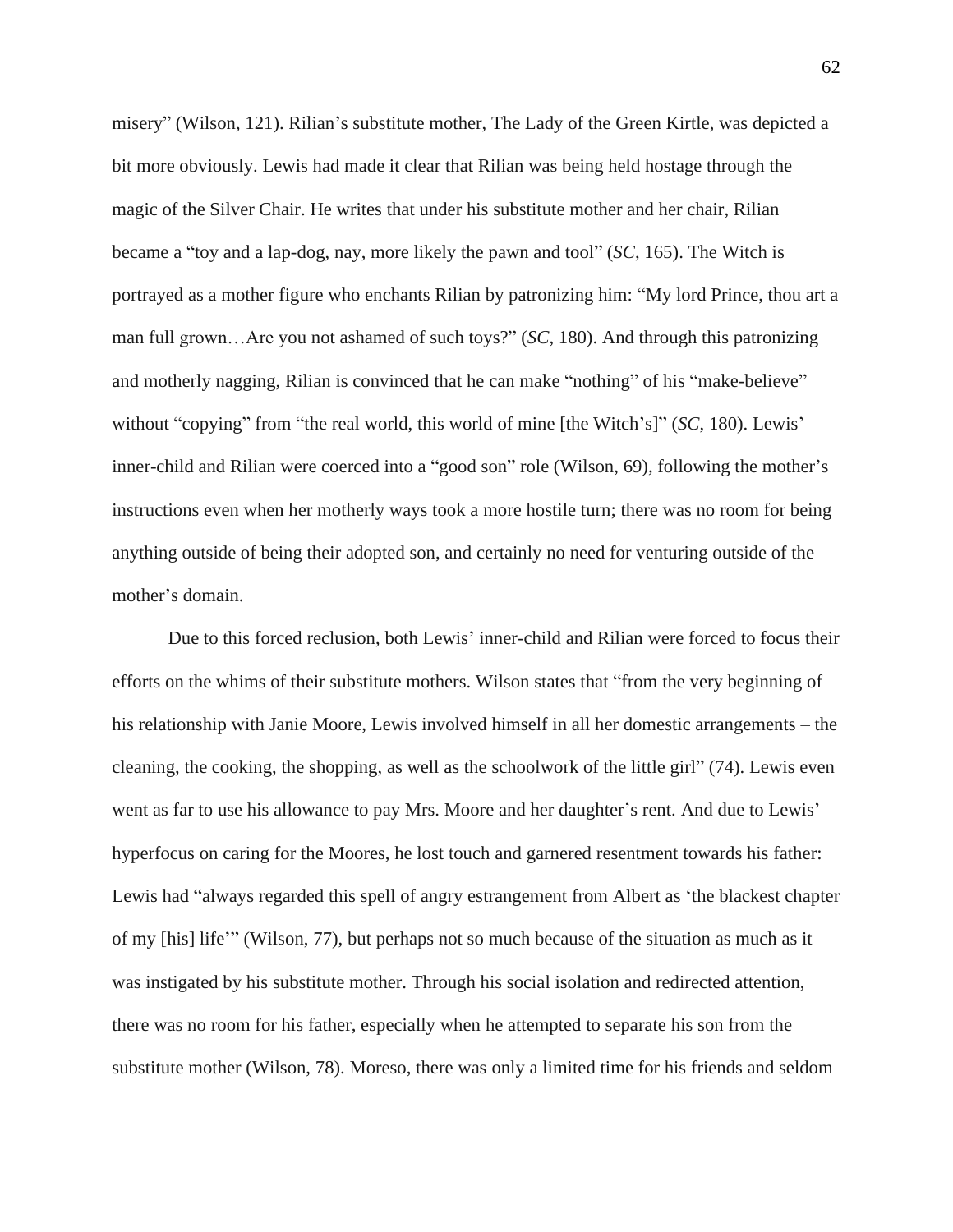enough hours in the day to devote to his writing. Lewis had to "write by snatches, between walking the dog and peeling the potatoes" (Heck, 6-7) because "there is room for other things besides love in a man's life" (Hooper, *Vol. I,* 353). So while he made time for his own interests, like writing, it was Mrs. Moore who came first. As summarized by Wilson, "Mrs. Moore and her family took precedence over everything" (78).

In a similar manner, Rilian's experience with The Lady of the Green Kirtle held many resemblances to Lewis' time with Mrs. Moore. When we first see Rilian in *The Silver Chair*, he is referenced by Puddleglum as a "suit of armor" (90), completely disregarding the children's idyllic fantasies of him being a "knight" (90). The reasoning for this is because Rilian does not speak nor is introduced; he acts as an accessory to his substitute mother. Jill defends his quietness, declaring that "I expect he was shy…or perhaps he just wants to look at her and listen to her lovely voice" (*SC*, 91), calling to mind Edwards' statement of Lewis being "shy around women" (284). And because of this quietness and lack of outward identity, Eustace and Puddleglum debate on what one would "really see" if one were to lift "up the visor of that helmet and look inside" (*SC*, 91). While Eustace exclaims, "what *could* be inside it except a man?" Puddleglum questions back, "How about a skeleton…or perhaps…nothing at all" (*SC*, 91). With the combination of the helmet being hypothetically peered into and the question of "nothing" being there, it brings up the question of Rilian's independence, state of mind, and whether or not any thought or action in his head is completely separate from the substitute mother's. Yet, as later revealed, just as Lewis had seldom time to write and reveal his thoughts on paper, Rilian too had no outlet for personal thought or freedom of speech under the Witch's spell. He was simply an object to look at, much like a suit of armor — better yet a puppet or a doll — without any interiority.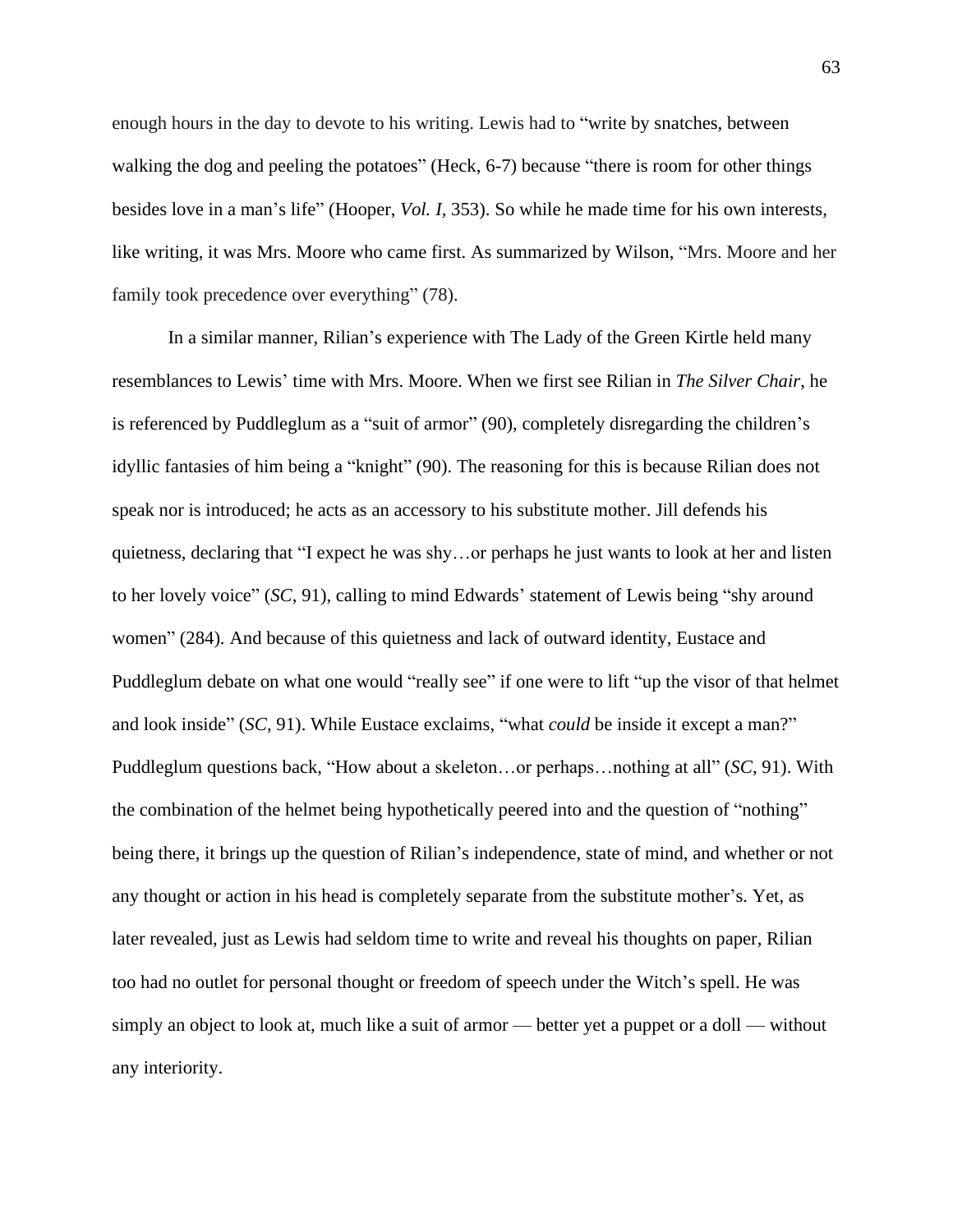And when he was given permission to host and put on a show — only in his mother's domain, of course, where she had strict control — was he allowed to speak. Even then, it was only with her absence and his words filtered; he would "hear no words against my [his] Lady's honor" let alone say them himself (*SC*, 152). Further, it was not just her he supported, but also her beliefs; much like Lewis' refusal to go to church like Mrs. Moore (Wilson, 76), Rilian disregarded Puddleglum's claim that their "guide is Aslan" (*SC*, 154) despite him later revealing that it was Aslan who he truly believes in (*SC*, 166). But Rilian's interiority is pushed aside in favor of his substitute mother. Jill's claim that "where I come from…they don't think too much of men who are bossed about by their wives" (*SC*, 158-159), leading the enchanted Rilian to respond that she would "think otherwise" when she "hast a man" of her own (*SC*, 159). His following statements, however, start to link back to Lewis' overlapping perceptions on wives and mothers; Rilian comments further on Jill's claims about his "wife" and "lady," stating that "no mother has taken pains more tenderly for her child" (*SC*, 159) and references back to his previous claim on how this "mother" has "promised…her own most gracious hand in marriage" (*SC*, 155). From Rilian's spellbound consciousness, he not only synthesizes the mother and wife figure, but also regards her as this omnipotent being that he "shall do all by the counsel of my [his] Lady" and that "her word shall be my [his] law" (*SC*, 158).

The substitute mother isolated and manipulated the child figure, but was given a warning by an older male figure before the fall. For Lewis, this figure was his older brother, Warren. While Warren was a bit more subtle with his objection towards his brother and Mrs. Moore's relationship, his outward disapproval grew the more he witnessed their interactions (Heck, 4-6). He often referenced Lewis as being in a "self-imposed slavery" (Heck, 5) and constantly being subjected to Moore's "hate" and "malice" (Heck, 6). It wasn't until after years of Warren's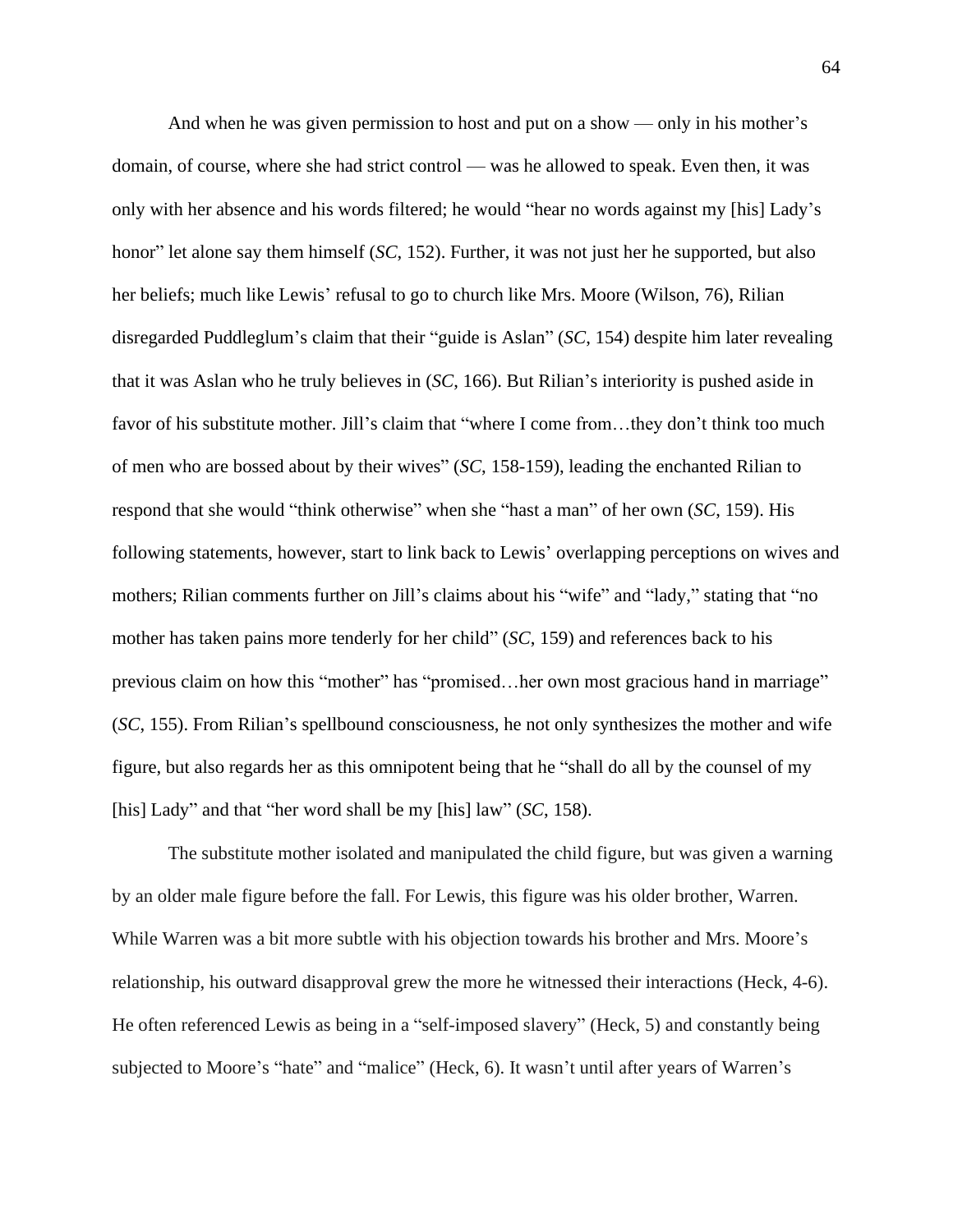constant quips and Mrs. Moore's death that Lewis admitted to living "amid senseless wranglings, lyings, backbitings, follies, and *scares*" and that he "never went home without a feeling of terror" (Hooper, *Vol. III*, 108). It was only after her death and his release from her hold that he would "begin to realize quite how bad it was" (Hooper, *Vol. III*, 108). Warren's warnings, though accurate in foresight, were disregarded; it was only until it was too late that Lewis realized the extent to which his brother was correct.

Rilian's introduction of the Lady of the Green Kirtle and Drinian resulted in a similar outcome. Despite his claims of the woman being "the most beautiful thing that was ever made" (*SC*, 59), Drinian is wary, already seeing the signs and connecting the dots about her being a Femme Fatale figure. Lewis writes how "It struck Drinian's mind that this shining green woman was evil" (*SC*, 60). The emphasis on "green" in this line as well as earlier in the passage where Drinina notices that her "garment" was "as green as poison" (*SC*, 60) and the obvious reference to her title as "the Lady of the Green Kirtle" (*SC*, 89) acts as an association to the flaws of greed and jealousy. Through Drinian's notice of the Lady donning this particular color, it calls back to Warren's description of Mrs. Moore being "domineering" and "possessive" (Lewis, 26). But, as Wilson states, "both Warnie and Minto were jealous of anyone who claimed Jack's love; this meant that they were bound to be jealous of one another" (142). Thus there was an innate recognition of danger, not just for the object of their affection, but also for themselves if that affection was to give way for another. Rilian's kidnapping reimagines this fear, not just for Lewis/Caspian, but also for one of the most important people in their lives: their brother figure. There lies, not just jealousy, but the need to protect that younger, child-like figure like the proper elder brother that they must prove themselves to be. But with this failure to protect, both the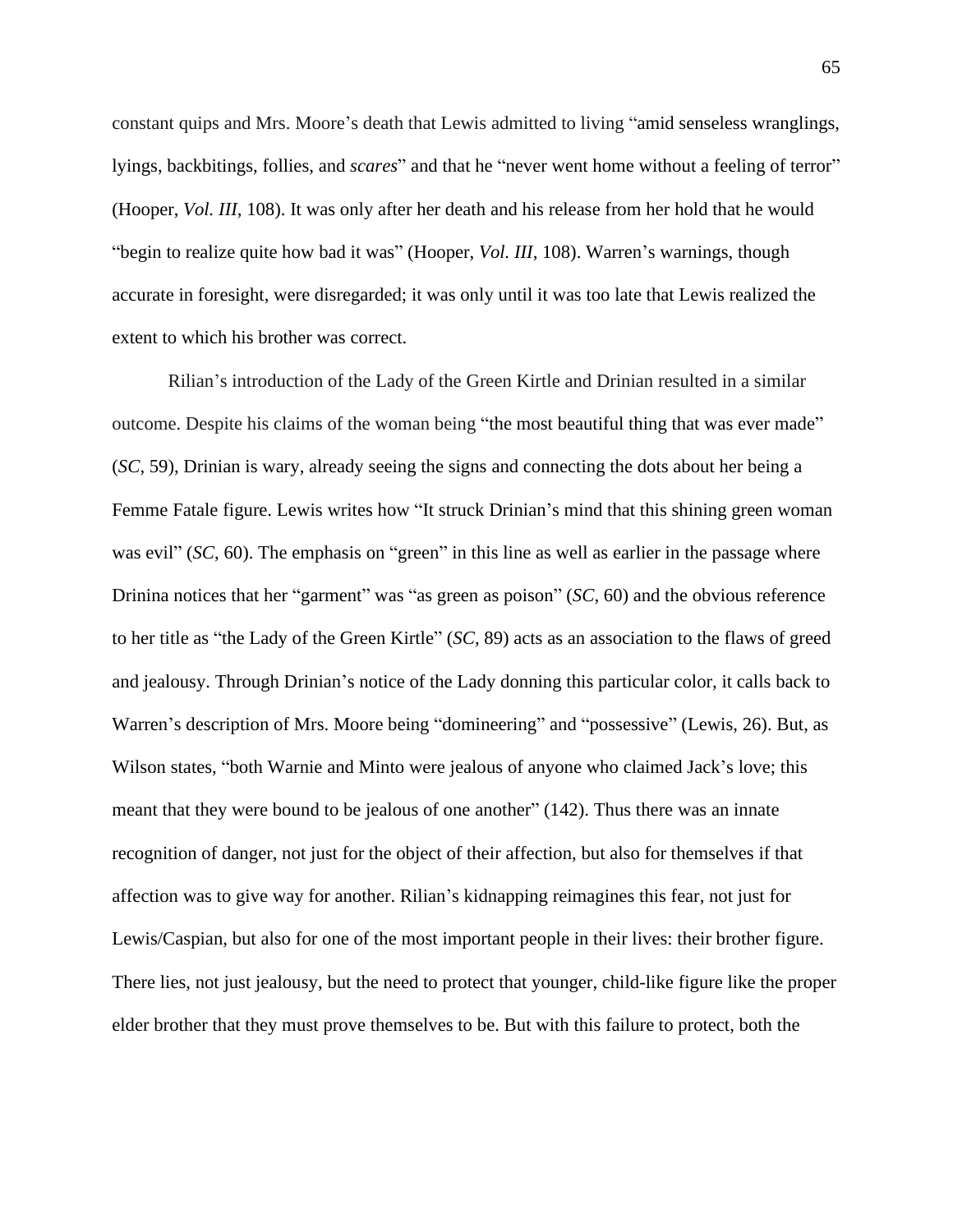younger and older figure are traumatized from this exploitative substitute mother that has taken advantage of both the affection of the child as well as the trust of the elder.

### Final Years

By the time that the Lady of the Green Kirtle is killed by Eustace, Jill, and Puddleglum, Rilian returns to Narnia. But just as the inner-child is going to be reunited with the adult self, the adult is ready to move on to the next phase. Puddlglum comments on the mental state of Rilian, asking Jill and Eustace, "do you think he's very strong? Constitution ruined...looks the sort that might go off any day" (*SC*, 232) which prompts their discussion of funerals (*SC*, 232-233). Shortly after this conversation, Rilian is blessed by his father, Caspian, who dies soon after (*SC*, 235). Only with the death of the substitute mother and the passing of the adult self, can the innerchild reign. Similarly, Lewis was once more devoid of a mother figure and had reached what he calls his "Renaissance" (*SbJ*, 73) where he is free to explore all that he had missed growing up; no longer was he subjected to duty or maintaining the picturesque image of an "adult." He was now old enough to enjoy the childish things he was shamed for in his youth (*LWW*, "To Lucy Barfield"). What's more, he found a guide in rediscovering this part of him that he had lost. While Mrs. Moore was in her last year of life and he in his final year of "servitude" (Heck, 6), Lewis began exchanging letters with his future wife, Joy Davidman. Davidman ironically was named after the very idea that Lewis had been searching for his whole life: Joy (*SbJ*, 74). And through her, he could fully understand his inner-child, including the child-like and the childish.

While one might assume that Lewis would at this point be accustomed to traumatically influential and short-lived relationships, his experiences with Joy Davidman was the most impactful thus far. After all, even with Lewis' disdain for authority and inequality in his relationships, he often had some kind of imbalance in power with each person he relied on (*SbJ*,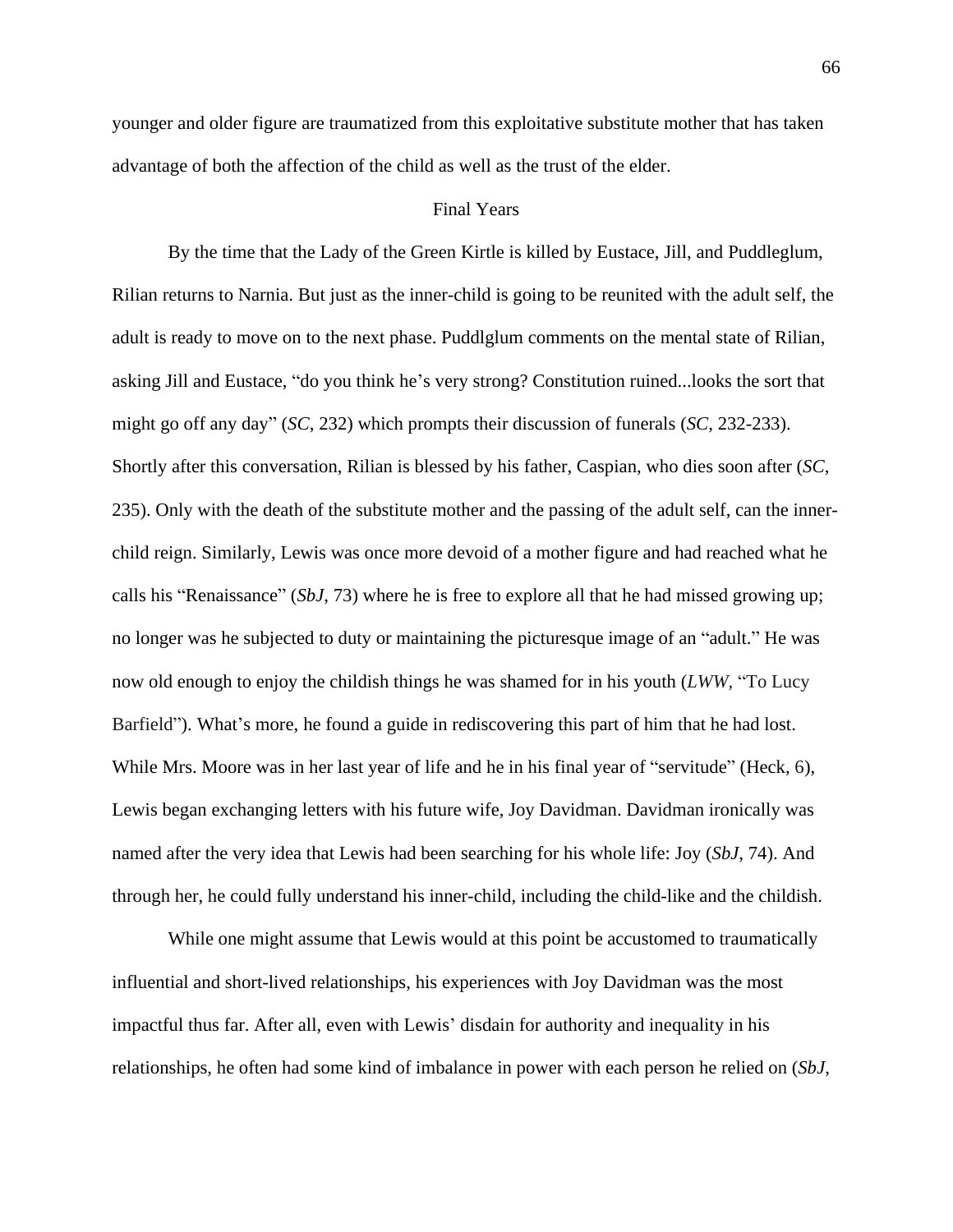38-39). At this time, he no longer had the domineering relationships with those such as his father, Capron, or Mrs. Moore, but neither did he have access to the equalizing ones; Tolkien had broken off their relationship almost altogether, Greeves was mostly only available through letters, and Warren had taken to drinking; thus his relationship with Davidman held a significance that he had never had prior. Davidman offered him what others couldn't; a mother and wife figure that Florence and Mrs. Moore couldn't uphold, a companion who understood his grief like Greeves and Warren, and an intellectual who could hold a conversation about literature and religion like Kirkpatrick and Tolkien. And after all of these prior connections had fallen apart at some point, Joy Davidman was his last hope and simultaneously the one whose death was the lion coat that broke the donkey's back.

Davidman's influence on Lewis' life and trauma did not just affect his memoirs, however; it also acted as inspiration for Caspian's wife's death and the traumatic responses that Caspian and Rilian displayed in the aftermath. For Rilian it was seeking out a substitute mother, but for Caspian it was seeking comfort in the brother figure. Similarly, after both Moore and Davidman's death, Lewis returned to living with his brother, Warren, at the Kilns. Caspian and Lewis are left devoid of purpose and desperate enough to resort to extreme measures. For example, after Caspian's wife dies and he hears about the disappearance of his son, he swiftly becomes distraught and loses himself in his grief. Drinian was the one to break the news to Caspian as well as the one who knew about the potentially dangerous woman with whom Rilian was meeting, thus in a moment of anger, Caspian goes to kill Drinian as punishment for preventing the kidnapping of his son. But before he makes the final blow with the battle-axe, he "suddenly threw it away and cried out, 'I have lost my queen and my son: shall I lose my friend also?'" (*SC*, 60). The choice of weapon is telling as in Lewis' memoir *A Grief Observed*, Lewis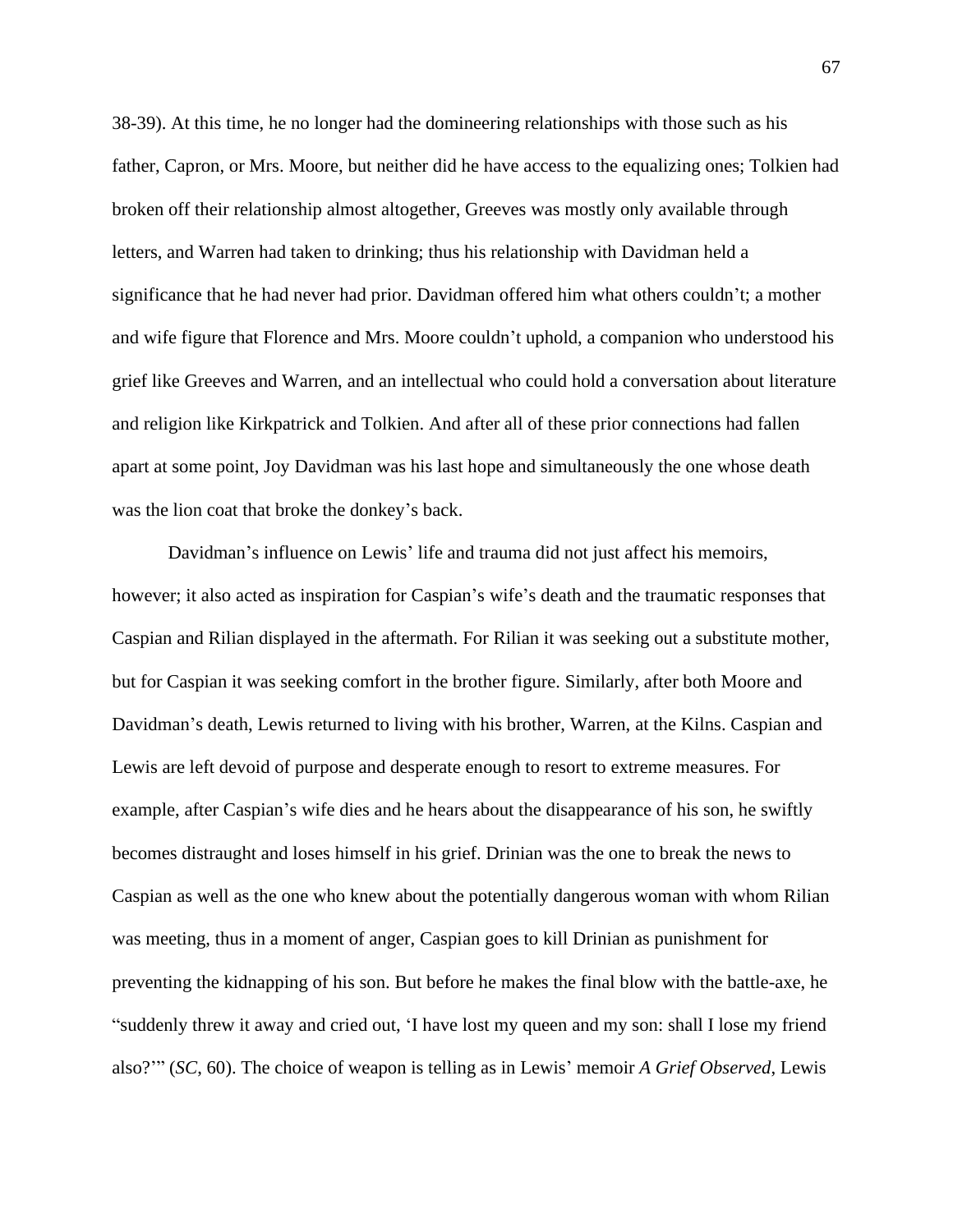calls Joy Davidman a "battle-axe" (44), insinuating that her death was the blade that he clung to, debating whether to use it on himself or to take it out on others. Lewis follows through with this moment, depicting how the two "embraced" and "wept" (*SC*, 60). Yet Lewis concludes this passage with how "their friendship was not broken" (*SC*, 60) implying that it was the only relationship that Caspian had left, one that was intact and had not ended in death or separation like many of his relationships before had.

In Lewis' final years, his brother Warren was the only one left to care for him. And despite his closeness with his brother, it was not enough to heal the pain of Joy's death. But Lewis' distraught behavior and depression affected not only the household, but also bled through into his final installment of *The Chronicles of Narnia, The Last Battle.* In this book, the various characters — whether main protagonists or side characters, ranging from *The Magician's Nephew* all the way to *The Silver Chair* — come together one final time. But now, by the end of this last book, there is no conflict or nefarious plot. They are all finally home. It then becomes not just a sequel to the previous books, but also acts as a final check-in on Caspian.

Readers have seen Caspian's resurrection in the previous installment. But this time, his regained youth and happiness is now joined by his wife and son's. Originally, when Caspian passes away in *The Silver Chair*, Jill and Eustace are longing for home, yet they must first introduce Caspian to *his* new home (*SC*, 236-237). Aslan takes them to the "Mountain of Aslan" that is "high up above and beyond the end of the world in which Narnia lies" (*SC*, 237). There, Eustace was instructed to "go into that thicket and pluck the thorn" and then proceeded to "drive it into my [Aslan's] paw" (*SC*, 238). The "great drop of blood...splashed into the stream over the dead body of the King," causing the "dead King" to "be changed" (*SC*, 238). Caspian, despite his death, becomes younger, his "white beard" regressing into a more youthful appearance before it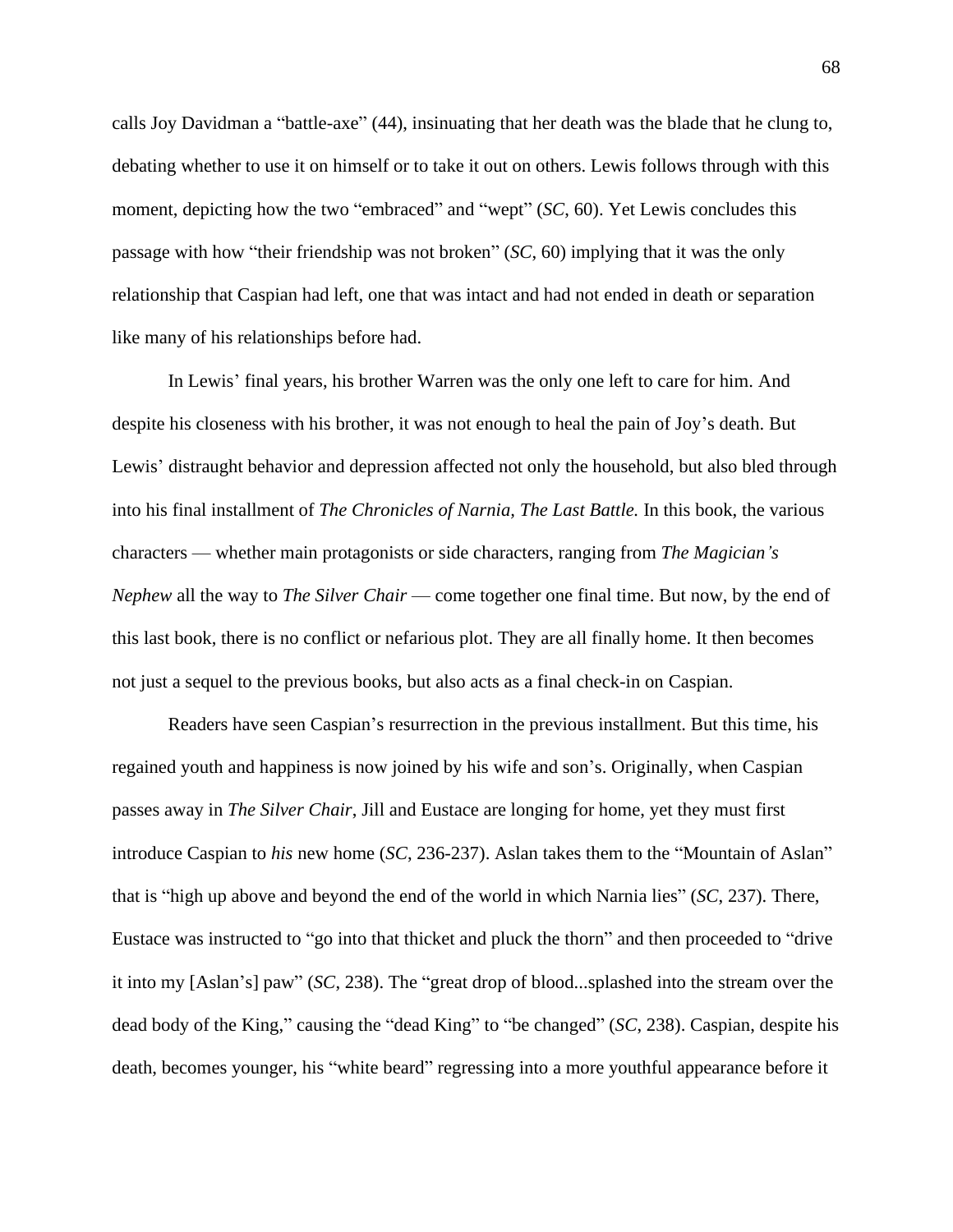"vanished altogether," "his sunken cheeks grew round and fresh," his "wrinkles were smoothed," and his "eyes opened" (*SC*, 238). Through his appearance becoming younger after his death and his immediate response into hugging and kissing Aslan, readers are inclined to see this death as a rebirth and a renewal; Caspian is described as old and weary throughout the whole of the book and has been depicted as going through many instances of trauma. And yet, death removes all of that — and despite the Christian allegory of Aslan being God and his country as being Heaven, there is no doubt that Lewis portrays the afterlife as preferable to living in a traumatic reality.

And if the imagery does not convince readers, Aslan — the all-knowing deity of the chronicles — and his explanation does. The Lion replies to the children's fear and "startled expressions" with "He has died. Most people have, you know. Even I have. There are very few who haven't" (*SC*, 239). All the while, Aslan says this in a "very quiet voice, almost…as if he were laughing" (*SC*, 239). This scene was being written during the course of his and Joy Davidman's marriage — soon after she first showed signs of bone cancer and he started to develop osteoporosis. Lewis wrote in his private letters to Coghill and Sister Penelope, "I am very crippled and had much pain all summer…I was losing calcium just about as fast as Joy was gaining it" (Wilson, 258). But through his detailed resurrection of Caspian, Lewis seems to be coming to terms with the inevitability of his mortality. He is no longer in that state of being disgusted with immortality while simultaneously being in fear of death, but is instead accepting of his and his wife's fate. With death came a relief of both emotional and physical pain, much like when he was in shock due to the blast and shrapnel during WWI.

Caspian then not only becomes an avatar to relive Lewis' trauma, but also a spokesperson to confess his present thoughts on what his past trauma has led him to thinking about his own death: "Don't you see?... I don't belong there [life/the real world] anymore" (*SC*, 240). And even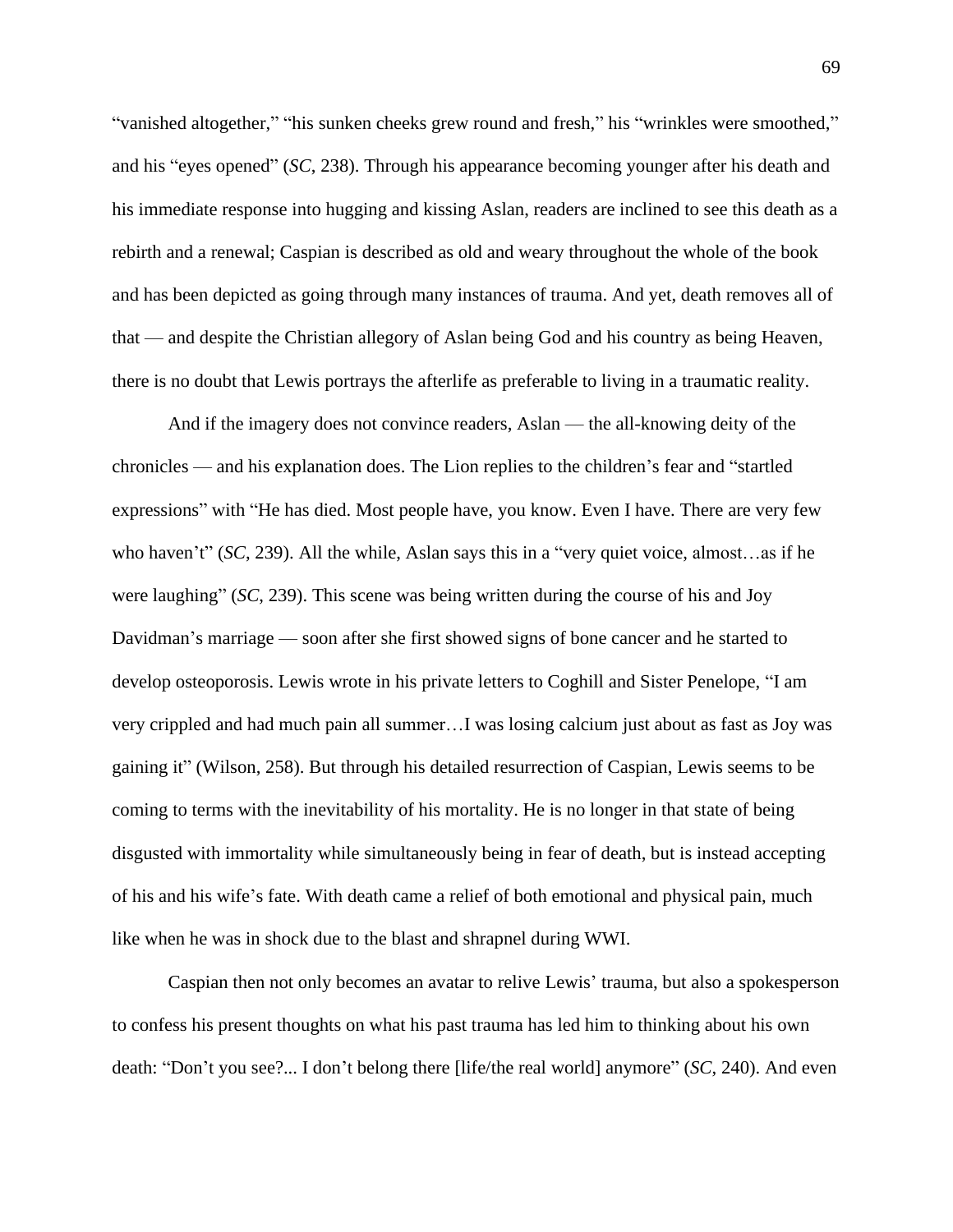when Caspian inquired whether the children should stay in the afterlife, "a great hope rose in the children's hearts" before Aslan had denied them (*SC*, 240). Death then is not just inevitable, but desirable. By the end of the final installment, *The Last Battle,* after the Seven Friends of Narnia (Digory Kirke, Polly Plummer, Peter, Edmund, and Lucy Pevesie, Eustace Scrubb, and Jill Pole) have been killed in a train accident, they are not even aware of the bloody death they have just suffered (*LB*, 210). Instead, all their focus is going "further up and further in" (*LB*, 202). There, they meet all of those who they had encountered in Narnia over the course of seven books: "King Rilian the Disenchanted, and his mother the Star's daughter and his great father Caspian himself...close behind him were the Lord Drinian...and Trumpkin the Dwarf" (*LB*, 205) and greeting everyone at the front was "Reepicheep the Mouse who had fought at the Great Battle of Beruna and afterward sailed to the World's end with King Caspian the Seafarer" (*LB*, 203). There is no mention of Miraz or the Lady of the Green Kirtle; there is only a happy reunion with those who healed trauma, not instigated it.

Even further, once they all come together, Aslan announces that "The term is over: the holidays have begun. The dream is ended; this is the morning" (*LB*, 210). There is a sense of finality that there will no longer be any hard times and that the narrator, Lewis, is truthful when he says that we can "most truly say that they all lived happily ever after" (*LB*, 210). "The real story" was about to begin now that they have died (*LB*, 210): "All their life in this world and all their adventures in Narnia had only been the cover and the title page: now at last they were beginning Chapter One of the Great Story…which goes on forever: in which every chapter is better than the one before" (*LB*, 211). This ending of torment and beginning of Joy, fully consisting of being surrounded by loved ones, reflects the opposite extreme that Lewis went through at the end of his life. Wilson writes that, "Lewis had never been so alone in his life…No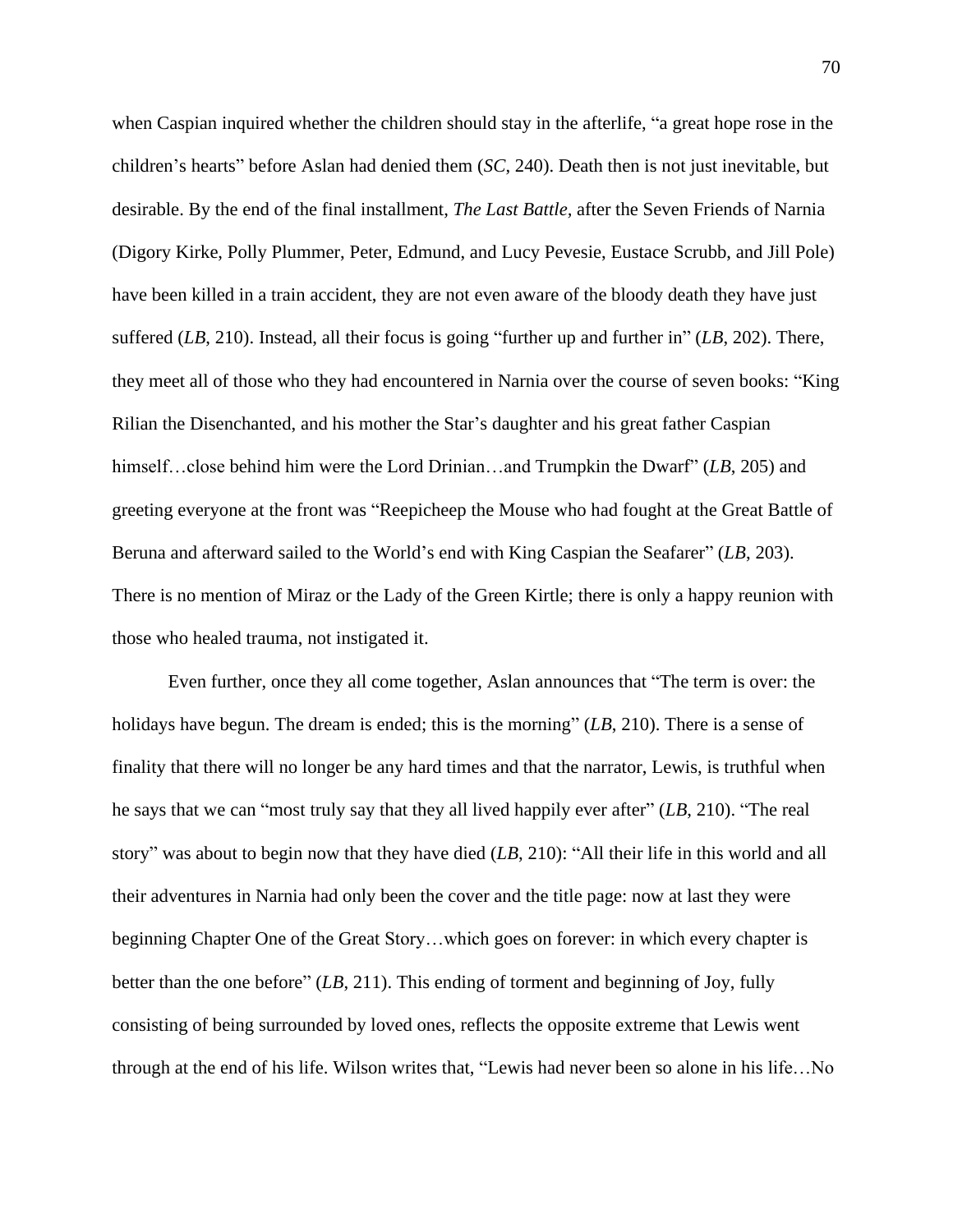friends seemed to be there for him" (Wilson, 282). As his circle of friends dwindled and his health declined further, no idea of Heaven was more appealing than that erasure of pain and the comfort of loved ones. The knowledge that all good things ended — whether that be his routine meetings with the Inklings at the Oxford pub, The Eagle and Child, or his time spent with Joy Davidman at the Kilns — perhaps instigated his grief as the worst moments in his life did. All that Lewis could hope for was that the next phase, the post-mortem, would finally bring together all that he had lost.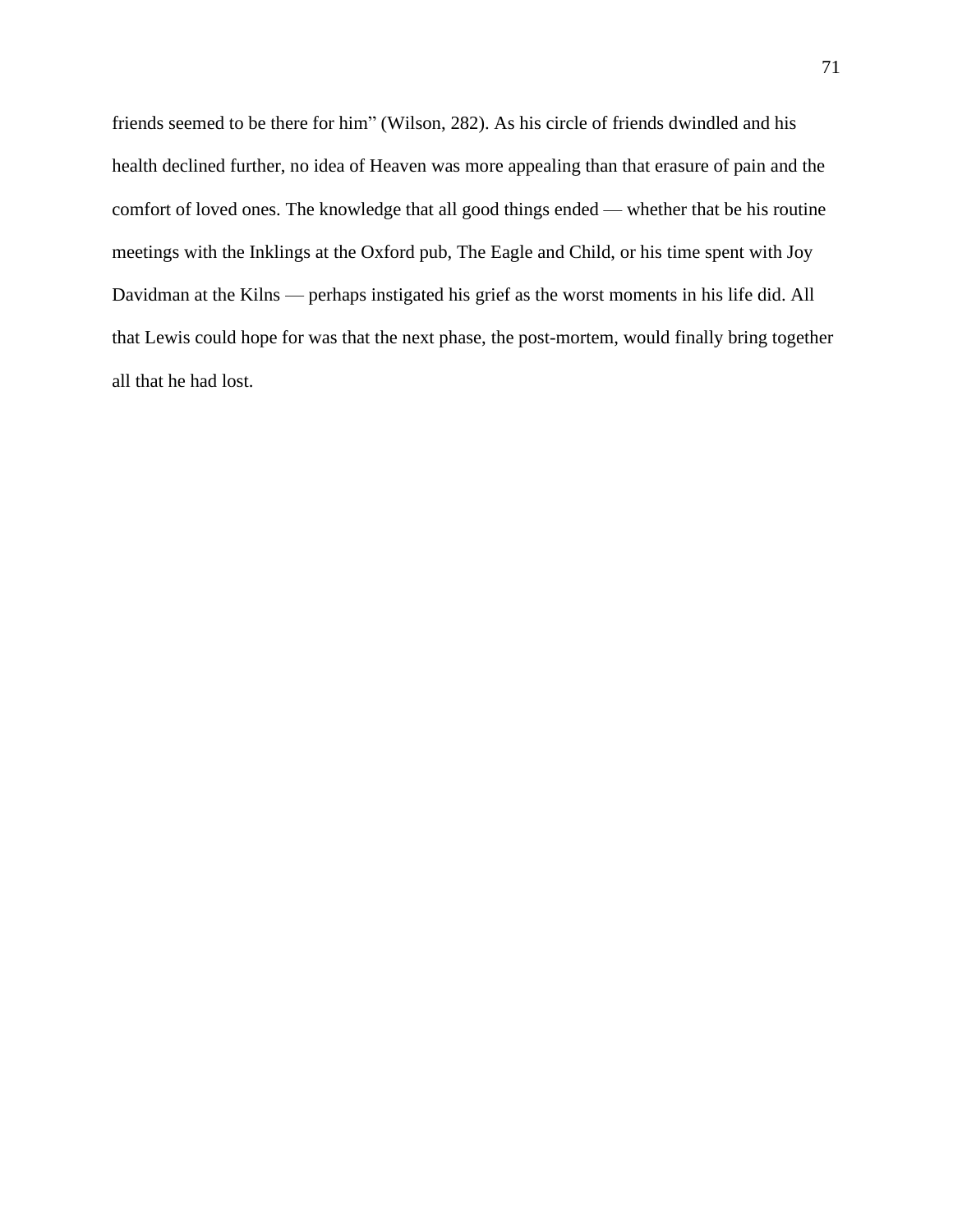## CHAPTER 4

## **CONCLUSIONS**

The famous phrase "Rest in Peace" is so renowned for a reason; death is the only end to the experience of trauma. No one leaves this world trauma-free. And while psychology and mental illness studies have been a discussed topic — let alone a medically researched field — for barely a century, it is an essential part of life. Mental illness, ranging from ADHD and into traumatic neuro-disorders such as PTSD, has become more widely acknowledged and studied. Yet, the topic is still stigmatized, especially surrounding celebrity figures, such as C. S. Lewis. As of now, it is extremely difficult to get a full understanding of how minds work, especially as the brain is constantly developing through age and circumstance. But analyzing literature is a good place to start.

When confronted with past experiences that may elicit a triggering response, it is important to recognize that people might not grant it full disclosure. In their writings, such as memoirs and journals, it still might be edited either consciously or subconsciously as a tactic of self-preservation. But there are some instances where trauma can be confronted in a way that breaks down the door locked behind the mind. In science fiction, fantasy, and other genres where the author can distance themselves and place their trauma away in a setting where it cannot realistically impact them, the walls begin to crumble. C. S. Lewis' children's literature series, *The Chronicles of Narnia*, is just one such example. This analysis, however, can be applied to most traumatized individuals. Scriptotherapy can act as a tool to better understand trauma and how it is processed, whether it be bluntly explained in an autobiography or hidden in the pages of fiction.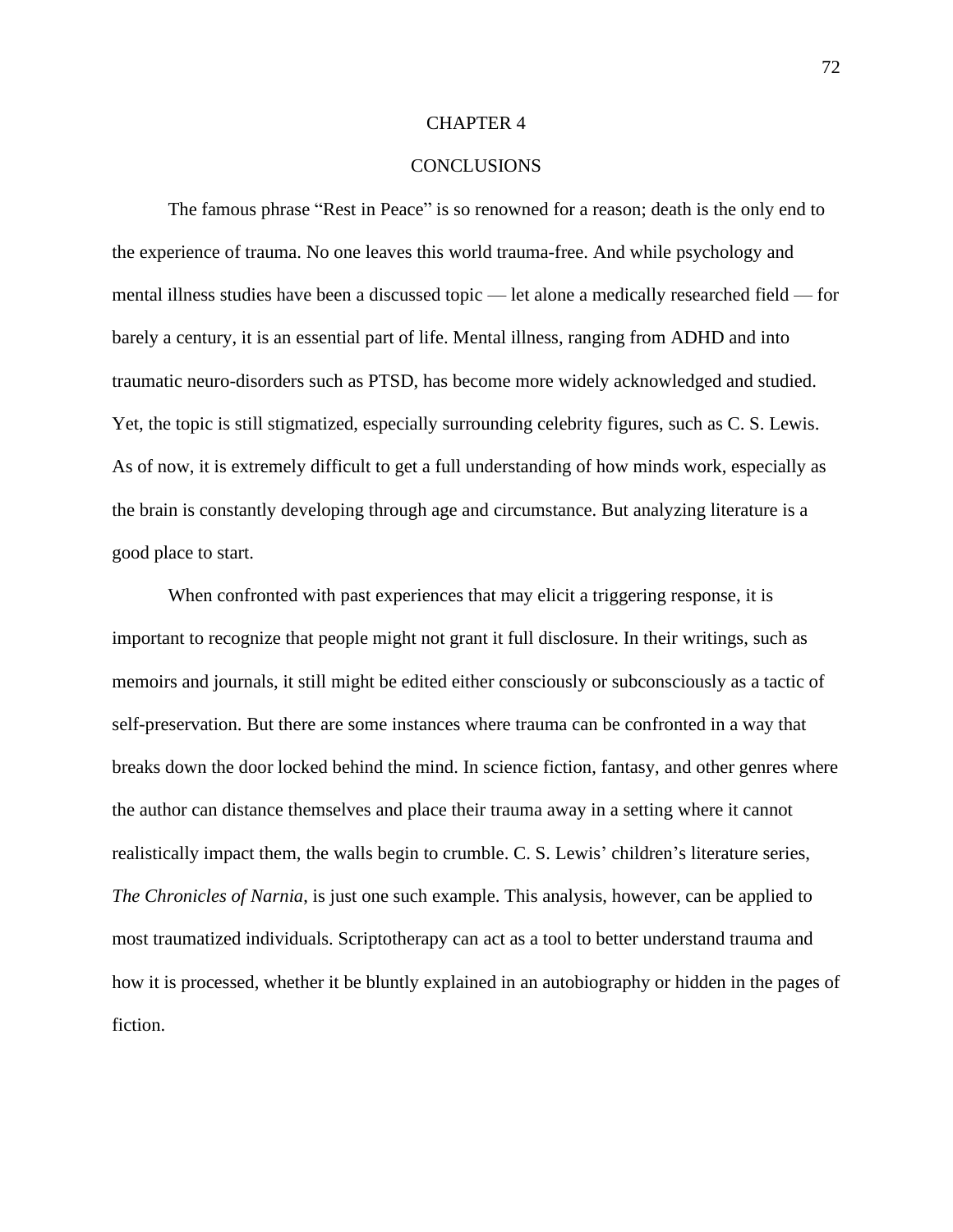This is not to say that medical tests and therapies are not essential to the study of trauma and other issues of illness; on the contrary, they are a major factor in the progression of our understanding of these processes within the mind. Yet, as they are getting more prioritized, using writing and scriptotherapy as a form of study is getting pushed to the side. Scholars must realize that although science is progressing at an extreme rate, communication and the analysis of it is the foundation that such advances in medical and psychological studies are based on. Trauma must be studied. But studying trauma starts with the traumatized individual. What they say about, what they infer from, and how they interpret their trauma, especially in places where that trauma is least expected to arise, is a valuable part in understanding the sources of traumatic experiences and the possible treatments for trauma survivors.

C. S. Lewis, born in a time where trauma was not discussed and, more or less, shunned, is just one example of how communication plays a valuable role in tracking these developments in mental illness. His letters, his memoirs, and his fiction, all written at various stages of his life and under many different circumstances, allows a close inspection of the external trauma and the internal impact. Lewis and his *Chronicles of Narnia* series in particular gives way to how trauma is not just a reaction to a single instance like war or a product of childhood neglect, but an accumulation that must be studied to scale; current testing and medicine can only do so much to decipher trauma. Studying trauma in literature, however, allows for us to breach those boundaries and get an inside look at the trauma-bombed brain.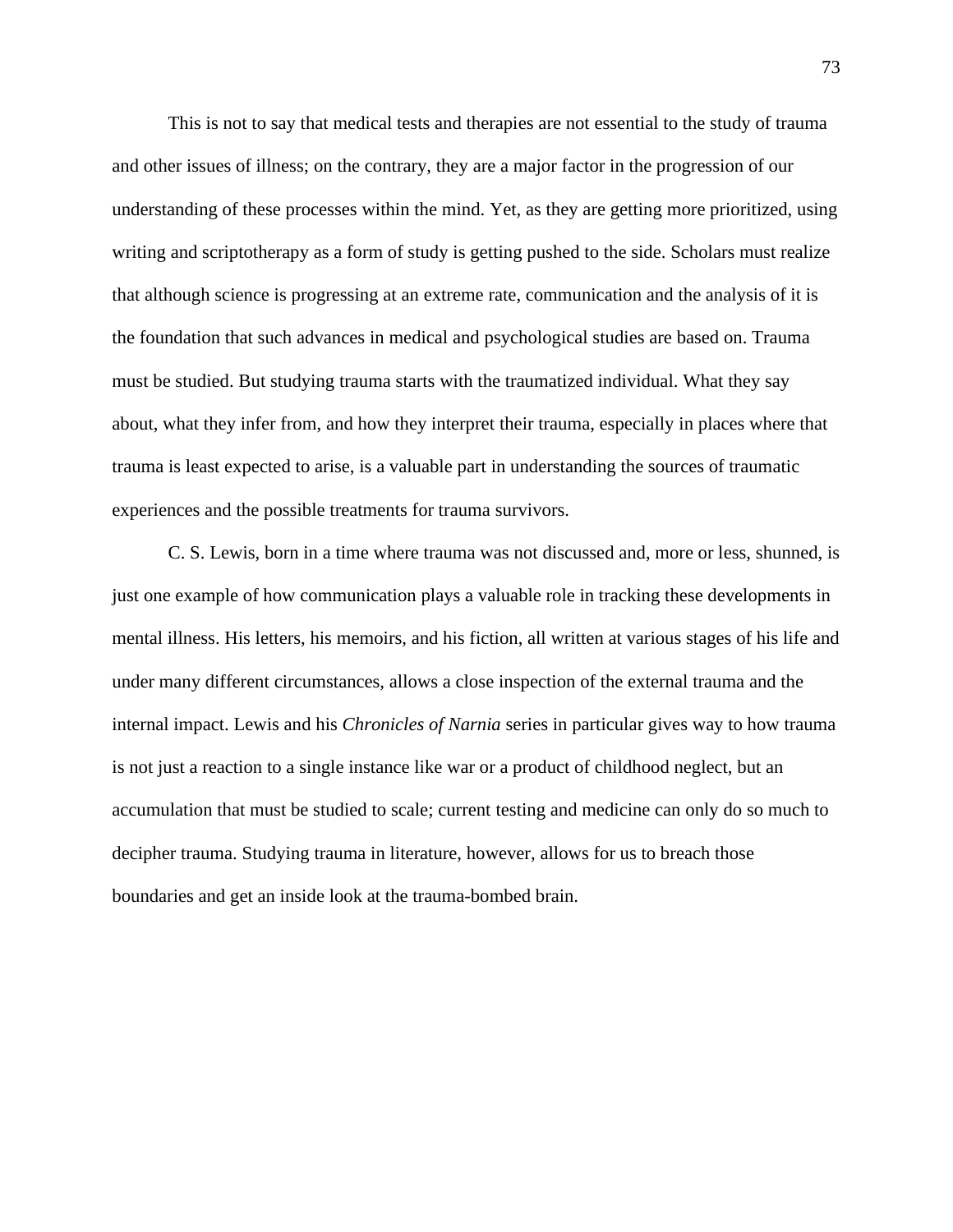## WORKS CITED

- Adler, Judith. "Cultivating Wilderness: Environmentalism and Legacies of Early Christian Asceticism." *Comparative Studies in Society and History*, vol. 48, no. 1, Cambridge UP, 2006, pp. 4–37, www.jstor.org/stable/3879327.
- American Psychological Association. "Trauma." *Psychological Topics*, 2022. www.apa.org/topics/trauma#:~:text=Trauma%20is%20an%20emotional%20response,sy mptoms%20like%20headaches%20or%20nausea.
- Baker, Leo. "Near the Beginning." *C. S. Lewis at the Breakfast Table and Other Reminiscences,* edited by James T. Como, Harcourt Brace, 1979.
- Balaev, Michelle. *Contemporary Approaches in Literary Trauma Theory*. Palgrave Macmillan, 2014.
- Black, Donald W. & Jon E. Grant. *DSM -5 Guidebook: The Essential Companion to the Diagnostic and Statistical Manual of Mental Disorders*, 5 th ed. American Psychiatric Publishing, 2013.
- Brazier, P. H. *C.S. Lewis—On the Christ of a Religious Economy, 3.1:I. Creation and Sub-Creation.* Pickwick Publications, 2013.
- Casper, Monica J., and Eric Wertheimer. *Critical Trauma Studies Understanding Violence, Conflict, and Memory in Everyday Life*. New York UP, 2016.
- Cecire, Maria Sachiko. *Re-Enchanted: The Rise of Children's Fantasy Literature in the Twentieth Century*. U of Minnesota P, 2019.

Clark, David G. *C. S. Lewis: A Guide to His Theology*. Blackwell Publishing, 2007.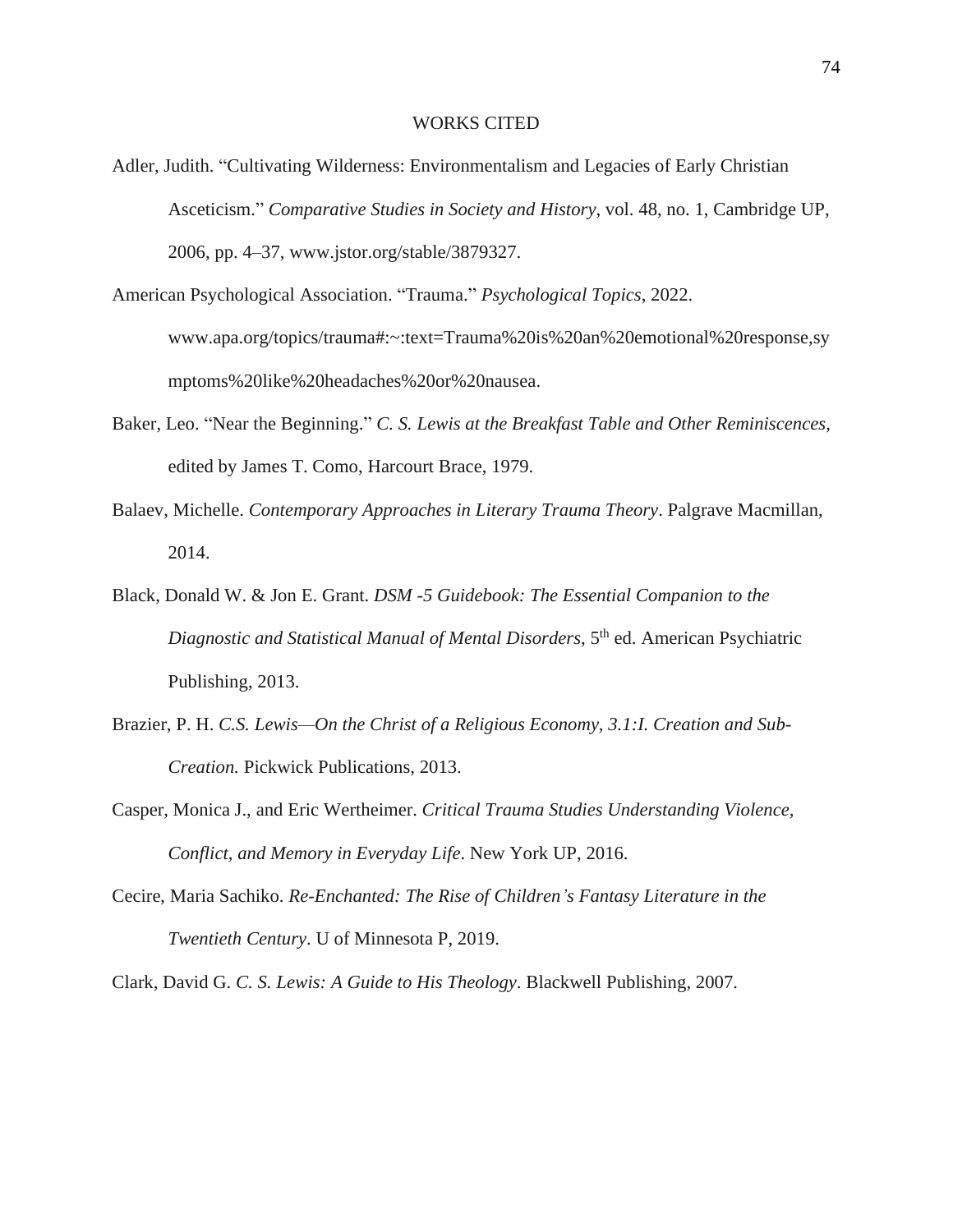- Demy, Timothy J. "'A Dreadful Thing': C. S. Lewis and the Experience of War." *Sehnsucht: The C.S. Lewis Journal,* vol. 5, no. 6, 2011, pp. 103–126. JSTOR, www.jstor.org/stable/48580492.
- Duriez, Colin. "Tolkien and the Other Inklings." *Mallorn: The Journal of the Tolkien Society*, no. 33, Tolkien Society, 1995, pp. 360–63, www.jstor.org/stable/45320456.

Edwards, Bruce L. *C.S. Lewis: Life, Works, and Legacy*. Praeger, 2007.

- Gilsdorf, Ethan. "J.R.R. Tolkien and C. S. Lewis: A Literary Friendship and Rivalry." *Literary Traveler*, 2006.www.literarytraveler.com/articles/tolkien\_lewis\_england/.
- Hatfield, Mary. "Games for Boys: Masculinity, Boyhood and Play." *Ireland and Masculinities in History*, edited by Rebecca Anne Barr, Sean Brady, and Jane McGaughey, Palgrave Macmillan, 2019, pp. 133-154.
- Heck, Joel. "Warren Hamilton Lewis: His Brother's Brother." *The Chronicle of the Oxford University C.S. Lewis Society*, vol. 6, no. 3, Edinburgh UP, 2009, pp. 3–22, www.jstor.org/stable/48617777.
- —-. "Janie Moore: The 'Mother' of C. S. Lewis." *The Life of C.S. Lewis*, ResearchGate Project, 2020, pp. 1-14, www.researchgate.net/publication/339274067\_Janie\_Moore\_The\_ Mother\_of\_C\_S\_Lewis.
- Henke, Suzette A. *Shattered Subjects: Trauma and Testimony in Women's Life-Writing*. Palgrave Macmillan, 1998.
- Hooper, Walter. *The Collected Letters of C. S. Lewis, Volume 1: Family Letters, 1905-1931.* HarperOne, 2004.
- —-. The *Collected Letters of C. S. Lewis, Volume III: Narnia, Cambridge, and Joy 1950–1963.* HarperOne, 2007.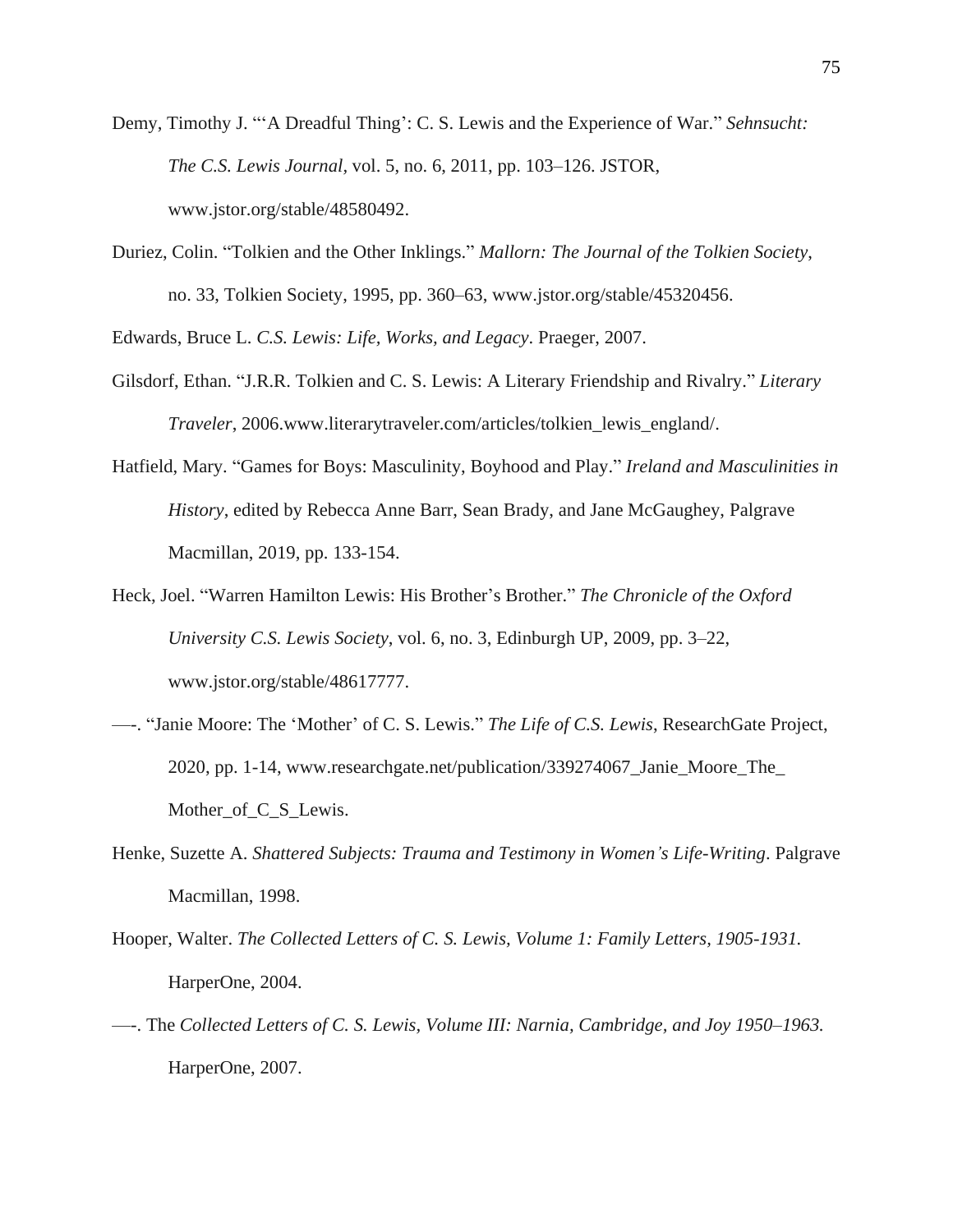- Johnsen, Rosemary Erickson. "Conclusion: Literary Study Writ Large." *Public Scholarship in Literary Studies*, edited by Rachel Arteaga and Rosemary Erickson Johnsen, Amherst College P, 2021, pp. 145–52, www.jstor.org/stable/10.3998/mpub.12225223.12.
- Johnson, Bruce R. "All My Dogs Before Me." *The C.S. Lewis Journal*, vol. 1, no. 1, Wipf and Stock, 2007, pp. 57–62, www.jstor.org/stable/48578649.
- Kite, Mary E., and Whitley, Bernard F. *Psychology of Prejudice and Discrimination*. 3 rd ed., Routledge, 2016.
- Kotzin, Michael C. "Mrs. Moore as the Queen of Underland," *Mythlore*, vol. 3, no. 3, 1979, p. 46.
- Leconte, Joseph. "C. S. Lewis and the Great War." *National Review*, 2018.
- Lewis, C. S. *A Grief Observed.* Faber & Faber, 1968.
- —-. *The Chronicles of Narnia* Box Set. Scholastic, 2006.
- —-. *God in the Dock*. HarperOne, 1970.
- —-. *Mere Christianity.* Macmillan, 1960.
- Lewis, C. S., and Owen Barfield. *Surprised by Joy: The Shape of My Early Life*. Harcourt, Brace, 1956.
- MacSwain, Robert, and Michael Ward. *The Cambridge Companion to C.S. Lewis.* Cambridge UP, 2010.
- Meek, Allen. *Trauma and Media: Theories, Histories, and Images*. Routledge, 2010.
- Ringel, Shoshana & Jerrold R. Brandell. *Trauma: Contemporary Directions in Theory, Practice, and Research*. Sage Publications, 2012.